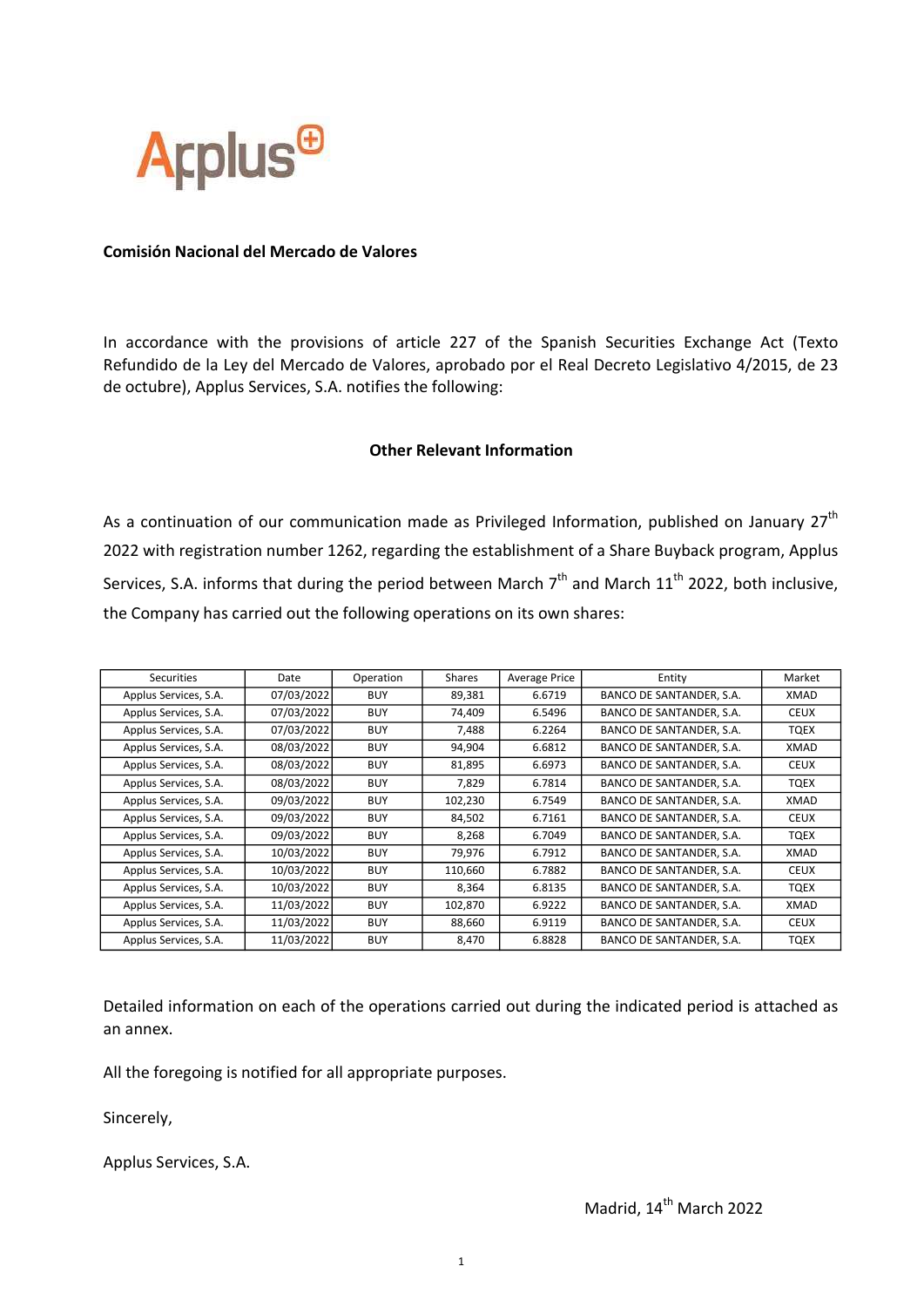| <b>Securities</b>         | Date       | <b>Operation</b> | <b>Number of</b><br><b>Shares</b> | <b>Price in Euros</b><br>per Share | Market      | <b>Entity</b>            |
|---------------------------|------------|------------------|-----------------------------------|------------------------------------|-------------|--------------------------|
| <b>APPLUS SERVICES SA</b> | 2022-03-07 | <b>BUY</b>       | 721                               | 6.1450                             | <b>CEUX</b> | Banco de Santander, S.A. |
| <b>APPLUS SERVICES SA</b> | 2022-03-07 | <b>BUY</b>       | 679                               | 6.1500                             | <b>CEUX</b> | Banco de Santander, S.A. |
| <b>APPLUS SERVICES SA</b> | 2022-03-07 | <b>BUY</b>       | 2.000                             | 6.1500                             | <b>TQEX</b> | Banco de Santander, S.A. |
| <b>APPLUS SERVICES SA</b> | 2022-03-07 | <b>BUY</b>       | 436                               | 6.1600                             | <b>CEUX</b> | Banco de Santander, S.A. |
| <b>APPLUS SERVICES SA</b> | 2022-03-07 | <b>BUY</b>       | 666                               | 6.1600                             | <b>CEUX</b> | Banco de Santander, S.A. |
| <b>APPLUS SERVICES SA</b> | 2022-03-07 | <b>BUY</b>       | 250                               | 6.1650                             | <b>XMAD</b> | Banco de Santander, S.A. |
| <b>APPLUS SERVICES SA</b> | 2022-03-07 | <b>BUY</b>       | 38                                | 6.1650                             | <b>CEUX</b> | Banco de Santander, S.A. |
| <b>APPLUS SERVICES SA</b> | 2022-03-07 | <b>BUY</b>       | 683                               | 6.1800                             | <b>CEUX</b> | Banco de Santander, S.A. |
| <b>APPLUS SERVICES SA</b> | 2022-03-07 | <b>BUY</b>       | 601                               | 6.1850                             | <b>CEUX</b> | Banco de Santander, S.A. |
| <b>APPLUS SERVICES SA</b> | 2022-03-07 | <b>BUY</b>       | 172                               | 6.1850                             | <b>CEUX</b> | Banco de Santander, S.A. |
| <b>APPLUS SERVICES SA</b> | 2022-03-07 | <b>BUY</b>       | 571                               | 6.1900                             | <b>TQEX</b> | Banco de Santander, S.A. |
| <b>APPLUS SERVICES SA</b> | 2022-03-07 | <b>BUY</b>       | 1,000                             | 6.1900                             | <b>TQEX</b> | Banco de Santander, S.A. |
| <b>APPLUS SERVICES SA</b> | 2022-03-07 | <b>BUY</b>       | 429                               | 6.1900                             | <b>TQEX</b> | Banco de Santander, S.A. |
| <b>APPLUS SERVICES SA</b> | 2022-03-07 | <b>BUY</b>       | 799                               | 6.1900                             | <b>CEUX</b> | Banco de Santander, S.A. |
| <b>APPLUS SERVICES SA</b> | 2022-03-07 | <b>BUY</b>       | 107                               | 6.1900                             | <b>CEUX</b> | Banco de Santander, S.A. |
| APPLUS SERVICES SA        | 2022-03-07 | <b>BUY</b>       | 673                               | 6.1900                             | <b>CEUX</b> | Banco de Santander, S.A. |
| <b>APPLUS SERVICES SA</b> | 2022-03-07 | <b>BUY</b>       | 197                               | 6.1900                             | <b>TQEX</b> | Banco de Santander, S.A. |
| <b>APPLUS SERVICES SA</b> | 2022-03-07 | <b>BUY</b>       | 857                               | 6.2000                             | <b>CEUX</b> | Banco de Santander, S.A. |
| <b>APPLUS SERVICES SA</b> | 2022-03-07 | <b>BUY</b>       | 554                               | 6.2000                             | <b>CEUX</b> | Banco de Santander, S.A. |
| <b>APPLUS SERVICES SA</b> | 2022-03-07 | <b>BUY</b>       | 761                               | 6.2050                             | <b>CEUX</b> | Banco de Santander, S.A. |
| <b>APPLUS SERVICES SA</b> | 2022-03-07 | <b>BUY</b>       | 761                               | 6.2100                             | <b>CEUX</b> | Banco de Santander, S.A. |
| <b>APPLUS SERVICES SA</b> | 2022-03-07 | <b>BUY</b>       | 859                               | 6.2200                             | <b>CEUX</b> | Banco de Santander, S.A. |
| <b>APPLUS SERVICES SA</b> | 2022-03-07 | <b>BUY</b>       | 1,025                             | 6.2300                             | <b>TQEX</b> | Banco de Santander, S.A. |
| <b>APPLUS SERVICES SA</b> | 2022-03-07 | <b>BUY</b>       | 500                               | 6.2300                             | <b>TQEX</b> | Banco de Santander, S.A. |
| <b>APPLUS SERVICES SA</b> | 2022-03-07 | <b>BUY</b>       | 785                               | 6.2400                             | <b>CEUX</b> | Banco de Santander, S.A. |
| <b>APPLUS SERVICES SA</b> | 2022-03-07 | <b>BUY</b>       | 316                               | 6.2500                             | XMAD        | Banco de Santander, S.A. |
| <b>APPLUS SERVICES SA</b> | 2022-03-07 | <b>BUY</b>       | 409                               | 6.2500                             | <b>XMAD</b> | Banco de Santander, S.A. |
| <b>APPLUS SERVICES SA</b> | 2022-03-07 | <b>BUY</b>       | 775                               | 6.2500                             | <b>XMAD</b> | Banco de Santander, S.A. |
| <b>APPLUS SERVICES SA</b> | 2022-03-07 | <b>BUY</b>       | 829                               | 6.2600                             | <b>CEUX</b> | Banco de Santander, S.A. |
| <b>APPLUS SERVICES SA</b> | 2022-03-07 | <b>BUY</b>       | 725                               | 6.2650                             | <b>CEUX</b> | Banco de Santander, S.A. |
| <b>APPLUS SERVICES SA</b> | 2022-03-07 | <b>BUY</b>       | 770                               | 6.2650                             | <b>XMAD</b> | Banco de Santander, S.A. |
| <b>APPLUS SERVICES SA</b> | 2022-03-07 | <b>BUY</b>       | 805                               | 6.2650                             | <b>CEUX</b> | Banco de Santander, S.A. |
| <b>APPLUS SERVICES SA</b> | 2022-03-07 | <b>BUY</b>       | 808                               | 6.2700                             | <b>CEUX</b> | Banco de Santander, S.A. |
| <b>APPLUS SERVICES SA</b> | 2022-03-07 | <b>BUY</b>       | 876                               | 6.2750                             | <b>XMAD</b> | Banco de Santander, S.A. |
| <b>APPLUS SERVICES SA</b> | 2022-03-07 | <b>BUY</b>       | 762                               | 6.2750                             | <b>CEUX</b> | Banco de Santander, S.A. |
| <b>APPLUS SERVICES SA</b> | 2022-03-07 | <b>BUY</b>       | 1,461                             | 6.2850                             | <b>XMAD</b> | Banco de Santander, S.A. |
| <b>APPLUS SERVICES SA</b> | 2022-03-07 | <b>BUY</b>       | 66                                | 6.2850                             | <b>XMAD</b> | Banco de Santander, S.A. |
| <b>APPLUS SERVICES SA</b> | 2022-03-07 | <b>BUY</b>       | 742                               | 6.2850                             | <b>CEUX</b> | Banco de Santander, S.A. |
| <b>APPLUS SERVICES SA</b> | 2022-03-07 | <b>BUY</b>       | 441                               | 6.2850                             | <b>CEUX</b> | Banco de Santander, S.A. |
| <b>APPLUS SERVICES SA</b> | 2022-03-07 | <b>BUY</b>       | 712                               | 6.2850                             | <b>CEUX</b> | Banco de Santander, S.A. |
| <b>APPLUS SERVICES SA</b> | 2022-03-07 | <b>BUY</b>       | 741                               | 6.2900                             | <b>CEUX</b> | Banco de Santander, S.A. |
| <b>APPLUS SERVICES SA</b> | 2022-03-07 | <b>BUY</b>       | 898                               | 6.2900                             | <b>CEUX</b> | Banco de Santander, S.A. |
| <b>APPLUS SERVICES SA</b> | 2022-03-07 | <b>BUY</b>       | 292                               | 6.2900                             | <b>CEUX</b> | Banco de Santander, S.A. |
| <b>APPLUS SERVICES SA</b> | 2022-03-07 | <b>BUY</b>       | 416                               | 6.2900                             | <b>CEUX</b> | Banco de Santander, S.A. |
| <b>APPLUS SERVICES SA</b> | 2022-03-07 | <b>BUY</b>       | 395                               | 6.2900                             | <b>CEUX</b> | Banco de Santander, S.A. |
| <b>APPLUS SERVICES SA</b> | 2022-03-07 | <b>BUY</b>       | 349                               | 6.2900                             | <b>CEUX</b> | Banco de Santander, S.A. |
| <b>APPLUS SERVICES SA</b> | 2022-03-07 | <b>BUY</b>       | 804                               | 6.2900                             | <b>CEUX</b> | Banco de Santander, S.A. |
| <b>APPLUS SERVICES SA</b> | 2022-03-07 | <b>BUY</b>       | 694                               | 6.2950                             | <b>CEUX</b> | Banco de Santander, S.A. |
| <b>APPLUS SERVICES SA</b> | 2022-03-07 | <b>BUY</b>       | 867                               | 6.2950                             | <b>CEUX</b> | Banco de Santander, S.A. |
| <b>APPLUS SERVICES SA</b> | 2022-03-07 | <b>BUY</b>       | 722                               | 6.2950                             | <b>XMAD</b> | Banco de Santander, S.A. |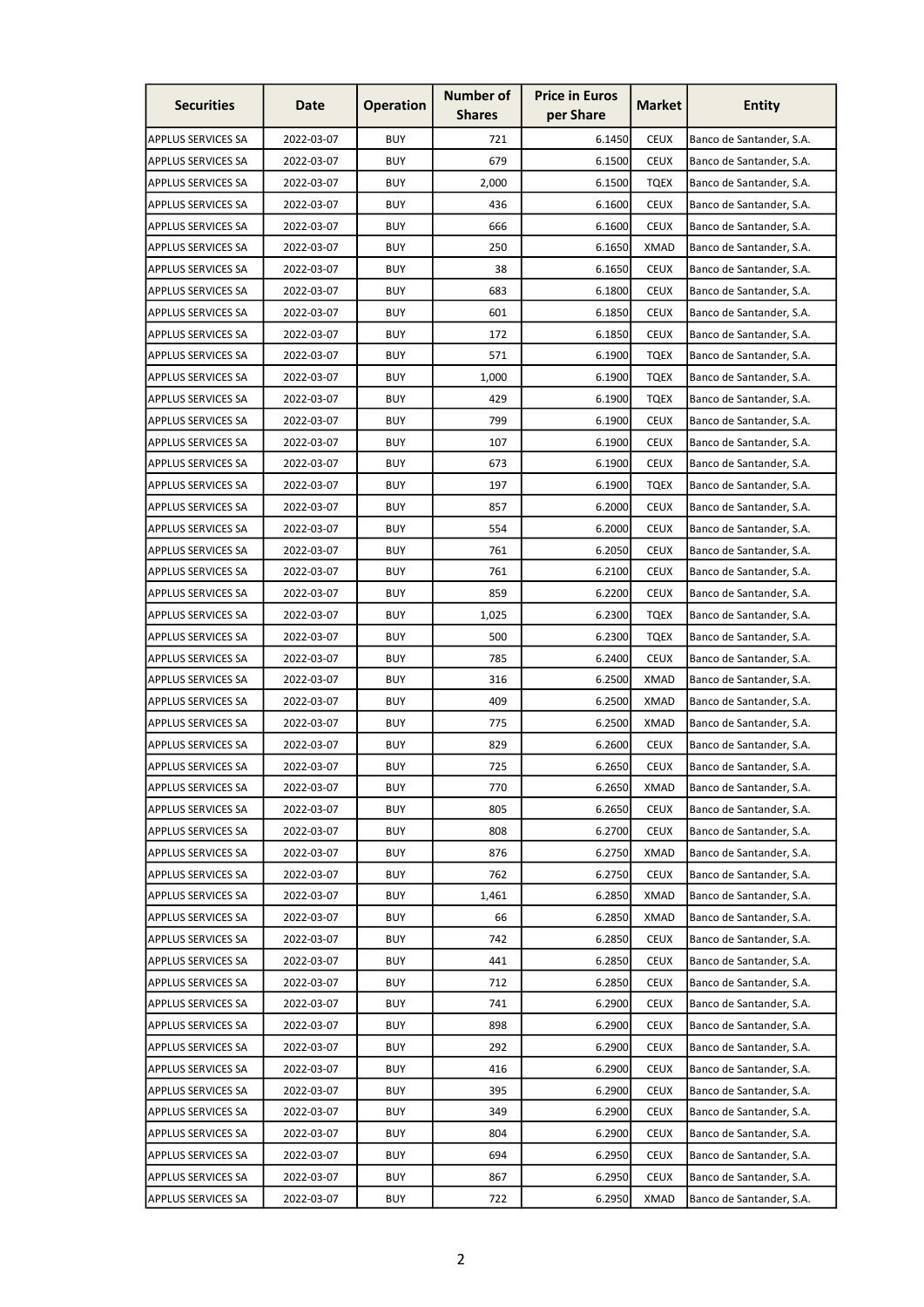| <b>Securities</b>         | Date       | <b>Operation</b>         | <b>Number of</b><br><b>Shares</b> | <b>Price in Euros</b><br>per Share | <b>Market</b> | <b>Entity</b>            |
|---------------------------|------------|--------------------------|-----------------------------------|------------------------------------|---------------|--------------------------|
| <b>APPLUS SERVICES SA</b> | 2022-03-07 | <b>BUY</b>               | 150                               | 6.2950                             | <b>XMAD</b>   | Banco de Santander, S.A. |
| <b>APPLUS SERVICES SA</b> | 2022-03-07 | <b>BUY</b>               | 731                               | 6.2950                             | <b>CEUX</b>   | Banco de Santander, S.A. |
| <b>APPLUS SERVICES SA</b> | 2022-03-07 | <b>BUY</b>               | 771                               | 6.3000                             | <b>CEUX</b>   | Banco de Santander, S.A. |
| <b>APPLUS SERVICES SA</b> | 2022-03-07 | <b>BUY</b>               | 724                               | 6.3000                             | <b>CEUX</b>   | Banco de Santander, S.A. |
| <b>APPLUS SERVICES SA</b> | 2022-03-07 | <b>BUY</b>               | 867                               | 6.3100                             | <b>CEUX</b>   | Banco de Santander, S.A. |
| <b>APPLUS SERVICES SA</b> | 2022-03-07 | <b>BUY</b>               | 712                               | 6.3100                             | <b>XMAD</b>   | Banco de Santander, S.A. |
| <b>APPLUS SERVICES SA</b> | 2022-03-07 | <b>BUY</b>               | 684                               | 6.3150                             | XMAD          | Banco de Santander, S.A. |
| <b>APPLUS SERVICES SA</b> | 2022-03-07 | <b>BUY</b>               | 493                               | 6.3150                             | <b>CEUX</b>   | Banco de Santander, S.A. |
| <b>APPLUS SERVICES SA</b> | 2022-03-07 | <b>BUY</b>               | 711                               | 6.3200                             | <b>CEUX</b>   | Banco de Santander, S.A. |
| <b>APPLUS SERVICES SA</b> | 2022-03-07 | <b>BUY</b>               | 1,143                             | 6.3250                             | <b>XMAD</b>   | Banco de Santander, S.A. |
| <b>APPLUS SERVICES SA</b> | 2022-03-07 | <b>BUY</b>               | 813                               | 6.3250                             | <b>CEUX</b>   | Banco de Santander, S.A. |
| <b>APPLUS SERVICES SA</b> | 2022-03-07 | <b>BUY</b>               | 270                               | 6.3250                             | <b>CEUX</b>   | Banco de Santander, S.A. |
| <b>APPLUS SERVICES SA</b> | 2022-03-07 | <b>BUY</b>               | 713                               | 6.3350                             | <b>CEUX</b>   | Banco de Santander, S.A. |
| <b>APPLUS SERVICES SA</b> | 2022-03-07 | <b>BUY</b>               | 731                               | 6.3450                             | <b>CEUX</b>   | Banco de Santander, S.A. |
| <b>APPLUS SERVICES SA</b> | 2022-03-07 | <b>BUY</b>               | 725                               | 6.3450                             | <b>XMAD</b>   | Banco de Santander, S.A. |
| <b>APPLUS SERVICES SA</b> | 2022-03-07 | <b>BUY</b>               | 530                               | 6.3450                             | <b>CEUX</b>   | Banco de Santander, S.A. |
| <b>APPLUS SERVICES SA</b> | 2022-03-07 | <b>BUY</b>               | 708                               | 6.3550                             | <b>CEUX</b>   | Banco de Santander, S.A. |
| <b>APPLUS SERVICES SA</b> | 2022-03-07 | <b>BUY</b>               | 500                               | 6.3550                             | TQEX          | Banco de Santander, S.A. |
| <b>APPLUS SERVICES SA</b> | 2022-03-07 | <b>BUY</b>               | 1,266                             | 6.3550                             | TQEX          | Banco de Santander, S.A. |
| <b>APPLUS SERVICES SA</b> | 2022-03-07 | <b>BUY</b>               | 739                               | 6.3650                             | XMAD          | Banco de Santander, S.A. |
| <b>APPLUS SERVICES SA</b> | 2022-03-07 | <b>BUY</b>               | 679                               |                                    | <b>XMAD</b>   |                          |
|                           |            | <b>BUY</b>               | 467                               | 6.3700<br>6.3800                   | <b>CEUX</b>   | Banco de Santander, S.A. |
| <b>APPLUS SERVICES SA</b> | 2022-03-07 |                          |                                   |                                    |               | Banco de Santander, S.A. |
| <b>APPLUS SERVICES SA</b> | 2022-03-07 | <b>BUY</b><br><b>BUY</b> | 136                               | 6.3850                             | <b>CEUX</b>   | Banco de Santander, S.A. |
| <b>APPLUS SERVICES SA</b> | 2022-03-07 |                          | 691                               | 6.4450                             | <b>CEUX</b>   | Banco de Santander, S.A. |
| <b>APPLUS SERVICES SA</b> | 2022-03-07 | <b>BUY</b>               | 791                               | 6.4700                             | <b>XMAD</b>   | Banco de Santander, S.A. |
| <b>APPLUS SERVICES SA</b> | 2022-03-07 | <b>BUY</b>               | 1,849                             | 6.5200                             | <b>CEUX</b>   | Banco de Santander, S.A. |
| <b>APPLUS SERVICES SA</b> | 2022-03-07 | <b>BUY</b>               | 850                               | 6.5200                             | <b>XMAD</b>   | Banco de Santander, S.A. |
| <b>APPLUS SERVICES SA</b> | 2022-03-07 | <b>BUY</b>               | 696                               | 6.5250                             | <b>XMAD</b>   | Banco de Santander, S.A. |
| APPLUS SERVICES SA        | 2022-03-07 | <b>BUY</b>               | 60                                | 6.5250                             | <b>CEUX</b>   | Banco de Santander, S.A. |
| <b>APPLUS SERVICES SA</b> | 2022-03-07 | <b>BUY</b>               | 637                               | 6.5250                             | <b>CEUX</b>   | Banco de Santander, S.A. |
| <b>APPLUS SERVICES SA</b> | 2022-03-07 | <b>BUY</b>               | 748                               | 6.5350                             | <b>CEUX</b>   | Banco de Santander, S.A. |
| <b>APPLUS SERVICES SA</b> | 2022-03-07 | <b>BUY</b>               | 603                               | 6.5400                             | <b>CEUX</b>   | Banco de Santander, S.A. |
| <b>APPLUS SERVICES SA</b> | 2022-03-07 | <b>BUY</b>               | 1,263                             | 6.5500                             | <b>CEUX</b>   | Banco de Santander, S.A. |
| <b>APPLUS SERVICES SA</b> | 2022-03-07 | <b>BUY</b>               | 896                               | 6.5850                             | <b>CEUX</b>   | Banco de Santander, S.A. |
| <b>APPLUS SERVICES SA</b> | 2022-03-07 | <b>BUY</b>               | 230                               | 6.5900                             | <b>XMAD</b>   | Banco de Santander, S.A. |
| <b>APPLUS SERVICES SA</b> | 2022-03-07 | <b>BUY</b>               | 470                               | 6.5900                             | <b>XMAD</b>   | Banco de Santander, S.A. |
| <b>APPLUS SERVICES SA</b> | 2022-03-07 | <b>BUY</b>               | 743                               | 6.5950                             | <b>CEUX</b>   | Banco de Santander, S.A. |
| <b>APPLUS SERVICES SA</b> | 2022-03-07 | <b>BUY</b>               | 666                               | 6.6050                             | XMAD          | Banco de Santander, S.A. |
| <b>APPLUS SERVICES SA</b> | 2022-03-07 | <b>BUY</b>               | 15                                | 6.6100                             | <b>CEUX</b>   | Banco de Santander, S.A. |
| <b>APPLUS SERVICES SA</b> | 2022-03-07 | <b>BUY</b>               | 3,316                             | 6.6100                             | <b>CEUX</b>   | Banco de Santander, S.A. |
| <b>APPLUS SERVICES SA</b> | 2022-03-07 | <b>BUY</b>               | 1,200                             | 6.6150                             | <b>CEUX</b>   | Banco de Santander, S.A. |
| <b>APPLUS SERVICES SA</b> | 2022-03-07 | <b>BUY</b>               | 250                               | 6.6150                             | <b>XMAD</b>   | Banco de Santander, S.A. |
| <b>APPLUS SERVICES SA</b> | 2022-03-07 | <b>BUY</b>               | 475                               | 6.6150                             | <b>XMAD</b>   | Banco de Santander, S.A. |
| <b>APPLUS SERVICES SA</b> | 2022-03-07 | <b>BUY</b>               | 722                               | 6.6300                             | <b>CEUX</b>   | Banco de Santander, S.A. |
| <b>APPLUS SERVICES SA</b> | 2022-03-07 | <b>BUY</b>               | 693                               | 6.6300                             | <b>XMAD</b>   | Banco de Santander, S.A. |
| <b>APPLUS SERVICES SA</b> | 2022-03-07 | <b>BUY</b>               | 458                               | 6.6300                             | <b>CEUX</b>   | Banco de Santander, S.A. |
| <b>APPLUS SERVICES SA</b> | 2022-03-07 | <b>BUY</b>               | 315                               | 6.6300                             | <b>CEUX</b>   | Banco de Santander, S.A. |
| APPLUS SERVICES SA        | 2022-03-07 | <b>BUY</b>               | 678                               | 6.6400                             | <b>CEUX</b>   | Banco de Santander, S.A. |
| APPLUS SERVICES SA        | 2022-03-07 | <b>BUY</b>               | 359                               | 6.6600                             | <b>XMAD</b>   | Banco de Santander, S.A. |
| <b>APPLUS SERVICES SA</b> | 2022-03-07 | <b>BUY</b>               | 392                               | 6.6700                             | <b>XMAD</b>   | Banco de Santander, S.A. |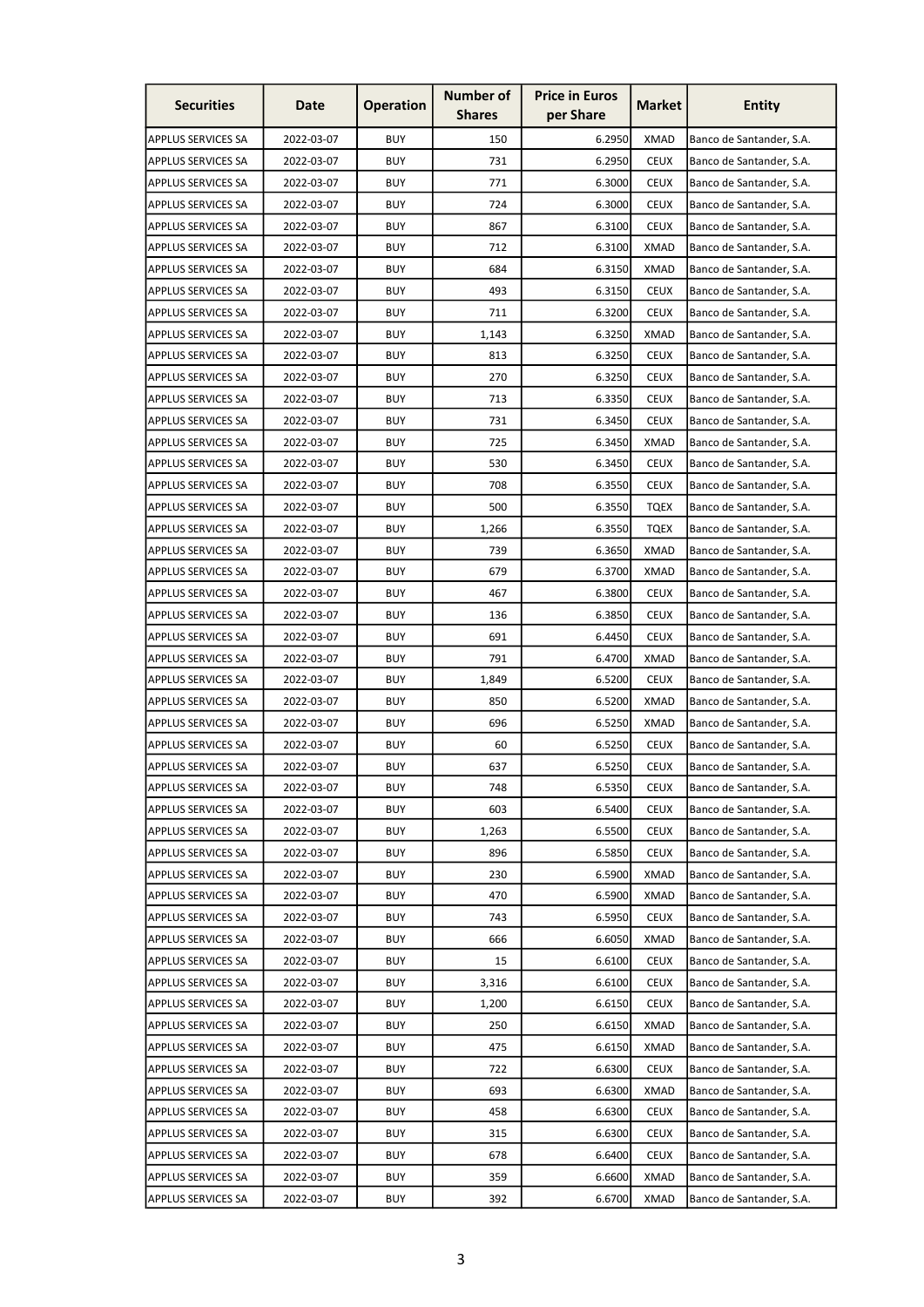| <b>Securities</b>         | Date       | <b>Operation</b> | <b>Number of</b><br><b>Shares</b> | <b>Price in Euros</b><br>per Share | <b>Market</b> | Entity                   |
|---------------------------|------------|------------------|-----------------------------------|------------------------------------|---------------|--------------------------|
| <b>APPLUS SERVICES SA</b> | 2022-03-07 | <b>BUY</b>       | 407                               | 6.6800                             | <b>XMAD</b>   | Banco de Santander, S.A. |
| <b>APPLUS SERVICES SA</b> | 2022-03-07 | <b>BUY</b>       | 310                               | 6.6800                             | <b>XMAD</b>   | Banco de Santander, S.A. |
| <b>APPLUS SERVICES SA</b> | 2022-03-07 | <b>BUY</b>       | 500                               | 6.6850                             | <b>XMAD</b>   | Banco de Santander, S.A. |
| <b>APPLUS SERVICES SA</b> | 2022-03-07 | <b>BUY</b>       | 2,065                             | 6.6850                             | <b>XMAD</b>   | Banco de Santander, S.A. |
| <b>APPLUS SERVICES SA</b> | 2022-03-07 | <b>BUY</b>       | 1,405                             | 6.6850                             | <b>XMAD</b>   | Banco de Santander, S.A. |
| <b>APPLUS SERVICES SA</b> | 2022-03-07 | <b>BUY</b>       | 1,242                             | 6.6850                             | <b>XMAD</b>   | Banco de Santander, S.A. |
| <b>APPLUS SERVICES SA</b> | 2022-03-07 | BUY              | 40                                | 6.6850                             | XMAD          | Banco de Santander, S.A. |
| <b>APPLUS SERVICES SA</b> | 2022-03-07 | <b>BUY</b>       | 1,749                             | 6.6850                             | <b>XMAD</b>   | Banco de Santander, S.A. |
| <b>APPLUS SERVICES SA</b> | 2022-03-07 | <b>BUY</b>       | 455                               | 6.6850                             | <b>XMAD</b>   | Banco de Santander, S.A. |
| <b>APPLUS SERVICES SA</b> | 2022-03-07 | <b>BUY</b>       | 639                               | 6.6900                             | <b>XMAD</b>   | Banco de Santander, S.A. |
| <b>APPLUS SERVICES SA</b> | 2022-03-07 | <b>BUY</b>       | 498                               | 6.6900                             | <b>XMAD</b>   | Banco de Santander, S.A. |
| <b>APPLUS SERVICES SA</b> | 2022-03-07 | <b>BUY</b>       | 271                               | 6.6900                             | <b>XMAD</b>   | Banco de Santander, S.A. |
| <b>APPLUS SERVICES SA</b> | 2022-03-07 | <b>BUY</b>       | 1,445                             | 6.6900                             | XMAD          | Banco de Santander, S.A. |
| <b>APPLUS SERVICES SA</b> | 2022-03-07 | <b>BUY</b>       | 3,788                             | 6.6900                             | <b>XMAD</b>   | Banco de Santander, S.A. |
| <b>APPLUS SERVICES SA</b> | 2022-03-07 | <b>BUY</b>       | 205                               | 6.6900                             | <b>XMAD</b>   | Banco de Santander, S.A. |
| <b>APPLUS SERVICES SA</b> | 2022-03-07 | <b>BUY</b>       | 1,789                             | 6.6900                             | <b>XMAD</b>   | Banco de Santander, S.A. |
| <b>APPLUS SERVICES SA</b> | 2022-03-07 | <b>BUY</b>       | 141                               | 6.6900                             | <b>XMAD</b>   | Banco de Santander, S.A. |
| <b>APPLUS SERVICES SA</b> | 2022-03-07 | <b>BUY</b>       | 427                               | 6.6950                             | <b>XMAD</b>   | Banco de Santander, S.A. |
| <b>APPLUS SERVICES SA</b> | 2022-03-07 | <b>BUY</b>       | 509                               | 6.6950                             | <b>XMAD</b>   | Banco de Santander, S.A. |
| <b>APPLUS SERVICES SA</b> | 2022-03-07 | <b>BUY</b>       | 274                               | 6.6950                             | <b>XMAD</b>   | Banco de Santander, S.A. |
| <b>APPLUS SERVICES SA</b> | 2022-03-07 | <b>BUY</b>       | 343                               | 6.7000                             | <b>XMAD</b>   | Banco de Santander, S.A. |
| <b>APPLUS SERVICES SA</b> | 2022-03-07 | <b>BUY</b>       | 1,161                             | 6.7000                             | <b>XMAD</b>   | Banco de Santander, S.A. |
| <b>APPLUS SERVICES SA</b> | 2022-03-07 | <b>BUY</b>       | 366                               | 6.7000                             | <b>XMAD</b>   | Banco de Santander, S.A. |
| <b>APPLUS SERVICES SA</b> | 2022-03-07 | <b>BUY</b>       | 1,343                             | 6.7000                             | <b>XMAD</b>   | Banco de Santander, S.A. |
| <b>APPLUS SERVICES SA</b> | 2022-03-07 | <b>BUY</b>       | 60                                | 6.7000                             | <b>XMAD</b>   | Banco de Santander, S.A. |
| <b>APPLUS SERVICES SA</b> | 2022-03-07 | <b>BUY</b>       | 942                               | 6.7000                             | XMAD          | Banco de Santander, S.A. |
| <b>APPLUS SERVICES SA</b> | 2022-03-07 | <b>BUY</b>       | 289                               | 6.7050                             | <b>XMAD</b>   | Banco de Santander, S.A. |
| <b>APPLUS SERVICES SA</b> | 2022-03-07 | <b>BUY</b>       | 29                                | 6.7050                             | <b>XMAD</b>   | Banco de Santander, S.A. |
| <b>APPLUS SERVICES SA</b> | 2022-03-07 | <b>BUY</b>       | 496                               | 6.7050                             | <b>XMAD</b>   | Banco de Santander, S.A. |
| <b>APPLUS SERVICES SA</b> | 2022-03-07 | <b>BUY</b>       | 336                               | 6.7050                             | <b>XMAD</b>   | Banco de Santander, S.A. |
| APPLUS SERVICES SA        | 2022-03-07 | <b>BUY</b>       | 366                               | 6.7050                             | <b>XMAD</b>   | Banco de Santander, S.A. |
| <b>APPLUS SERVICES SA</b> | 2022-03-07 | <b>BUY</b>       | 1,390                             | 6.7050                             | <b>XMAD</b>   | Banco de Santander, S.A. |
| <b>APPLUS SERVICES SA</b> | 2022-03-07 | <b>BUY</b>       | 1,462                             | 6.7050                             | <b>XMAD</b>   | Banco de Santander, S.A. |
| <b>APPLUS SERVICES SA</b> | 2022-03-07 | <b>BUY</b>       | 772                               | 6.7050                             | <b>XMAD</b>   | Banco de Santander, S.A. |
| <b>APPLUS SERVICES SA</b> | 2022-03-07 | <b>BUY</b>       | 175                               | 6.7050                             | <b>XMAD</b>   | Banco de Santander, S.A. |
| <b>APPLUS SERVICES SA</b> | 2022-03-07 | <b>BUY</b>       | 49                                | 6.7050                             | <b>XMAD</b>   | Banco de Santander, S.A. |
| <b>APPLUS SERVICES SA</b> | 2022-03-07 | <b>BUY</b>       | 284                               | 6.7100                             | <b>XMAD</b>   | Banco de Santander, S.A. |
| <b>APPLUS SERVICES SA</b> | 2022-03-07 | <b>BUY</b>       | 1,267                             | 6.7100                             | <b>XMAD</b>   | Banco de Santander, S.A. |
| <b>APPLUS SERVICES SA</b> | 2022-03-07 | <b>BUY</b>       | 363                               | 6.7100                             | <b>XMAD</b>   | Banco de Santander, S.A. |
| <b>APPLUS SERVICES SA</b> | 2022-03-07 | <b>BUY</b>       | 333                               | 6.7100                             | <b>XMAD</b>   | Banco de Santander, S.A. |
| <b>APPLUS SERVICES SA</b> | 2022-03-07 | <b>BUY</b>       | 831                               | 6.7100                             | <b>XMAD</b>   | Banco de Santander, S.A. |
| APPLUS SERVICES SA        | 2022-03-07 | <b>BUY</b>       | 904                               | 6.7150                             | <b>XMAD</b>   | Banco de Santander, S.A. |
| <b>APPLUS SERVICES SA</b> | 2022-03-07 | <b>BUY</b>       | 250                               | 6.7150                             | <b>XMAD</b>   | Banco de Santander, S.A. |
| <b>APPLUS SERVICES SA</b> | 2022-03-07 | <b>BUY</b>       | 1,115                             | 6.7150                             | <b>XMAD</b>   | Banco de Santander, S.A. |
| <b>APPLUS SERVICES SA</b> | 2022-03-07 | <b>BUY</b>       | 841                               | 6.7200                             | <b>XMAD</b>   | Banco de Santander, S.A. |
| <b>APPLUS SERVICES SA</b> | 2022-03-07 | <b>BUY</b>       | 400                               | 6.7200                             | <b>XMAD</b>   | Banco de Santander, S.A. |
| <b>APPLUS SERVICES SA</b> | 2022-03-07 | <b>BUY</b>       | 1,184                             | 6.7200                             | <b>XMAD</b>   | Banco de Santander, S.A. |
| <b>APPLUS SERVICES SA</b> | 2022-03-07 | <b>BUY</b>       | 500                               | 6.7300                             | <b>XMAD</b>   | Banco de Santander, S.A. |
| <b>APPLUS SERVICES SA</b> | 2022-03-07 | <b>BUY</b>       | 1,382                             | 6.7300                             | <b>XMAD</b>   | Banco de Santander, S.A. |
| <b>APPLUS SERVICES SA</b> | 2022-03-07 | <b>BUY</b>       | 372                               | 6.7300                             | <b>XMAD</b>   | Banco de Santander, S.A. |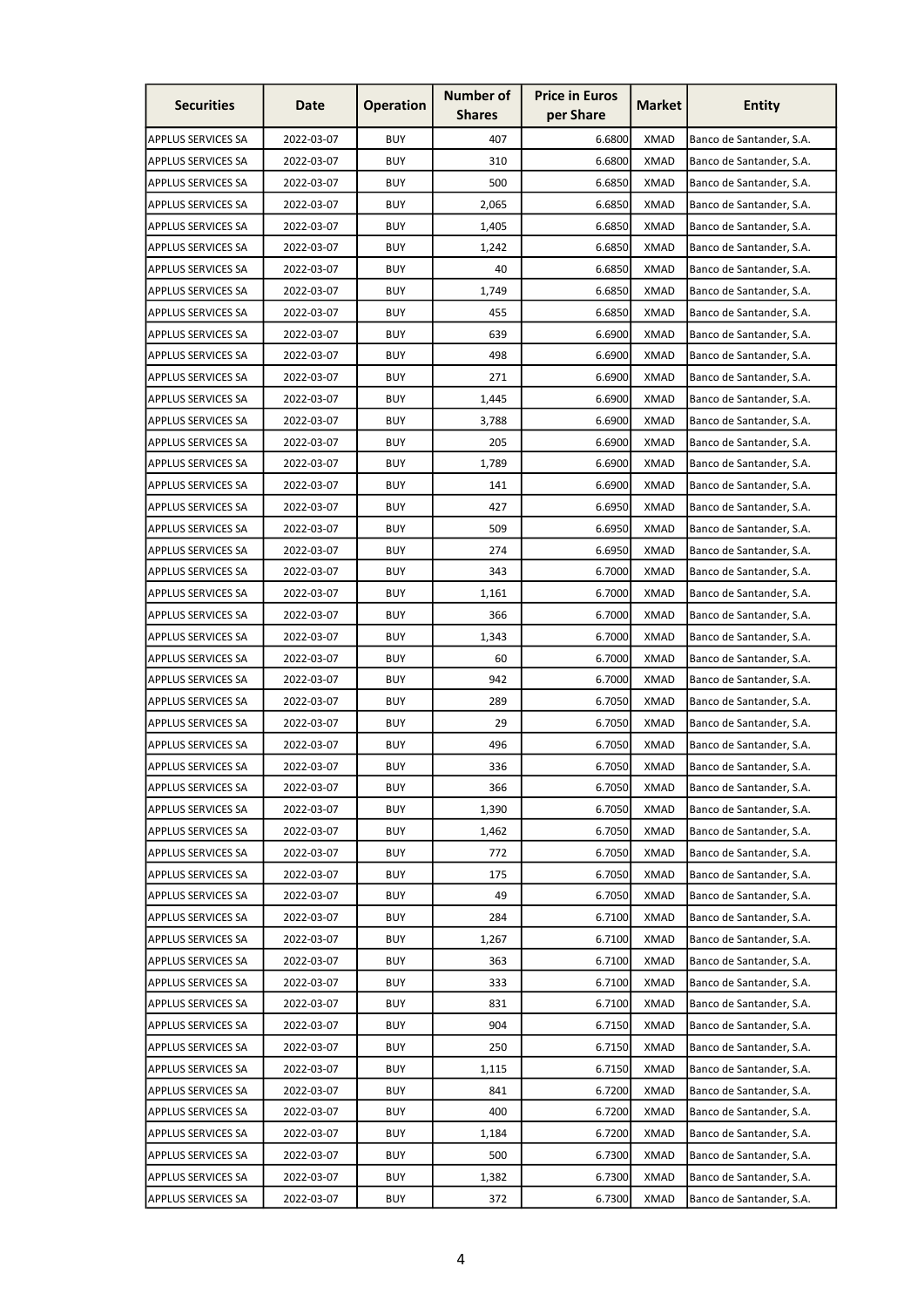| <b>Securities</b>         | Date       | <b>Operation</b> | <b>Number of</b><br><b>Shares</b> | <b>Price in Euros</b><br>per Share | <b>Market</b> | Entity                   |
|---------------------------|------------|------------------|-----------------------------------|------------------------------------|---------------|--------------------------|
| <b>APPLUS SERVICES SA</b> | 2022-03-07 | <b>BUY</b>       | 75                                | 6.7300                             | <b>XMAD</b>   | Banco de Santander, S.A. |
| <b>APPLUS SERVICES SA</b> | 2022-03-07 | <b>BUY</b>       | 184                               | 6.7300                             | <b>XMAD</b>   | Banco de Santander, S.A. |
| <b>APPLUS SERVICES SA</b> | 2022-03-07 | <b>BUY</b>       | 52                                | 6.7300                             | <b>XMAD</b>   | Banco de Santander, S.A. |
| <b>APPLUS SERVICES SA</b> | 2022-03-07 | <b>BUY</b>       | 372                               | 6.7300                             | <b>XMAD</b>   | Banco de Santander, S.A. |
| <b>APPLUS SERVICES SA</b> | 2022-03-07 | <b>BUY</b>       | 249                               | 6.7300                             | <b>XMAD</b>   | Banco de Santander, S.A. |
| <b>APPLUS SERVICES SA</b> | 2022-03-07 | <b>BUY</b>       | 68                                | 6.7300                             | <b>XMAD</b>   | Banco de Santander, S.A. |
| <b>APPLUS SERVICES SA</b> | 2022-03-07 | BUY              | 2,705                             | 6.7300                             | XMAD          | Banco de Santander, S.A. |
| <b>APPLUS SERVICES SA</b> | 2022-03-07 | <b>BUY</b>       | 234                               | 6.7300                             | <b>XMAD</b>   | Banco de Santander, S.A. |
| <b>APPLUS SERVICES SA</b> | 2022-03-07 | <b>BUY</b>       | 579                               | 6.7350                             | <b>XMAD</b>   | Banco de Santander, S.A. |
| <b>APPLUS SERVICES SA</b> | 2022-03-07 | <b>BUY</b>       | 1,730                             | 6.7400                             | <b>XMAD</b>   | Banco de Santander, S.A. |
| <b>APPLUS SERVICES SA</b> | 2022-03-07 | <b>BUY</b>       | 452                               | 6.7400                             | <b>XMAD</b>   | Banco de Santander, S.A. |
| <b>APPLUS SERVICES SA</b> | 2022-03-07 | <b>BUY</b>       | 152                               | 6.7400                             | <b>XMAD</b>   | Banco de Santander, S.A. |
| <b>APPLUS SERVICES SA</b> | 2022-03-07 | <b>BUY</b>       | 774                               | 6.7400                             | XMAD          | Banco de Santander, S.A. |
| <b>APPLUS SERVICES SA</b> | 2022-03-07 | <b>BUY</b>       | 1,148                             | 6.7400                             | <b>XMAD</b>   | Banco de Santander, S.A. |
| <b>APPLUS SERVICES SA</b> | 2022-03-07 | <b>BUY</b>       | 191                               | 6.7400                             | <b>XMAD</b>   | Banco de Santander, S.A. |
| <b>APPLUS SERVICES SA</b> | 2022-03-07 | <b>BUY</b>       | 539                               | 6.7400                             | <b>XMAD</b>   | Banco de Santander, S.A. |
| <b>APPLUS SERVICES SA</b> | 2022-03-07 | <b>BUY</b>       | 424                               | 6.7450                             | <b>XMAD</b>   | Banco de Santander, S.A. |
| <b>APPLUS SERVICES SA</b> | 2022-03-07 | <b>BUY</b>       | 250                               | 6.7450                             | <b>XMAD</b>   | Banco de Santander, S.A. |
| <b>APPLUS SERVICES SA</b> | 2022-03-07 | <b>BUY</b>       | 379                               | 6.7450                             | <b>XMAD</b>   | Banco de Santander, S.A. |
| <b>APPLUS SERVICES SA</b> | 2022-03-07 | <b>BUY</b>       | 204                               | 6.7450                             | <b>XMAD</b>   | Banco de Santander, S.A. |
| <b>APPLUS SERVICES SA</b> | 2022-03-07 | <b>BUY</b>       | 41                                | 6.7450                             | <b>XMAD</b>   | Banco de Santander, S.A. |
| <b>APPLUS SERVICES SA</b> | 2022-03-07 | <b>BUY</b>       | 1,525                             | 6.7450                             | <b>XMAD</b>   | Banco de Santander, S.A. |
| <b>APPLUS SERVICES SA</b> | 2022-03-07 | <b>BUY</b>       | 815                               | 6.7450                             | <b>XMAD</b>   | Banco de Santander, S.A. |
| <b>APPLUS SERVICES SA</b> | 2022-03-07 | <b>BUY</b>       | 3,006                             | 6.7450                             | <b>XMAD</b>   | Banco de Santander, S.A. |
| <b>APPLUS SERVICES SA</b> | 2022-03-07 | <b>BUY</b>       | 673                               | 6.7500                             | <b>CEUX</b>   | Banco de Santander, S.A. |
| <b>APPLUS SERVICES SA</b> | 2022-03-07 | <b>BUY</b>       | 293                               | 6.7500                             | XMAD          | Banco de Santander, S.A. |
| <b>APPLUS SERVICES SA</b> | 2022-03-07 | <b>BUY</b>       | 6                                 | 6.7500                             | <b>XMAD</b>   | Banco de Santander, S.A. |
| <b>APPLUS SERVICES SA</b> | 2022-03-07 | <b>BUY</b>       | 460                               | 6.7500                             | <b>XMAD</b>   | Banco de Santander, S.A. |
| <b>APPLUS SERVICES SA</b> | 2022-03-07 | <b>BUY</b>       | 217                               | 6.7500                             | <b>XMAD</b>   | Banco de Santander, S.A. |
| <b>APPLUS SERVICES SA</b> | 2022-03-07 | <b>BUY</b>       | 211                               | 6.7500                             | <b>XMAD</b>   | Banco de Santander, S.A. |
| <b>APPLUS SERVICES SA</b> | 2022-03-07 | <b>BUY</b>       | 126                               | 6.7500                             | <b>XMAD</b>   | Banco de Santander, S.A. |
| <b>APPLUS SERVICES SA</b> | 2022-03-07 | <b>BUY</b>       | 1,754                             | 6.7500                             | <b>XMAD</b>   | Banco de Santander, S.A. |
| <b>APPLUS SERVICES SA</b> | 2022-03-07 | <b>BUY</b>       | 1,052                             | 6.7500                             | <b>XMAD</b>   | Banco de Santander, S.A. |
| <b>APPLUS SERVICES SA</b> | 2022-03-07 | <b>BUY</b>       | 84                                | 6.7500                             | <b>XMAD</b>   | Banco de Santander, S.A. |
| <b>APPLUS SERVICES SA</b> | 2022-03-07 | <b>BUY</b>       | 7                                 | 6.7500                             | <b>XMAD</b>   | Banco de Santander, S.A. |
| <b>APPLUS SERVICES SA</b> | 2022-03-07 | <b>BUY</b>       | 683                               | 6.7550                             | <b>CEUX</b>   | Banco de Santander, S.A. |
| <b>APPLUS SERVICES SA</b> | 2022-03-07 | <b>BUY</b>       | 979                               | 6.7550                             | <b>XMAD</b>   | Banco de Santander, S.A. |
| <b>APPLUS SERVICES SA</b> | 2022-03-07 | <b>BUY</b>       | 703                               | 6.7600                             | <b>CEUX</b>   | Banco de Santander, S.A. |
| <b>APPLUS SERVICES SA</b> | 2022-03-07 | <b>BUY</b>       | 140                               | 6.7600                             | <b>XMAD</b>   | Banco de Santander, S.A. |
| <b>APPLUS SERVICES SA</b> | 2022-03-07 | <b>BUY</b>       | 139                               | 6.7600                             | <b>XMAD</b>   | Banco de Santander, S.A. |
| <b>APPLUS SERVICES SA</b> | 2022-03-07 | <b>BUY</b>       | 640                               | 6.7600                             | <b>XMAD</b>   | Banco de Santander, S.A. |
| <b>APPLUS SERVICES SA</b> | 2022-03-07 | <b>BUY</b>       | 712                               | 6.7650                             | <b>CEUX</b>   | Banco de Santander, S.A. |
| <b>APPLUS SERVICES SA</b> | 2022-03-07 | <b>BUY</b>       | 250                               | 6.7750                             | <b>XMAD</b>   | Banco de Santander, S.A. |
| <b>APPLUS SERVICES SA</b> | 2022-03-07 | <b>BUY</b>       | 456                               | 6.7750                             | <b>XMAD</b>   | Banco de Santander, S.A. |
| <b>APPLUS SERVICES SA</b> | 2022-03-07 | <b>BUY</b>       | 798                               | 6.7900                             | <b>CEUX</b>   | Banco de Santander, S.A. |
| <b>APPLUS SERVICES SA</b> | 2022-03-07 | <b>BUY</b>       | 673                               | 6.7900                             | <b>CEUX</b>   | Banco de Santander, S.A. |
| <b>APPLUS SERVICES SA</b> | 2022-03-07 | <b>BUY</b>       | 760                               | 6.7900                             | <b>CEUX</b>   | Banco de Santander, S.A. |
| <b>APPLUS SERVICES SA</b> | 2022-03-07 | <b>BUY</b>       | 22                                | 6.8000                             | <b>CEUX</b>   | Banco de Santander, S.A. |
| <b>APPLUS SERVICES SA</b> | 2022-03-07 | <b>BUY</b>       | 992                               | 6.8100                             | <b>CEUX</b>   | Banco de Santander, S.A. |
| <b>APPLUS SERVICES SA</b> | 2022-03-07 | <b>BUY</b>       | 4,324                             | 6.8100                             | <b>XMAD</b>   | Banco de Santander, S.A. |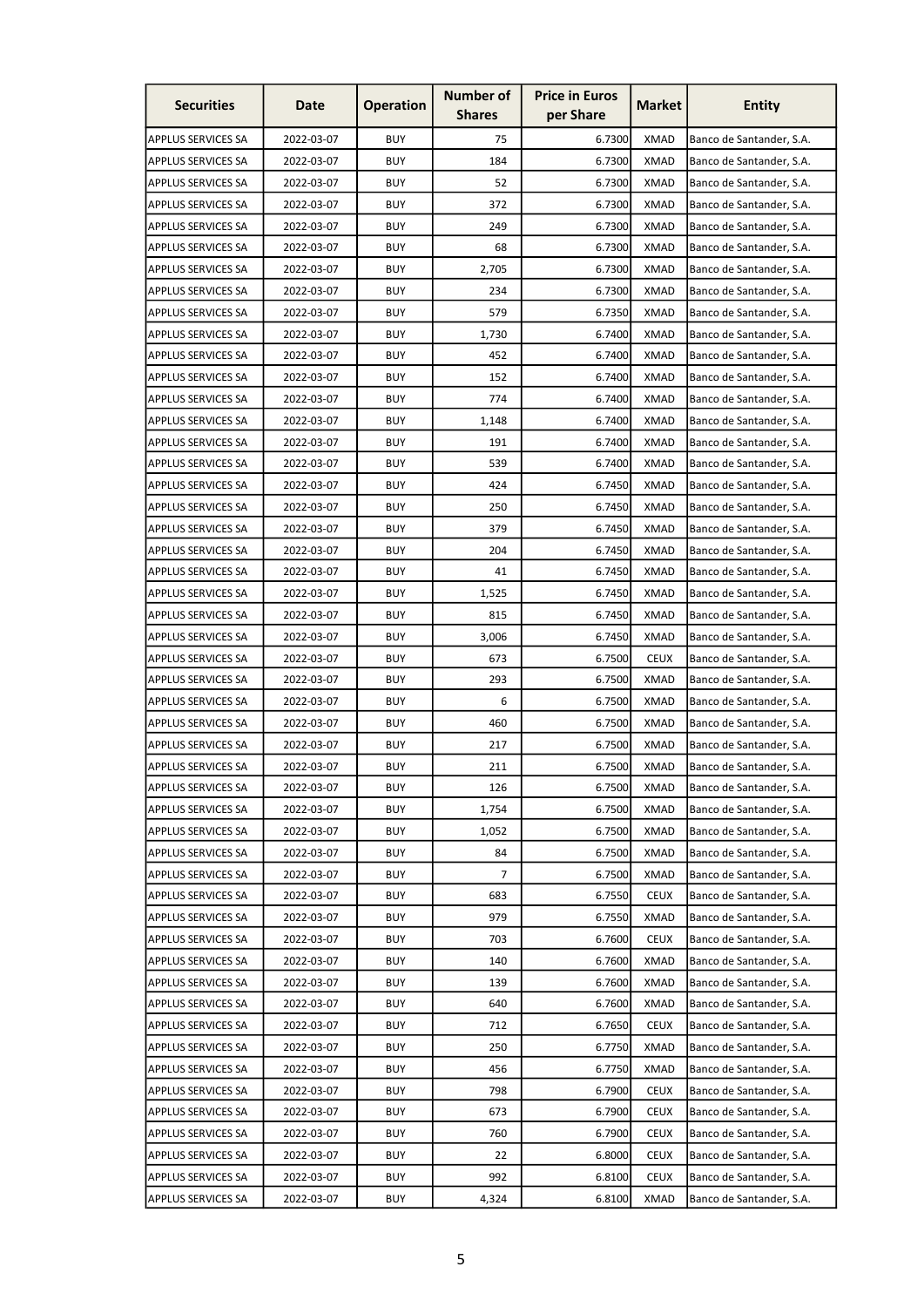| <b>Securities</b>         | Date       | <b>Operation</b> | <b>Number of</b><br><b>Shares</b> | <b>Price in Euros</b><br>per Share | <b>Market</b> | <b>Entity</b>            |
|---------------------------|------------|------------------|-----------------------------------|------------------------------------|---------------|--------------------------|
| <b>APPLUS SERVICES SA</b> | 2022-03-07 | <b>BUY</b>       | 1,146                             | 6.8100                             | <b>XMAD</b>   | Banco de Santander, S.A. |
| <b>APPLUS SERVICES SA</b> | 2022-03-07 | <b>BUY</b>       | 1,157                             | 6.8100                             | <b>XMAD</b>   | Banco de Santander, S.A. |
| <b>APPLUS SERVICES SA</b> | 2022-03-07 | <b>BUY</b>       | 1,226                             | 6.8100                             | <b>XMAD</b>   | Banco de Santander, S.A. |
| <b>APPLUS SERVICES SA</b> | 2022-03-07 | <b>BUY</b>       | 647                               | 6.8100                             | <b>XMAD</b>   | Banco de Santander, S.A. |
| <b>APPLUS SERVICES SA</b> | 2022-03-07 | <b>BUY</b>       | 500                               | 6.8100                             | <b>XMAD</b>   | Banco de Santander, S.A. |
| <b>APPLUS SERVICES SA</b> | 2022-03-07 | <b>BUY</b>       | 1,000                             | 6.8100                             | <b>XMAD</b>   | Banco de Santander, S.A. |
| <b>APPLUS SERVICES SA</b> | 2022-03-07 | <b>BUY</b>       | 713                               | 6.8100                             | <b>CEUX</b>   | Banco de Santander, S.A. |
| <b>APPLUS SERVICES SA</b> | 2022-03-07 | <b>BUY</b>       | 736                               | 6.8150                             | <b>XMAD</b>   | Banco de Santander, S.A. |
| <b>APPLUS SERVICES SA</b> | 2022-03-07 | <b>BUY</b>       | 762                               | 6.8150                             | <b>CEUX</b>   | Banco de Santander, S.A. |
| <b>APPLUS SERVICES SA</b> | 2022-03-07 | <b>BUY</b>       | 877                               | 6.8150                             | <b>CEUX</b>   | Banco de Santander, S.A. |
| <b>APPLUS SERVICES SA</b> | 2022-03-07 | <b>BUY</b>       | 800                               | 6.8300                             | <b>CEUX</b>   | Banco de Santander, S.A. |
| <b>APPLUS SERVICES SA</b> | 2022-03-07 | <b>BUY</b>       | 4,511                             | 6.8300                             | <b>CEUX</b>   | Banco de Santander, S.A. |
| <b>APPLUS SERVICES SA</b> | 2022-03-07 | <b>BUY</b>       | 145                               | 6.8300                             | <b>CEUX</b>   | Banco de Santander, S.A. |
| <b>APPLUS SERVICES SA</b> | 2022-03-07 | <b>BUY</b>       | 1,200                             | 6.8300                             | <b>CEUX</b>   | Banco de Santander, S.A. |
| <b>APPLUS SERVICES SA</b> | 2022-03-07 | <b>BUY</b>       | 462                               | 6.8300                             | <b>CEUX</b>   | Banco de Santander, S.A. |
| <b>APPLUS SERVICES SA</b> | 2022-03-07 | <b>BUY</b>       | 1,280                             | 6.8300                             | <b>CEUX</b>   | Banco de Santander, S.A. |
| <b>APPLUS SERVICES SA</b> | 2022-03-07 | <b>BUY</b>       | 520                               | 6.8300                             | <b>CEUX</b>   | Banco de Santander, S.A. |
| <b>APPLUS SERVICES SA</b> | 2022-03-07 | <b>BUY</b>       | 108                               | 6.8300                             | <b>CEUX</b>   | Banco de Santander, S.A. |
| <b>APPLUS SERVICES SA</b> | 2022-03-07 | <b>BUY</b>       | 974                               | 6.8300                             | <b>CEUX</b>   | Banco de Santander, S.A. |
| <b>APPLUS SERVICES SA</b> | 2022-03-07 | <b>BUY</b>       | 8,085                             | 6.8400                             | <b>CEUX</b>   | Banco de Santander, S.A. |
| <b>APPLUS SERVICES SA</b> | 2022-03-07 | <b>BUY</b>       | 481                               | 6.8400                             | <b>CEUX</b>   | Banco de Santander, S.A. |
| <b>APPLUS SERVICES SA</b> | 2022-03-07 | <b>BUY</b>       | 202                               | 6.8400                             | <b>CEUX</b>   | Banco de Santander, S.A. |
| <b>APPLUS SERVICES SA</b> | 2022-03-07 | <b>BUY</b>       | 249                               | 6.8400                             | <b>CEUX</b>   | Banco de Santander, S.A. |
| <b>APPLUS SERVICES SA</b> | 2022-03-07 | <b>BUY</b>       | 74                                | 6.8400                             | <b>CEUX</b>   | Banco de Santander, S.A. |
| <b>APPLUS SERVICES SA</b> | 2022-03-07 | <b>BUY</b>       | 217                               | 6.8400                             | <b>CEUX</b>   | Banco de Santander, S.A. |
| <b>APPLUS SERVICES SA</b> | 2022-03-07 | <b>BUY</b>       | 19                                | 6.8400                             | <b>CEUX</b>   | Banco de Santander, S.A. |
| <b>APPLUS SERVICES SA</b> | 2022-03-07 | <b>BUY</b>       | 885                               | 6.8450                             | <b>CEUX</b>   | Banco de Santander, S.A. |
| <b>APPLUS SERVICES SA</b> | 2022-03-07 | <b>BUY</b>       | 728                               | 6.8450                             | <b>CEUX</b>   | Banco de Santander, S.A. |
| <b>APPLUS SERVICES SA</b> | 2022-03-07 | <b>BUY</b>       | 711                               | 6.8550                             | <b>XMAD</b>   | Banco de Santander, S.A. |
| <b>APPLUS SERVICES SA</b> | 2022-03-07 | <b>BUY</b>       | 859                               | 6.8550                             | <b>XMAD</b>   | Banco de Santander, S.A. |
| <b>APPLUS SERVICES SA</b> | 2022-03-07 | <b>BUY</b>       | 104                               | 6.8650                             | <b>CEUX</b>   | Banco de Santander, S.A. |
| <b>APPLUS SERVICES SA</b> | 2022-03-07 | <b>BUY</b>       | 52                                | 6.8650                             | <b>CEUX</b>   | Banco de Santander, S.A. |
| <b>APPLUS SERVICES SA</b> | 2022-03-07 | <b>BUY</b>       | 52                                | 6.8650                             | <b>CEUX</b>   | Banco de Santander, S.A. |
| <b>APPLUS SERVICES SA</b> | 2022-03-07 | <b>BUY</b>       | 95                                | 6.8650                             | <b>CEUX</b>   | Banco de Santander, S.A. |
| <b>APPLUS SERVICES SA</b> | 2022-03-07 | <b>BUY</b>       | 317                               | 6.8650                             | <b>CEUX</b>   | Banco de Santander, S.A. |
| <b>APPLUS SERVICES SA</b> | 2022-03-07 | <b>BUY</b>       | 190                               | 6.8650                             | <b>CEUX</b>   | Banco de Santander, S.A. |
| <b>APPLUS SERVICES SA</b> | 2022-03-08 | <b>BUY</b>       | 777                               | 6.4250                             | <b>XMAD</b>   | Banco de Santander, S.A. |
| <b>APPLUS SERVICES SA</b> | 2022-03-08 | <b>BUY</b>       | 834                               | 6.4300                             | <b>XMAD</b>   | Banco de Santander, S.A. |
| <b>APPLUS SERVICES SA</b> | 2022-03-08 | <b>BUY</b>       | 108                               | 6.4300                             | <b>XMAD</b>   | Banco de Santander, S.A. |
| <b>APPLUS SERVICES SA</b> | 2022-03-08 | <b>BUY</b>       | 62                                | 6.4300                             | <b>XMAD</b>   | Banco de Santander, S.A. |
| <b>APPLUS SERVICES SA</b> | 2022-03-08 | <b>BUY</b>       | 272                               | 6.4300                             | <b>XMAD</b>   | Banco de Santander, S.A. |
| <b>APPLUS SERVICES SA</b> | 2022-03-08 | <b>BUY</b>       | 59                                | 6.4300                             | <b>XMAD</b>   | Banco de Santander, S.A. |
| <b>APPLUS SERVICES SA</b> | 2022-03-08 | <b>BUY</b>       | 870                               | 6.4300                             | <b>XMAD</b>   | Banco de Santander, S.A. |
| <b>APPLUS SERVICES SA</b> | 2022-03-08 | <b>BUY</b>       | 129                               | 6.4300                             | <b>XMAD</b>   | Banco de Santander, S.A. |
| <b>APPLUS SERVICES SA</b> | 2022-03-08 | <b>BUY</b>       | 285                               | 6.4300                             | <b>XMAD</b>   | Banco de Santander, S.A. |
| <b>APPLUS SERVICES SA</b> | 2022-03-08 | <b>BUY</b>       | 357                               | 6.4300                             | <b>XMAD</b>   | Banco de Santander, S.A. |
| <b>APPLUS SERVICES SA</b> | 2022-03-08 | <b>BUY</b>       | 249                               | 6.4350                             | <b>XMAD</b>   | Banco de Santander, S.A. |
| <b>APPLUS SERVICES SA</b> | 2022-03-08 | <b>BUY</b>       | 645                               | 6.4350                             | <b>XMAD</b>   | Banco de Santander, S.A. |
| <b>APPLUS SERVICES SA</b> | 2022-03-08 | <b>BUY</b>       | 897                               | 6.4350                             | <b>XMAD</b>   | Banco de Santander, S.A. |
| <b>APPLUS SERVICES SA</b> | 2022-03-08 | <b>BUY</b>       | 911                               | 6.4400                             | <b>XMAD</b>   | Banco de Santander, S.A. |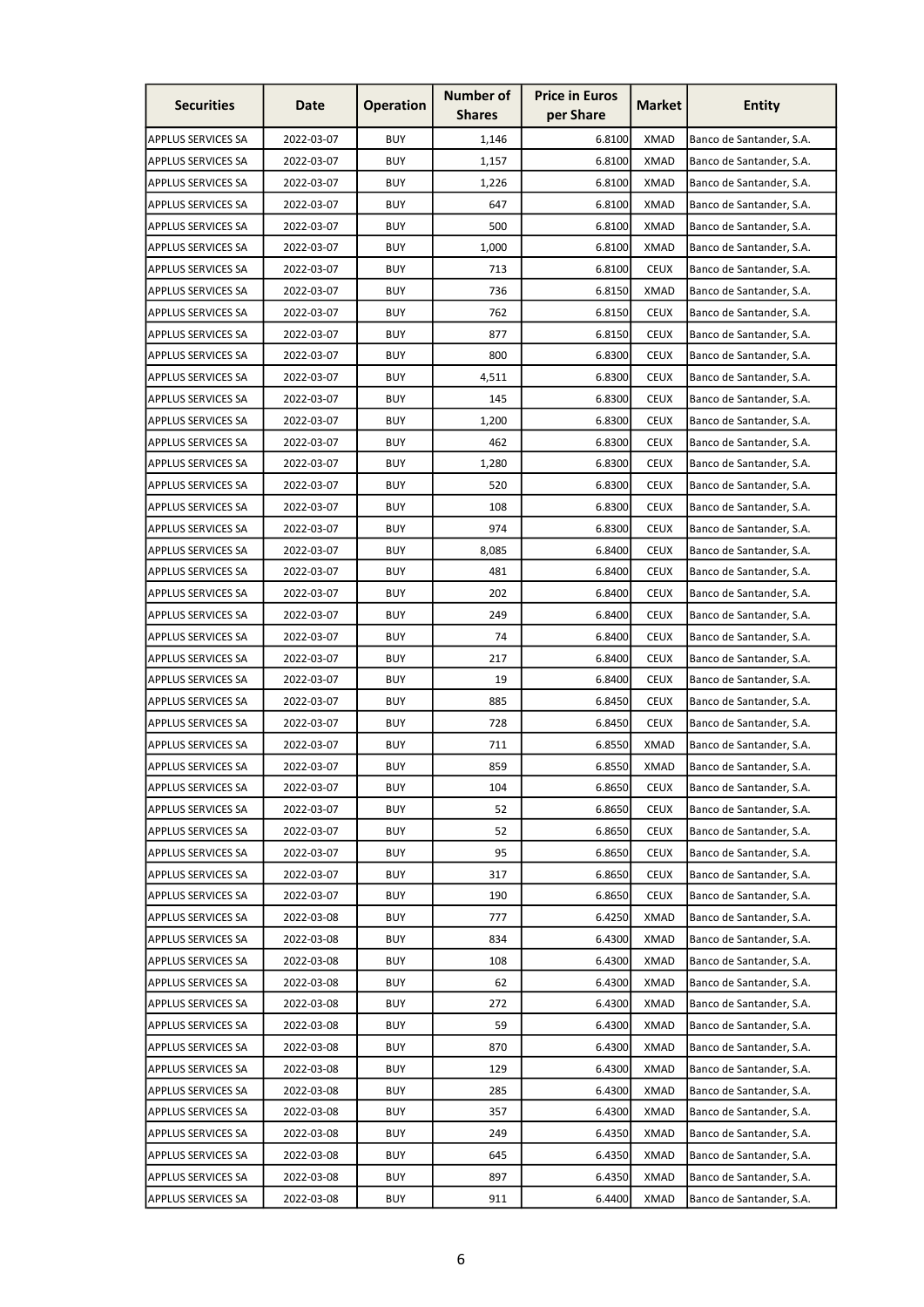| <b>Securities</b>         | Date       | <b>Operation</b> | <b>Number of</b><br><b>Shares</b> | <b>Price in Euros</b><br>per Share | <b>Market</b> | <b>Entity</b>            |
|---------------------------|------------|------------------|-----------------------------------|------------------------------------|---------------|--------------------------|
| <b>APPLUS SERVICES SA</b> | 2022-03-08 | <b>BUY</b>       | 898                               | 6.4450                             | <b>XMAD</b>   | Banco de Santander, S.A. |
| <b>APPLUS SERVICES SA</b> | 2022-03-08 | <b>BUY</b>       | 1,249                             | 6.4500                             | <b>XMAD</b>   | Banco de Santander, S.A. |
| <b>APPLUS SERVICES SA</b> | 2022-03-08 | <b>BUY</b>       | 225                               | 6.4550                             | <b>XMAD</b>   | Banco de Santander, S.A. |
| <b>APPLUS SERVICES SA</b> | 2022-03-08 | <b>BUY</b>       | 700                               | 6.4550                             | <b>XMAD</b>   | Banco de Santander, S.A. |
| <b>APPLUS SERVICES SA</b> | 2022-03-08 | <b>BUY</b>       | 780                               | 6.4600                             | <b>XMAD</b>   | Banco de Santander, S.A. |
| <b>APPLUS SERVICES SA</b> | 2022-03-08 | <b>BUY</b>       | 2,387                             | 6.4700                             | <b>XMAD</b>   | Banco de Santander, S.A. |
| <b>APPLUS SERVICES SA</b> | 2022-03-08 | BUY              | 478                               | 6.5400                             | XMAD          | Banco de Santander, S.A. |
| <b>APPLUS SERVICES SA</b> | 2022-03-08 | <b>BUY</b>       | 421                               | 6.5400                             | <b>XMAD</b>   | Banco de Santander, S.A. |
| <b>APPLUS SERVICES SA</b> | 2022-03-08 | <b>BUY</b>       | 918                               | 6.6000                             | <b>CEUX</b>   | Banco de Santander, S.A. |
| <b>APPLUS SERVICES SA</b> | 2022-03-08 | <b>BUY</b>       | 3,724                             | 6.6000                             | <b>XMAD</b>   | Banco de Santander, S.A. |
| <b>APPLUS SERVICES SA</b> | 2022-03-08 | <b>BUY</b>       | 10                                | 6.6000                             | <b>XMAD</b>   | Banco de Santander, S.A. |
| <b>APPLUS SERVICES SA</b> | 2022-03-08 | <b>BUY</b>       | 269                               | 6.6000                             | <b>XMAD</b>   | Banco de Santander, S.A. |
| <b>APPLUS SERVICES SA</b> | 2022-03-08 | <b>BUY</b>       | 500                               | 6.6000                             | XMAD          | Banco de Santander, S.A. |
| <b>APPLUS SERVICES SA</b> | 2022-03-08 | <b>BUY</b>       | 1,747                             | 6.6000                             | <b>XMAD</b>   | Banco de Santander, S.A. |
| <b>APPLUS SERVICES SA</b> | 2022-03-08 | <b>BUY</b>       | 250                               | 6.6000                             | <b>XMAD</b>   | Banco de Santander, S.A. |
| <b>APPLUS SERVICES SA</b> | 2022-03-08 | <b>BUY</b>       | 500                               | 6.6000                             | <b>XMAD</b>   | Banco de Santander, S.A. |
| <b>APPLUS SERVICES SA</b> | 2022-03-08 | <b>BUY</b>       | 500                               | 6.6000                             | <b>XMAD</b>   | Banco de Santander, S.A. |
| <b>APPLUS SERVICES SA</b> | 2022-03-08 | <b>BUY</b>       | 150                               | 6.6000                             | <b>XMAD</b>   | Banco de Santander, S.A. |
| <b>APPLUS SERVICES SA</b> | 2022-03-08 | <b>BUY</b>       | 298                               | 6.6000                             | <b>XMAD</b>   | Banco de Santander, S.A. |
| <b>APPLUS SERVICES SA</b> | 2022-03-08 | <b>BUY</b>       | 160                               | 6.6000                             | <b>XMAD</b>   | Banco de Santander, S.A. |
| <b>APPLUS SERVICES SA</b> | 2022-03-08 | <b>BUY</b>       | 1,085                             | 6.6000                             | <b>XMAD</b>   | Banco de Santander, S.A. |
| <b>APPLUS SERVICES SA</b> | 2022-03-08 | <b>BUY</b>       | 322                               | 6.6000                             | <b>XMAD</b>   | Banco de Santander, S.A. |
| <b>APPLUS SERVICES SA</b> | 2022-03-08 | <b>BUY</b>       | 24                                | 6.6000                             | <b>XMAD</b>   | Banco de Santander, S.A. |
| <b>APPLUS SERVICES SA</b> | 2022-03-08 | <b>BUY</b>       | 137                               | 6.6000                             | <b>XMAD</b>   | Banco de Santander, S.A. |
| <b>APPLUS SERVICES SA</b> | 2022-03-08 | <b>BUY</b>       | 307                               | 6.6000                             | <b>XMAD</b>   | Banco de Santander, S.A. |
| <b>APPLUS SERVICES SA</b> | 2022-03-08 | <b>BUY</b>       | 17                                | 6.6000                             | XMAD          | Banco de Santander, S.A. |
| <b>APPLUS SERVICES SA</b> | 2022-03-08 | <b>BUY</b>       | 711                               | 6.6050                             | <b>CEUX</b>   | Banco de Santander, S.A. |
| <b>APPLUS SERVICES SA</b> | 2022-03-08 | <b>BUY</b>       | 152                               | 6.6100                             | <b>CEUX</b>   | Banco de Santander, S.A. |
| <b>APPLUS SERVICES SA</b> | 2022-03-08 | <b>BUY</b>       | 2,903                             | 6.6100                             | <b>CEUX</b>   | Banco de Santander, S.A. |
| <b>APPLUS SERVICES SA</b> | 2022-03-08 | <b>BUY</b>       | 775                               | 6.6100                             | <b>XMAD</b>   | Banco de Santander, S.A. |
| <b>APPLUS SERVICES SA</b> | 2022-03-08 | <b>BUY</b>       | 650                               | 6.6100                             | <b>CEUX</b>   | Banco de Santander, S.A. |
| <b>APPLUS SERVICES SA</b> | 2022-03-08 | <b>BUY</b>       | 650                               | 6.6100                             | <b>CEUX</b>   | Banco de Santander, S.A. |
| <b>APPLUS SERVICES SA</b> | 2022-03-08 | <b>BUY</b>       | 650                               | 6.6100                             | <b>CEUX</b>   | Banco de Santander, S.A. |
| <b>APPLUS SERVICES SA</b> | 2022-03-08 | <b>BUY</b>       | 360                               | 6.6100                             | <b>CEUX</b>   | Banco de Santander, S.A. |
| <b>APPLUS SERVICES SA</b> | 2022-03-08 | <b>BUY</b>       | 787                               | 6.6100                             | <b>CEUX</b>   | Banco de Santander, S.A. |
| <b>APPLUS SERVICES SA</b> | 2022-03-08 | <b>BUY</b>       | 819                               | 6.6200                             | <b>XMAD</b>   | Banco de Santander, S.A. |
| <b>APPLUS SERVICES SA</b> | 2022-03-08 | <b>BUY</b>       | 1,000                             | 6.6250                             | <b>XMAD</b>   | Banco de Santander, S.A. |
| <b>APPLUS SERVICES SA</b> | 2022-03-08 | <b>BUY</b>       | 842                               | 6.6300                             | <b>CEUX</b>   | Banco de Santander, S.A. |
| <b>APPLUS SERVICES SA</b> | 2022-03-08 | <b>BUY</b>       | 1,110                             | 6.6300                             | <b>XMAD</b>   | Banco de Santander, S.A. |
| <b>APPLUS SERVICES SA</b> | 2022-03-08 | <b>BUY</b>       | 1,071                             | 6.6350                             | <b>CEUX</b>   | Banco de Santander, S.A. |
| <b>APPLUS SERVICES SA</b> | 2022-03-08 | <b>BUY</b>       | 849                               | 6.6350                             | <b>CEUX</b>   | Banco de Santander, S.A. |
| <b>APPLUS SERVICES SA</b> | 2022-03-08 | <b>BUY</b>       | 1,171                             | 6.6350                             | <b>CEUX</b>   | Banco de Santander, S.A. |
| <b>APPLUS SERVICES SA</b> | 2022-03-08 | <b>BUY</b>       | 818                               | 6.6350                             | <b>CEUX</b>   | Banco de Santander, S.A. |
| <b>APPLUS SERVICES SA</b> | 2022-03-08 | <b>BUY</b>       | 905                               | 6.6400                             | <b>CEUX</b>   | Banco de Santander, S.A. |
| <b>APPLUS SERVICES SA</b> | 2022-03-08 | <b>BUY</b>       | 806                               | 6.6450                             | <b>CEUX</b>   | Banco de Santander, S.A. |
| <b>APPLUS SERVICES SA</b> | 2022-03-08 | <b>BUY</b>       | 2,637                             | 6.6450                             | <b>CEUX</b>   | Banco de Santander, S.A. |
| <b>APPLUS SERVICES SA</b> | 2022-03-08 | <b>BUY</b>       | 1,626                             | 6.6450                             | <b>CEUX</b>   | Banco de Santander, S.A. |
| <b>APPLUS SERVICES SA</b> | 2022-03-08 | <b>BUY</b>       | 946                               | 6.6450                             | <b>XMAD</b>   | Banco de Santander, S.A. |
| <b>APPLUS SERVICES SA</b> | 2022-03-08 | <b>BUY</b>       | 384                               | 6.6450                             | <b>CEUX</b>   | Banco de Santander, S.A. |
| <b>APPLUS SERVICES SA</b> | 2022-03-08 | <b>BUY</b>       | 600                               | 6.6450                             | <b>CEUX</b>   | Banco de Santander, S.A. |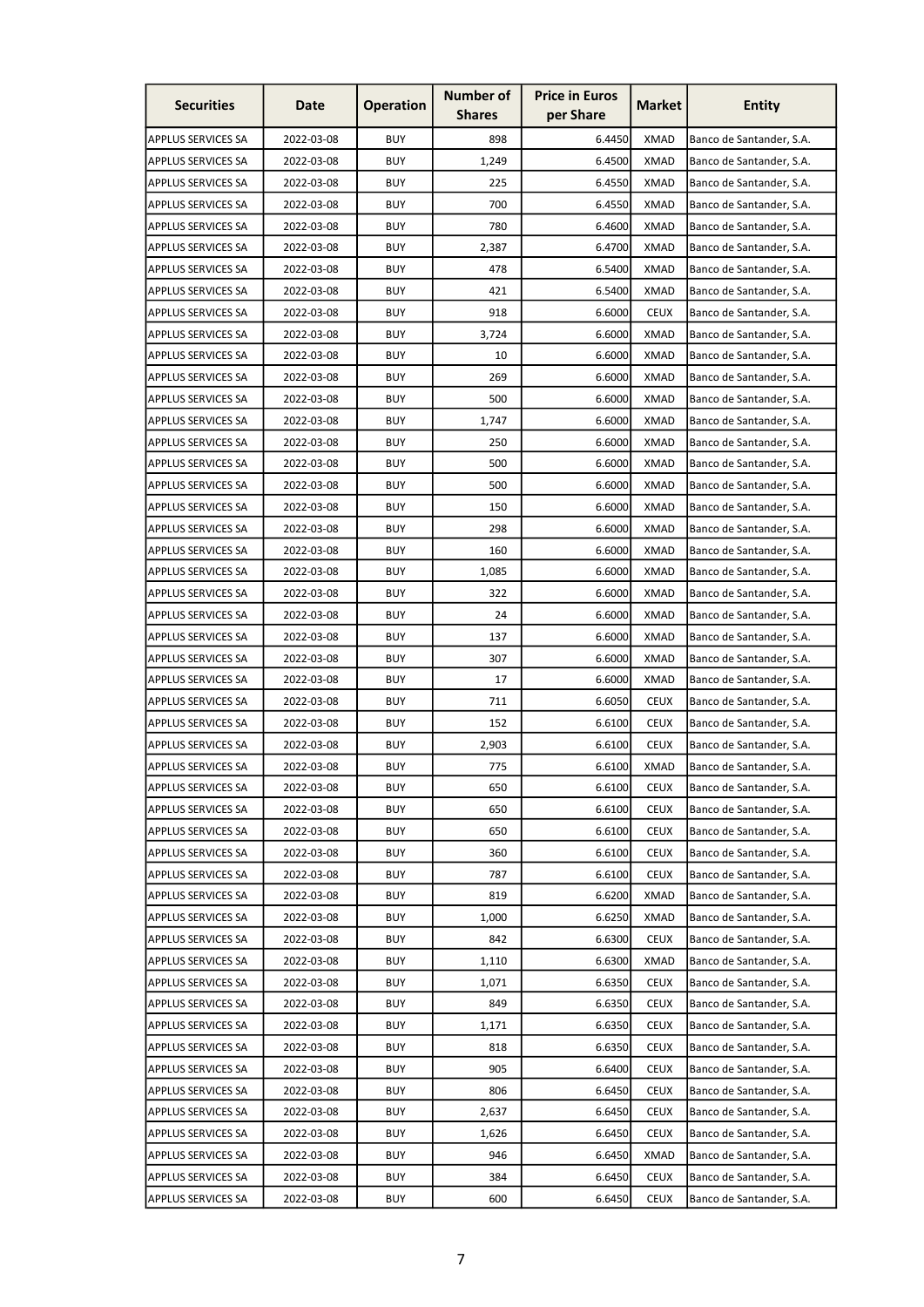| <b>Securities</b>         | Date       | <b>Operation</b> | <b>Number of</b><br><b>Shares</b> | <b>Price in Euros</b><br>per Share | <b>Market</b> | <b>Entity</b>            |
|---------------------------|------------|------------------|-----------------------------------|------------------------------------|---------------|--------------------------|
| <b>APPLUS SERVICES SA</b> | 2022-03-08 | <b>BUY</b>       | 656                               | 6.6450                             | <b>CEUX</b>   | Banco de Santander, S.A. |
| <b>APPLUS SERVICES SA</b> | 2022-03-08 | <b>BUY</b>       | 118                               | 6.6450                             | <b>CEUX</b>   | Banco de Santander, S.A. |
| <b>APPLUS SERVICES SA</b> | 2022-03-08 | <b>BUY</b>       | 1,053                             | 6.6450                             | <b>XMAD</b>   | Banco de Santander, S.A. |
| <b>APPLUS SERVICES SA</b> | 2022-03-08 | <b>BUY</b>       | 1,867                             | 6.6500                             | <b>XMAD</b>   | Banco de Santander, S.A. |
| <b>APPLUS SERVICES SA</b> | 2022-03-08 | <b>BUY</b>       | 62                                | 6.6500                             | <b>XMAD</b>   | Banco de Santander, S.A. |
| <b>APPLUS SERVICES SA</b> | 2022-03-08 | <b>BUY</b>       | 50                                | 6.6500                             | <b>XMAD</b>   | Banco de Santander, S.A. |
| <b>APPLUS SERVICES SA</b> | 2022-03-08 | <b>BUY</b>       | 62                                | 6.6500                             | XMAD          | Banco de Santander, S.A. |
| <b>APPLUS SERVICES SA</b> | 2022-03-08 | <b>BUY</b>       | 351                               | 6.6500                             | <b>XMAD</b>   | Banco de Santander, S.A. |
| <b>APPLUS SERVICES SA</b> | 2022-03-08 | <b>BUY</b>       | 471                               | 6.6500                             | <b>XMAD</b>   | Banco de Santander, S.A. |
| <b>APPLUS SERVICES SA</b> | 2022-03-08 | <b>BUY</b>       | 29                                | 6.6500                             | <b>XMAD</b>   | Banco de Santander, S.A. |
| <b>APPLUS SERVICES SA</b> | 2022-03-08 | <b>BUY</b>       | 156                               | 6.6500                             | <b>XMAD</b>   | Banco de Santander, S.A. |
| <b>APPLUS SERVICES SA</b> | 2022-03-08 | <b>BUY</b>       | 194                               | 6.6500                             | <b>XMAD</b>   | Banco de Santander, S.A. |
| <b>APPLUS SERVICES SA</b> | 2022-03-08 | <b>BUY</b>       | 356                               | 6.6500                             | XMAD          | Banco de Santander, S.A. |
| <b>APPLUS SERVICES SA</b> | 2022-03-08 | <b>BUY</b>       | 194                               | 6.6500                             | <b>CEUX</b>   | Banco de Santander, S.A. |
| <b>APPLUS SERVICES SA</b> | 2022-03-08 | <b>BUY</b>       | 640                               | 6.6500                             | <b>CEUX</b>   | Banco de Santander, S.A. |
| <b>APPLUS SERVICES SA</b> | 2022-03-08 | <b>BUY</b>       | 1,660                             | 6.6500                             | <b>XMAD</b>   | Banco de Santander, S.A. |
| <b>APPLUS SERVICES SA</b> | 2022-03-08 | <b>BUY</b>       | 134                               | 6.6500                             | <b>XMAD</b>   | Banco de Santander, S.A. |
| <b>APPLUS SERVICES SA</b> | 2022-03-08 | <b>BUY</b>       | 875                               | 6.6500                             | <b>XMAD</b>   | Banco de Santander, S.A. |
| <b>APPLUS SERVICES SA</b> | 2022-03-08 | <b>BUY</b>       | 625                               | 6.6500                             | <b>XMAD</b>   | Banco de Santander, S.A. |
| <b>APPLUS SERVICES SA</b> | 2022-03-08 | <b>BUY</b>       | 344                               | 6.6500                             | XMAD          | Banco de Santander, S.A. |
| <b>APPLUS SERVICES SA</b> | 2022-03-08 | <b>BUY</b>       | 483                               | 6.6500                             | <b>XMAD</b>   | Banco de Santander, S.A. |
| <b>APPLUS SERVICES SA</b> | 2022-03-08 | <b>BUY</b>       | 306                               | 6.6500                             | <b>XMAD</b>   | Banco de Santander, S.A. |
| <b>APPLUS SERVICES SA</b> | 2022-03-08 | <b>BUY</b>       | 2,867                             | 6.6500                             | <b>XMAD</b>   | Banco de Santander, S.A. |
| <b>APPLUS SERVICES SA</b> | 2022-03-08 | <b>BUY</b>       | 894                               | 6.6500                             | <b>CEUX</b>   | Banco de Santander, S.A. |
| <b>APPLUS SERVICES SA</b> | 2022-03-08 | <b>BUY</b>       | 478                               | 6.6550                             | <b>XMAD</b>   | Banco de Santander, S.A. |
| <b>APPLUS SERVICES SA</b> | 2022-03-08 | <b>BUY</b>       | 1,101                             | 6.6550                             | <b>CEUX</b>   | Banco de Santander, S.A. |
| <b>APPLUS SERVICES SA</b> | 2022-03-08 | <b>BUY</b>       | 804                               | 6.6600                             | <b>XMAD</b>   | Banco de Santander, S.A. |
| <b>APPLUS SERVICES SA</b> | 2022-03-08 | <b>BUY</b>       | 820                               | 6.6650                             | <b>XMAD</b>   | Banco de Santander, S.A. |
| <b>APPLUS SERVICES SA</b> | 2022-03-08 | <b>BUY</b>       | 164                               | 6.6650                             | <b>CEUX</b>   | Banco de Santander, S.A. |
| <b>APPLUS SERVICES SA</b> | 2022-03-08 | <b>BUY</b>       | 500                               | 6.6650                             | <b>CEUX</b>   | Banco de Santander, S.A. |
| <b>APPLUS SERVICES SA</b> | 2022-03-08 | <b>BUY</b>       | 1,432                             | 6.6650                             | <b>CEUX</b>   | Banco de Santander, S.A. |
| <b>APPLUS SERVICES SA</b> | 2022-03-08 | <b>BUY</b>       | 155                               | 6.6650                             | <b>CEUX</b>   | Banco de Santander, S.A. |
| <b>APPLUS SERVICES SA</b> | 2022-03-08 | <b>BUY</b>       | 6,332                             | 6.6650                             | <b>CEUX</b>   | Banco de Santander, S.A. |
| <b>APPLUS SERVICES SA</b> | 2022-03-08 | <b>BUY</b>       | 183                               | 6.6650                             | <b>CEUX</b>   | Banco de Santander, S.A. |
| <b>APPLUS SERVICES SA</b> | 2022-03-08 | <b>BUY</b>       | 1,039                             | 6.6650                             | <b>CEUX</b>   | Banco de Santander, S.A. |
| <b>APPLUS SERVICES SA</b> | 2022-03-08 | <b>BUY</b>       | 583                               | 6.6650                             | <b>CEUX</b>   | Banco de Santander, S.A. |
| <b>APPLUS SERVICES SA</b> | 2022-03-08 | <b>BUY</b>       | 639                               | 6.6650                             | <b>CEUX</b>   | Banco de Santander, S.A. |
| <b>APPLUS SERVICES SA</b> | 2022-03-08 | <b>BUY</b>       | 624                               | 6.6650                             | <b>XMAD</b>   | Banco de Santander, S.A. |
| <b>APPLUS SERVICES SA</b> | 2022-03-08 | <b>BUY</b>       | 260                               | 6.6750                             | <b>XMAD</b>   | Banco de Santander, S.A. |
| <b>APPLUS SERVICES SA</b> | 2022-03-08 | <b>BUY</b>       | 1,491                             | 6.6750                             | <b>XMAD</b>   | Banco de Santander, S.A. |
| <b>APPLUS SERVICES SA</b> | 2022-03-08 | <b>BUY</b>       | 817                               | 6.6750                             | <b>XMAD</b>   | Banco de Santander, S.A. |
| <b>APPLUS SERVICES SA</b> | 2022-03-08 | <b>BUY</b>       | 883                               | 6.6800                             | <b>XMAD</b>   | Banco de Santander, S.A. |
| <b>APPLUS SERVICES SA</b> | 2022-03-08 | <b>BUY</b>       | 875                               | 6.6800                             | <b>CEUX</b>   | Banco de Santander, S.A. |
| <b>APPLUS SERVICES SA</b> | 2022-03-08 | <b>BUY</b>       | 555                               | 6.6800                             | <b>XMAD</b>   | Banco de Santander, S.A. |
| <b>APPLUS SERVICES SA</b> | 2022-03-08 | <b>BUY</b>       | 840                               | 6.6800                             | <b>CEUX</b>   | Banco de Santander, S.A. |
| <b>APPLUS SERVICES SA</b> | 2022-03-08 | <b>BUY</b>       | 423                               | 6.6800                             | <b>XMAD</b>   | Banco de Santander, S.A. |
| <b>APPLUS SERVICES SA</b> | 2022-03-08 | <b>BUY</b>       | 315                               | 6.6800                             | <b>CEUX</b>   | Banco de Santander, S.A. |
| <b>APPLUS SERVICES SA</b> | 2022-03-08 | <b>BUY</b>       | 496                               | 6.6800                             | <b>CEUX</b>   | Banco de Santander, S.A. |
| <b>APPLUS SERVICES SA</b> | 2022-03-08 | <b>BUY</b>       | 453                               | 6.6800                             | <b>XMAD</b>   | Banco de Santander, S.A. |
| <b>APPLUS SERVICES SA</b> | 2022-03-08 | <b>BUY</b>       | 1,027                             | 6.6800                             | <b>XMAD</b>   | Banco de Santander, S.A. |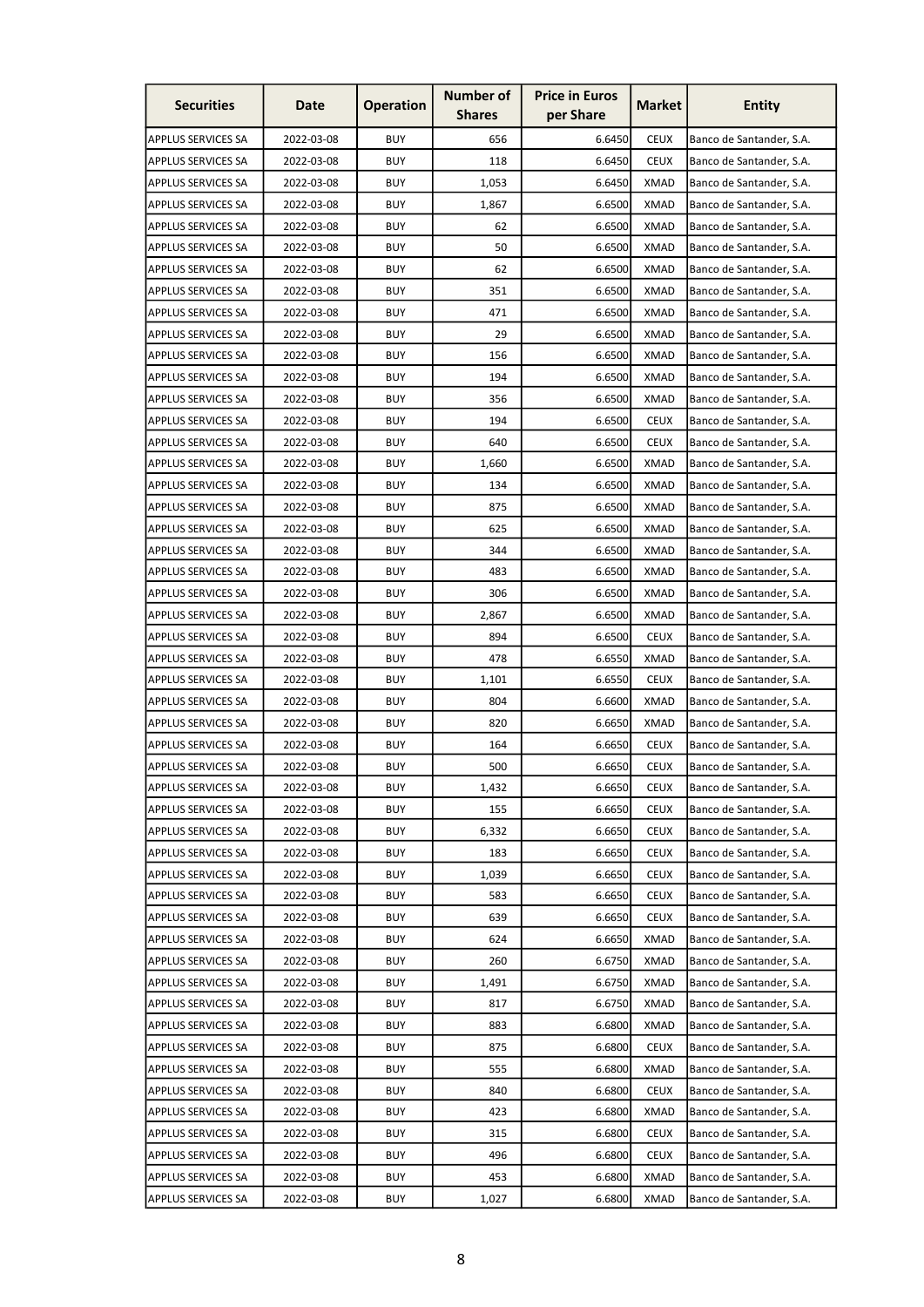| <b>Securities</b>         | Date       | <b>Operation</b> | <b>Number of</b><br><b>Shares</b> | <b>Price in Euros</b><br>per Share | <b>Market</b> | <b>Entity</b>            |
|---------------------------|------------|------------------|-----------------------------------|------------------------------------|---------------|--------------------------|
| <b>APPLUS SERVICES SA</b> | 2022-03-08 | <b>BUY</b>       | 800                               | 6.6850                             | <b>CEUX</b>   | Banco de Santander, S.A. |
| <b>APPLUS SERVICES SA</b> | 2022-03-08 | <b>BUY</b>       | 849                               | 6.6850                             | <b>XMAD</b>   | Banco de Santander, S.A. |
| <b>APPLUS SERVICES SA</b> | 2022-03-08 | <b>BUY</b>       | 1,017                             | 6.6900                             | <b>CEUX</b>   | Banco de Santander, S.A. |
| <b>APPLUS SERVICES SA</b> | 2022-03-08 | <b>BUY</b>       | 839                               | 6.6900                             | <b>CEUX</b>   | Banco de Santander, S.A. |
| <b>APPLUS SERVICES SA</b> | 2022-03-08 | <b>BUY</b>       | 870                               | 6.6900                             | <b>CEUX</b>   | Banco de Santander, S.A. |
| <b>APPLUS SERVICES SA</b> | 2022-03-08 | <b>BUY</b>       | 874                               | 6.6950                             | <b>CEUX</b>   | Banco de Santander, S.A. |
| <b>APPLUS SERVICES SA</b> | 2022-03-08 | <b>BUY</b>       | 858                               | 6.6950                             | <b>CEUX</b>   | Banco de Santander, S.A. |
| <b>APPLUS SERVICES SA</b> | 2022-03-08 | <b>BUY</b>       | 841                               | 6.6950                             | <b>CEUX</b>   | Banco de Santander, S.A. |
| <b>APPLUS SERVICES SA</b> | 2022-03-08 | <b>BUY</b>       | 841                               | 6.6950                             | <b>CEUX</b>   | Banco de Santander, S.A. |
| <b>APPLUS SERVICES SA</b> | 2022-03-08 | <b>BUY</b>       | 821                               | 6.6950                             | <b>CEUX</b>   | Banco de Santander, S.A. |
| <b>APPLUS SERVICES SA</b> | 2022-03-08 | <b>BUY</b>       | 981                               | 6.7000                             | <b>CEUX</b>   | Banco de Santander, S.A. |
| <b>APPLUS SERVICES SA</b> | 2022-03-08 | <b>BUY</b>       | 63                                | 6.7000                             | <b>CEUX</b>   | Banco de Santander, S.A. |
| <b>APPLUS SERVICES SA</b> | 2022-03-08 | <b>BUY</b>       | 798                               | 6.7000                             | <b>CEUX</b>   | Banco de Santander, S.A. |
| <b>APPLUS SERVICES SA</b> | 2022-03-08 | <b>BUY</b>       | 875                               | 6.7000                             | <b>CEUX</b>   | Banco de Santander, S.A. |
| <b>APPLUS SERVICES SA</b> | 2022-03-08 | <b>BUY</b>       | 82                                | 6.7050                             | <b>CEUX</b>   | Banco de Santander, S.A. |
| <b>APPLUS SERVICES SA</b> | 2022-03-08 | <b>BUY</b>       | 789                               | 6.7050                             | <b>CEUX</b>   | Banco de Santander, S.A. |
| <b>APPLUS SERVICES SA</b> | 2022-03-08 | <b>BUY</b>       | 837                               | 6.7050                             | <b>CEUX</b>   | Banco de Santander, S.A. |
| <b>APPLUS SERVICES SA</b> | 2022-03-08 | <b>BUY</b>       | 159                               | 6.7100                             | <b>CEUX</b>   | Banco de Santander, S.A. |
| <b>APPLUS SERVICES SA</b> | 2022-03-08 | <b>BUY</b>       | 467                               | 6.7100                             | <b>XMAD</b>   | Banco de Santander, S.A. |
| <b>APPLUS SERVICES SA</b> | 2022-03-08 | <b>BUY</b>       | 90                                | 6.7100                             | XMAD          | Banco de Santander, S.A. |
| <b>APPLUS SERVICES SA</b> | 2022-03-08 | <b>BUY</b>       | 931                               | 6.7150                             | <b>XMAD</b>   | Banco de Santander, S.A. |
| <b>APPLUS SERVICES SA</b> | 2022-03-08 | <b>BUY</b>       | 859                               | 6.7150                             | <b>CEUX</b>   | Banco de Santander, S.A. |
| <b>APPLUS SERVICES SA</b> | 2022-03-08 | <b>BUY</b>       | 826                               | 6.7150                             | <b>CEUX</b>   | Banco de Santander, S.A. |
| <b>APPLUS SERVICES SA</b> | 2022-03-08 | <b>BUY</b>       | 195                               | 6.7150                             | <b>CEUX</b>   | Banco de Santander, S.A. |
| <b>APPLUS SERVICES SA</b> | 2022-03-08 | <b>BUY</b>       | 292                               | 6.7150                             | <b>CEUX</b>   | Banco de Santander, S.A. |
| <b>APPLUS SERVICES SA</b> | 2022-03-08 | <b>BUY</b>       | 317                               | 6.7150                             | <b>CEUX</b>   | Banco de Santander, S.A. |
| <b>APPLUS SERVICES SA</b> | 2022-03-08 | <b>BUY</b>       | 845                               | 6.7150                             | <b>CEUX</b>   | Banco de Santander, S.A. |
| <b>APPLUS SERVICES SA</b> | 2022-03-08 | <b>BUY</b>       | 1,026                             | 6.7200                             | <b>CEUX</b>   | Banco de Santander, S.A. |
| APPLUS SERVICES SA        | 2022-03-08 | <b>BUY</b>       | 8                                 | 6.7200                             | <b>CEUX</b>   | Banco de Santander, S.A. |
| <b>APPLUS SERVICES SA</b> | 2022-03-08 | <b>BUY</b>       | 1,058                             | 6.7200                             | <b>CEUX</b>   | Banco de Santander, S.A. |
| <b>APPLUS SERVICES SA</b> | 2022-03-08 | <b>BUY</b>       | 1,585                             | 6.7250                             | <b>CEUX</b>   | Banco de Santander, S.A. |
| <b>APPLUS SERVICES SA</b> | 2022-03-08 | <b>BUY</b>       | 844                               | 6.7250                             | <b>CEUX</b>   | Banco de Santander, S.A. |
| <b>APPLUS SERVICES SA</b> | 2022-03-08 | <b>BUY</b>       | 426                               | 6.7300                             | <b>CEUX</b>   | Banco de Santander, S.A. |
| <b>APPLUS SERVICES SA</b> | 2022-03-08 | <b>BUY</b>       | 493                               | 6.7300                             | <b>CEUX</b>   | Banco de Santander, S.A. |
| <b>APPLUS SERVICES SA</b> | 2022-03-08 | <b>BUY</b>       | 2,253                             | 6.7300                             | <b>CEUX</b>   | Banco de Santander, S.A. |
| <b>APPLUS SERVICES SA</b> | 2022-03-08 | <b>BUY</b>       | 896                               | 6.7300                             | <b>XMAD</b>   | Banco de Santander, S.A. |
| <b>APPLUS SERVICES SA</b> | 2022-03-08 | <b>BUY</b>       | 911                               | 6.7350                             | <b>CEUX</b>   | Banco de Santander, S.A. |
| <b>APPLUS SERVICES SA</b> | 2022-03-08 | <b>BUY</b>       | 971                               | 6.7400                             | <b>CEUX</b>   | Banco de Santander, S.A. |
| <b>APPLUS SERVICES SA</b> | 2022-03-08 | <b>BUY</b>       | 953                               | 6.7400                             | <b>CEUX</b>   | Banco de Santander, S.A. |
| <b>APPLUS SERVICES SA</b> | 2022-03-08 | <b>BUY</b>       | 1,033                             | 6.7450                             | <b>CEUX</b>   | Banco de Santander, S.A. |
| <b>APPLUS SERVICES SA</b> | 2022-03-08 | <b>BUY</b>       | 938                               | 6.7450                             | <b>CEUX</b>   | Banco de Santander, S.A. |
| <b>APPLUS SERVICES SA</b> | 2022-03-08 | <b>BUY</b>       | 275                               | 6.7450                             | <b>CEUX</b>   | Banco de Santander, S.A. |
| <b>APPLUS SERVICES SA</b> | 2022-03-08 | <b>BUY</b>       | 312                               | 6.7450                             | <b>XMAD</b>   | Banco de Santander, S.A. |
| <b>APPLUS SERVICES SA</b> | 2022-03-08 | <b>BUY</b>       | 312                               | 6.7450                             | <b>XMAD</b>   | Banco de Santander, S.A. |
| <b>APPLUS SERVICES SA</b> | 2022-03-08 | <b>BUY</b>       | 1,262                             | 6.7450                             | <b>CEUX</b>   | Banco de Santander, S.A. |
| <b>APPLUS SERVICES SA</b> | 2022-03-08 | <b>BUY</b>       | 164                               | 6.7450                             | <b>CEUX</b>   | Banco de Santander, S.A. |
| <b>APPLUS SERVICES SA</b> | 2022-03-08 | <b>BUY</b>       | 164                               | 6.7450                             | <b>CEUX</b>   | Banco de Santander, S.A. |
| <b>APPLUS SERVICES SA</b> | 2022-03-08 | <b>BUY</b>       | 941                               | 6.7450                             | <b>XMAD</b>   | Banco de Santander, S.A. |
| APPLUS SERVICES SA        | 2022-03-08 | <b>BUY</b>       | 181                               | 6.7450                             | <b>XMAD</b>   | Banco de Santander, S.A. |
| <b>APPLUS SERVICES SA</b> | 2022-03-08 | <b>BUY</b>       | 983                               | 6.7500                             | <b>TQEX</b>   | Banco de Santander, S.A. |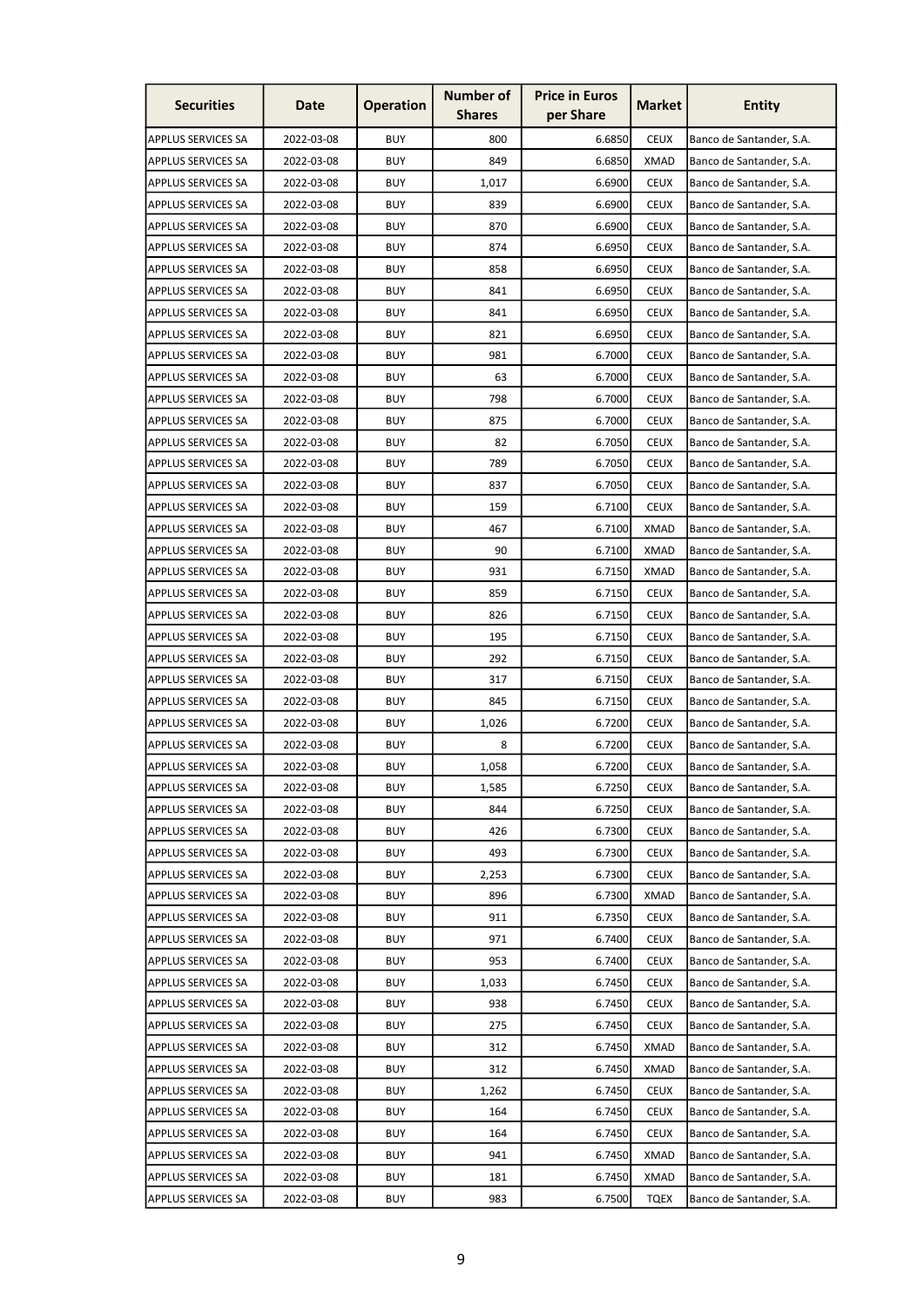| <b>Securities</b>         | Date       | <b>Operation</b> | <b>Number of</b><br><b>Shares</b> | <b>Price in Euros</b><br>per Share | <b>Market</b> | <b>Entity</b>            |
|---------------------------|------------|------------------|-----------------------------------|------------------------------------|---------------|--------------------------|
| APPLUS SERVICES SA        | 2022-03-08 | <b>BUY</b>       | 323                               | 6.7500                             | <b>CEUX</b>   | Banco de Santander, S.A. |
| <b>APPLUS SERVICES SA</b> | 2022-03-08 | <b>BUY</b>       | 812                               | 6.7500                             | <b>CEUX</b>   | Banco de Santander, S.A. |
| <b>APPLUS SERVICES SA</b> | 2022-03-08 | <b>BUY</b>       | 50                                | 6.7500                             | <b>CEUX</b>   | Banco de Santander, S.A. |
| APPLUS SERVICES SA        | 2022-03-08 | <b>BUY</b>       | 881                               | 6.7500                             | <b>CEUX</b>   | Banco de Santander, S.A. |
| <b>APPLUS SERVICES SA</b> | 2022-03-08 | <b>BUY</b>       | 1,374                             | 6.7550                             | <b>TQEX</b>   | Banco de Santander, S.A. |
| <b>APPLUS SERVICES SA</b> | 2022-03-08 | <b>BUY</b>       | 87                                | 6.7600                             | <b>CEUX</b>   | Banco de Santander, S.A. |
| APPLUS SERVICES SA        | 2022-03-08 | <b>BUY</b>       | 1,189                             | 6.7600                             | <b>CEUX</b>   | Banco de Santander, S.A. |
| <b>APPLUS SERVICES SA</b> | 2022-03-08 | <b>BUY</b>       | 859                               | 6.7600                             | <b>XMAD</b>   | Banco de Santander, S.A. |
| <b>APPLUS SERVICES SA</b> | 2022-03-08 | <b>BUY</b>       | 100                               | 6.7650                             | <b>TQEX</b>   | Banco de Santander, S.A. |
| <b>APPLUS SERVICES SA</b> | 2022-03-08 | <b>BUY</b>       | 873                               | 6.7700                             | <b>XMAD</b>   | Banco de Santander, S.A. |
| <b>APPLUS SERVICES SA</b> | 2022-03-08 | <b>BUY</b>       | 986                               | 6.7700                             | <b>CEUX</b>   | Banco de Santander, S.A. |
| <b>APPLUS SERVICES SA</b> | 2022-03-08 | <b>BUY</b>       | 895                               | 6.7700                             | <b>CEUX</b>   | Banco de Santander, S.A. |
| <b>APPLUS SERVICES SA</b> | 2022-03-08 | <b>BUY</b>       | 485                               | 6.7750                             | <b>XMAD</b>   | Banco de Santander, S.A. |
| <b>APPLUS SERVICES SA</b> | 2022-03-08 | <b>BUY</b>       | 403                               | 6.7750                             | XMAD          | Banco de Santander, S.A. |
| <b>APPLUS SERVICES SA</b> | 2022-03-08 | <b>BUY</b>       | 1,608                             | 6.7800                             | <b>XMAD</b>   | Banco de Santander, S.A. |
| <b>APPLUS SERVICES SA</b> | 2022-03-08 | <b>BUY</b>       | 1,556                             | 6.7800                             | <b>XMAD</b>   | Banco de Santander, S.A. |
| <b>APPLUS SERVICES SA</b> | 2022-03-08 | <b>BUY</b>       | 413                               | 6.7800                             | <b>XMAD</b>   | Banco de Santander, S.A. |
| <b>APPLUS SERVICES SA</b> | 2022-03-08 | <b>BUY</b>       | 485                               | 6.7800                             | XMAD          | Banco de Santander, S.A. |
| <b>APPLUS SERVICES SA</b> | 2022-03-08 | <b>BUY</b>       | 2,257                             | 6.7800                             | XMAD          | Banco de Santander, S.A. |
| <b>APPLUS SERVICES SA</b> | 2022-03-08 | <b>BUY</b>       | 3,681                             | 6.7800                             | XMAD          | Banco de Santander, S.A. |
| <b>APPLUS SERVICES SA</b> | 2022-03-08 | <b>BUY</b>       | 207                               | 6.7800                             | <b>XMAD</b>   | Banco de Santander, S.A. |
| <b>APPLUS SERVICES SA</b> | 2022-03-08 | <b>BUY</b>       | 293                               | 6.7800                             | <b>XMAD</b>   | Banco de Santander, S.A. |
| <b>APPLUS SERVICES SA</b> | 2022-03-08 | <b>BUY</b>       | 68                                | 6.7800                             | <b>XMAD</b>   | Banco de Santander, S.A. |
| <b>APPLUS SERVICES SA</b> | 2022-03-08 | <b>BUY</b>       | 194                               | 6.7800                             | <b>XMAD</b>   | Banco de Santander, S.A. |
| <b>APPLUS SERVICES SA</b> | 2022-03-08 | <b>BUY</b>       | 488                               | 6.7800                             | <b>XMAD</b>   | Banco de Santander, S.A. |
| <b>APPLUS SERVICES SA</b> | 2022-03-08 | <b>BUY</b>       | 132                               | 6.7800                             | XMAD          | Banco de Santander, S.A. |
| <b>APPLUS SERVICES SA</b> | 2022-03-08 | <b>BUY</b>       | 130                               | 6.7800                             | <b>XMAD</b>   | Banco de Santander, S.A. |
| <b>APPLUS SERVICES SA</b> | 2022-03-08 | <b>BUY</b>       | 487                               | 6.7800                             | <b>XMAD</b>   | Banco de Santander, S.A. |
| APPLUS SERVICES SA        | 2022-03-08 | <b>BUY</b>       | 90                                | 6.7800                             | <b>XMAD</b>   | Banco de Santander, S.A. |
| <b>APPLUS SERVICES SA</b> | 2022-03-08 | <b>BUY</b>       | 194                               | 6.7800                             | <b>XMAD</b>   | Banco de Santander, S.A. |
| <b>APPLUS SERVICES SA</b> | 2022-03-08 | <b>BUY</b>       | 434                               | 6.7800                             | <b>XMAD</b>   | Banco de Santander, S.A. |
| <b>APPLUS SERVICES SA</b> | 2022-03-08 | <b>BUY</b>       | 531                               | 6.7800                             | <b>XMAD</b>   | Banco de Santander, S.A. |
| <b>APPLUS SERVICES SA</b> | 2022-03-08 | <b>BUY</b>       | 465                               | 6.7800                             | <b>XMAD</b>   | Banco de Santander, S.A. |
| <b>APPLUS SERVICES SA</b> | 2022-03-08 | <b>BUY</b>       | 537                               | 6.7800                             | <b>XMAD</b>   | Banco de Santander, S.A. |
| <b>APPLUS SERVICES SA</b> | 2022-03-08 | <b>BUY</b>       | 1,208                             | 6.7800                             | <b>XMAD</b>   | Banco de Santander, S.A. |
| <b>APPLUS SERVICES SA</b> | 2022-03-08 | <b>BUY</b>       | 931                               | 6.7800                             | <b>CEUX</b>   | Banco de Santander, S.A. |
| <b>APPLUS SERVICES SA</b> | 2022-03-08 | <b>BUY</b>       | 2,416                             | 6.7800                             | <b>XMAD</b>   | Banco de Santander, S.A. |
| <b>APPLUS SERVICES SA</b> | 2022-03-08 | <b>BUY</b>       | 194                               | 6.7800                             | <b>XMAD</b>   | Banco de Santander, S.A. |
| APPLUS SERVICES SA        | 2022-03-08 | <b>BUY</b>       | 384                               | 6.7800                             | <b>XMAD</b>   | Banco de Santander, S.A. |
| <b>APPLUS SERVICES SA</b> | 2022-03-08 | <b>BUY</b>       | 1,548                             | 6.7800                             | <b>XMAD</b>   | Banco de Santander, S.A. |
| <b>APPLUS SERVICES SA</b> | 2022-03-08 | <b>BUY</b>       | 936                               | 6.7850                             | <b>CEUX</b>   | Banco de Santander, S.A. |
| <b>APPLUS SERVICES SA</b> | 2022-03-08 | <b>BUY</b>       | 3,737                             | 6.7850                             | <b>TQEX</b>   | Banco de Santander, S.A. |
| <b>APPLUS SERVICES SA</b> | 2022-03-08 | <b>BUY</b>       | 893                               | 6.7850                             | <b>XMAD</b>   | Banco de Santander, S.A. |
| <b>APPLUS SERVICES SA</b> | 2022-03-08 | <b>BUY</b>       | 823                               | 6.7900                             | <b>CEUX</b>   | Banco de Santander, S.A. |
| <b>APPLUS SERVICES SA</b> | 2022-03-08 | <b>BUY</b>       | 1,007                             | 6.7900                             | <b>CEUX</b>   | Banco de Santander, S.A. |
| <b>APPLUS SERVICES SA</b> | 2022-03-08 | <b>BUY</b>       | 860                               | 6.7900                             | <b>CEUX</b>   | Banco de Santander, S.A. |
| <b>APPLUS SERVICES SA</b> | 2022-03-08 | <b>BUY</b>       | 3,858                             | 6.7950                             | <b>XMAD</b>   | Banco de Santander, S.A. |
| APPLUS SERVICES SA        | 2022-03-08 | <b>BUY</b>       | 1,750                             | 6.8000                             | <b>XMAD</b>   | Banco de Santander, S.A. |
| APPLUS SERVICES SA        | 2022-03-08 | <b>BUY</b>       | 250                               | 6.8000                             | <b>XMAD</b>   | Banco de Santander, S.A. |
| APPLUS SERVICES SA        | 2022-03-08 | <b>BUY</b>       | 1,286                             | 6.8000                             | <b>XMAD</b>   | Banco de Santander, S.A. |
|                           |            |                  |                                   |                                    |               |                          |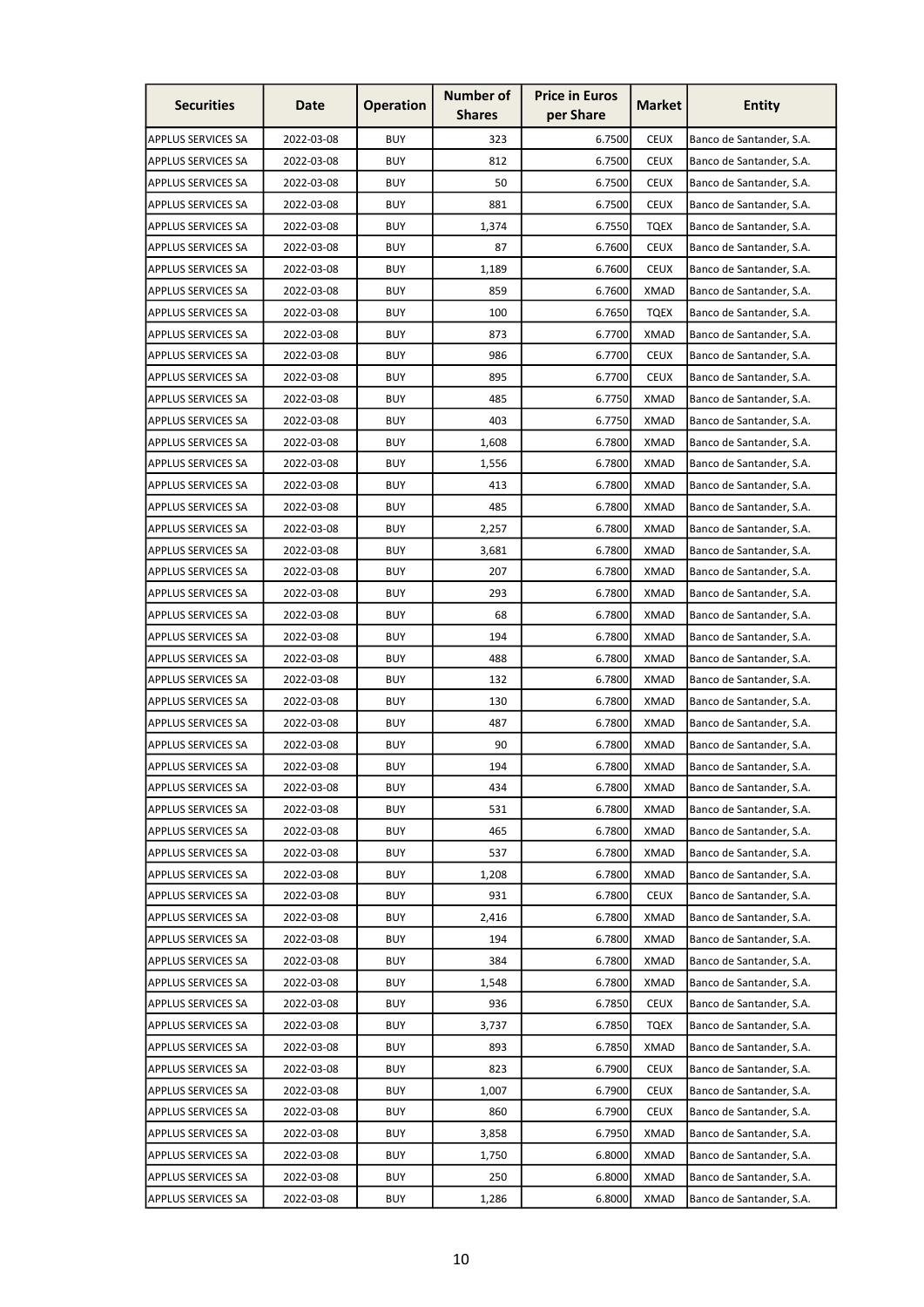| <b>Securities</b>         | Date       | <b>Operation</b> | <b>Number of</b><br><b>Shares</b> | <b>Price in Euros</b><br>per Share | <b>Market</b> | <b>Entity</b>            |
|---------------------------|------------|------------------|-----------------------------------|------------------------------------|---------------|--------------------------|
| <b>APPLUS SERVICES SA</b> | 2022-03-08 | <b>BUY</b>       | 1,919                             | 6.8000                             | <b>XMAD</b>   | Banco de Santander, S.A. |
| <b>APPLUS SERVICES SA</b> | 2022-03-08 | <b>BUY</b>       | 358                               | 6.8000                             | <b>XMAD</b>   | Banco de Santander, S.A. |
| <b>APPLUS SERVICES SA</b> | 2022-03-08 | <b>BUY</b>       | 1,604                             | 6.8000                             | <b>XMAD</b>   | Banco de Santander, S.A. |
| <b>APPLUS SERVICES SA</b> | 2022-03-08 | <b>BUY</b>       | 333                               | 6.8000                             | <b>XMAD</b>   | Banco de Santander, S.A. |
| <b>APPLUS SERVICES SA</b> | 2022-03-08 | <b>BUY</b>       | 1,295                             | 6.8000                             | <b>XMAD</b>   | Banco de Santander, S.A. |
| <b>APPLUS SERVICES SA</b> | 2022-03-08 | <b>BUY</b>       | 2                                 | 6.8000                             | <b>XMAD</b>   | Banco de Santander, S.A. |
| <b>APPLUS SERVICES SA</b> | 2022-03-08 | <b>BUY</b>       | 125                               | 6.8000                             | XMAD          | Banco de Santander, S.A. |
| <b>APPLUS SERVICES SA</b> | 2022-03-08 | <b>BUY</b>       | 1,078                             | 6.8000                             | <b>XMAD</b>   | Banco de Santander, S.A. |
| <b>APPLUS SERVICES SA</b> | 2022-03-08 | <b>BUY</b>       | 450                               | 6.8050                             | <b>XMAD</b>   | Banco de Santander, S.A. |
| <b>APPLUS SERVICES SA</b> | 2022-03-08 | <b>BUY</b>       | 602                               | 6.8050                             | <b>XMAD</b>   | Banco de Santander, S.A. |
| <b>APPLUS SERVICES SA</b> | 2022-03-08 | <b>BUY</b>       | 942                               | 6.8050                             | <b>CEUX</b>   | Banco de Santander, S.A. |
| <b>APPLUS SERVICES SA</b> | 2022-03-08 | <b>BUY</b>       | 815                               | 6.8050                             | <b>TQEX</b>   | Banco de Santander, S.A. |
| <b>APPLUS SERVICES SA</b> | 2022-03-08 | <b>BUY</b>       | 927                               | 6.8050                             | <b>CEUX</b>   | Banco de Santander, S.A. |
| <b>APPLUS SERVICES SA</b> | 2022-03-08 | <b>BUY</b>       | 833                               | 6.8100                             | <b>CEUX</b>   | Banco de Santander, S.A. |
| <b>APPLUS SERVICES SA</b> | 2022-03-08 | <b>BUY</b>       | 900                               | 6.8100                             | <b>CEUX</b>   | Banco de Santander, S.A. |
| <b>APPLUS SERVICES SA</b> | 2022-03-08 | <b>BUY</b>       | 813                               | 6.8100                             | <b>XMAD</b>   | Banco de Santander, S.A. |
| <b>APPLUS SERVICES SA</b> | 2022-03-08 | <b>BUY</b>       | 837                               | 6.8150                             | <b>XMAD</b>   | Banco de Santander, S.A. |
| <b>APPLUS SERVICES SA</b> | 2022-03-08 | <b>BUY</b>       | 820                               | 6.8250                             | <b>TOEX</b>   | Banco de Santander, S.A. |
| <b>APPLUS SERVICES SA</b> | 2022-03-08 | <b>BUY</b>       | 866                               | 6.8250                             | <b>CEUX</b>   | Banco de Santander, S.A. |
| <b>APPLUS SERVICES SA</b> | 2022-03-08 | <b>BUY</b>       | 958                               | 6.8300                             | <b>CEUX</b>   | Banco de Santander, S.A. |
| <b>APPLUS SERVICES SA</b> | 2022-03-08 | <b>BUY</b>       | 1,029                             | 6.8400                             | <b>XMAD</b>   | Banco de Santander, S.A. |
| <b>APPLUS SERVICES SA</b> | 2022-03-09 | <b>BUY</b>       | 125                               | 6.6100                             | <b>XMAD</b>   | Banco de Santander, S.A. |
| <b>APPLUS SERVICES SA</b> | 2022-03-09 | <b>BUY</b>       | 1,159                             | 6.6150                             | <b>XMAD</b>   | Banco de Santander, S.A. |
| <b>APPLUS SERVICES SA</b> | 2022-03-09 | <b>BUY</b>       | 1,091                             | 6.6300                             | <b>CEUX</b>   | Banco de Santander, S.A. |
| <b>APPLUS SERVICES SA</b> | 2022-03-09 | <b>BUY</b>       | 1,296                             | 6.6350                             | <b>XMAD</b>   | Banco de Santander, S.A. |
| <b>APPLUS SERVICES SA</b> | 2022-03-09 | <b>BUY</b>       | 9                                 | 6.6350                             | <b>CEUX</b>   | Banco de Santander, S.A. |
| <b>APPLUS SERVICES SA</b> | 2022-03-09 | <b>BUY</b>       | 1,226                             | 6.6350                             | <b>XMAD</b>   | Banco de Santander, S.A. |
| <b>APPLUS SERVICES SA</b> | 2022-03-09 | <b>BUY</b>       | 382                               | 6.6400                             | <b>CEUX</b>   | Banco de Santander, S.A. |
| APPLUS SERVICES SA        | 2022-03-09 | <b>BUY</b>       | 1,042                             | 6.6400                             | <b>CEUX</b>   | Banco de Santander, S.A. |
| <b>APPLUS SERVICES SA</b> | 2022-03-09 | <b>BUY</b>       | 38                                | 6.6400                             | <b>CEUX</b>   | Banco de Santander, S.A. |
| <b>APPLUS SERVICES SA</b> | 2022-03-09 | <b>BUY</b>       | 1,442                             | 6.6400                             | <b>CEUX</b>   | Banco de Santander, S.A. |
| <b>APPLUS SERVICES SA</b> | 2022-03-09 | <b>BUY</b>       | 1,001                             | 6.6400                             | <b>CEUX</b>   | Banco de Santander, S.A. |
| <b>APPLUS SERVICES SA</b> | 2022-03-09 | <b>BUY</b>       | 1,635                             | 6.6400                             | <b>CEUX</b>   | Banco de Santander, S.A. |
| <b>APPLUS SERVICES SA</b> | 2022-03-09 | <b>BUY</b>       | 1,064                             | 6.6400                             | <b>CEUX</b>   | Banco de Santander, S.A. |
| <b>APPLUS SERVICES SA</b> | 2022-03-09 | <b>BUY</b>       | 1,122                             | 6.6400                             | <b>XMAD</b>   | Banco de Santander, S.A. |
| <b>APPLUS SERVICES SA</b> | 2022-03-09 | <b>BUY</b>       | 304                               | 6.6400                             | <b>XMAD</b>   | Banco de Santander, S.A. |
| <b>APPLUS SERVICES SA</b> | 2022-03-09 | <b>BUY</b>       | 1,217                             | 6.6450                             | <b>CEUX</b>   | Banco de Santander, S.A. |
| <b>APPLUS SERVICES SA</b> | 2022-03-09 | <b>BUY</b>       | 501                               | 6.6450                             | <b>XMAD</b>   | Banco de Santander, S.A. |
| <b>APPLUS SERVICES SA</b> | 2022-03-09 | <b>BUY</b>       | 536                               | 6.6450                             | <b>XMAD</b>   | Banco de Santander, S.A. |
| <b>APPLUS SERVICES SA</b> | 2022-03-09 | <b>BUY</b>       | 1,383                             | 6.6450                             | <b>CEUX</b>   | Banco de Santander, S.A. |
| <b>APPLUS SERVICES SA</b> | 2022-03-09 | <b>BUY</b>       | 1,050                             | 6.6450                             | <b>CEUX</b>   | Banco de Santander, S.A. |
| <b>APPLUS SERVICES SA</b> | 2022-03-09 | <b>BUY</b>       | 265                               | 6.6450                             | <b>CEUX</b>   | Banco de Santander, S.A. |
| <b>APPLUS SERVICES SA</b> | 2022-03-09 | <b>BUY</b>       | 1,208                             | 6.6500                             | <b>CEUX</b>   | Banco de Santander, S.A. |
| <b>APPLUS SERVICES SA</b> | 2022-03-09 | <b>BUY</b>       | 1,113                             | 6.6500                             | <b>CEUX</b>   | Banco de Santander, S.A. |
| <b>APPLUS SERVICES SA</b> | 2022-03-09 | <b>BUY</b>       | 1,503                             | 6.6500                             | <b>XMAD</b>   | Banco de Santander, S.A. |
| <b>APPLUS SERVICES SA</b> | 2022-03-09 | <b>BUY</b>       | 252                               | 6.6500                             | <b>CEUX</b>   | Banco de Santander, S.A. |
| <b>APPLUS SERVICES SA</b> | 2022-03-09 | <b>BUY</b>       | 555                               | 6.6500                             | <b>CEUX</b>   | Banco de Santander, S.A. |
| APPLUS SERVICES SA        | 2022-03-09 | <b>BUY</b>       | 198                               | 6.6500                             | <b>CEUX</b>   | Banco de Santander, S.A. |
| APPLUS SERVICES SA        | 2022-03-09 | <b>BUY</b>       | 559                               | 6.6500                             | <b>CEUX</b>   | Banco de Santander, S.A. |
| <b>APPLUS SERVICES SA</b> | 2022-03-09 | <b>BUY</b>       | 1,749                             | 6.6550                             | <b>CEUX</b>   | Banco de Santander, S.A. |
|                           |            |                  |                                   |                                    |               |                          |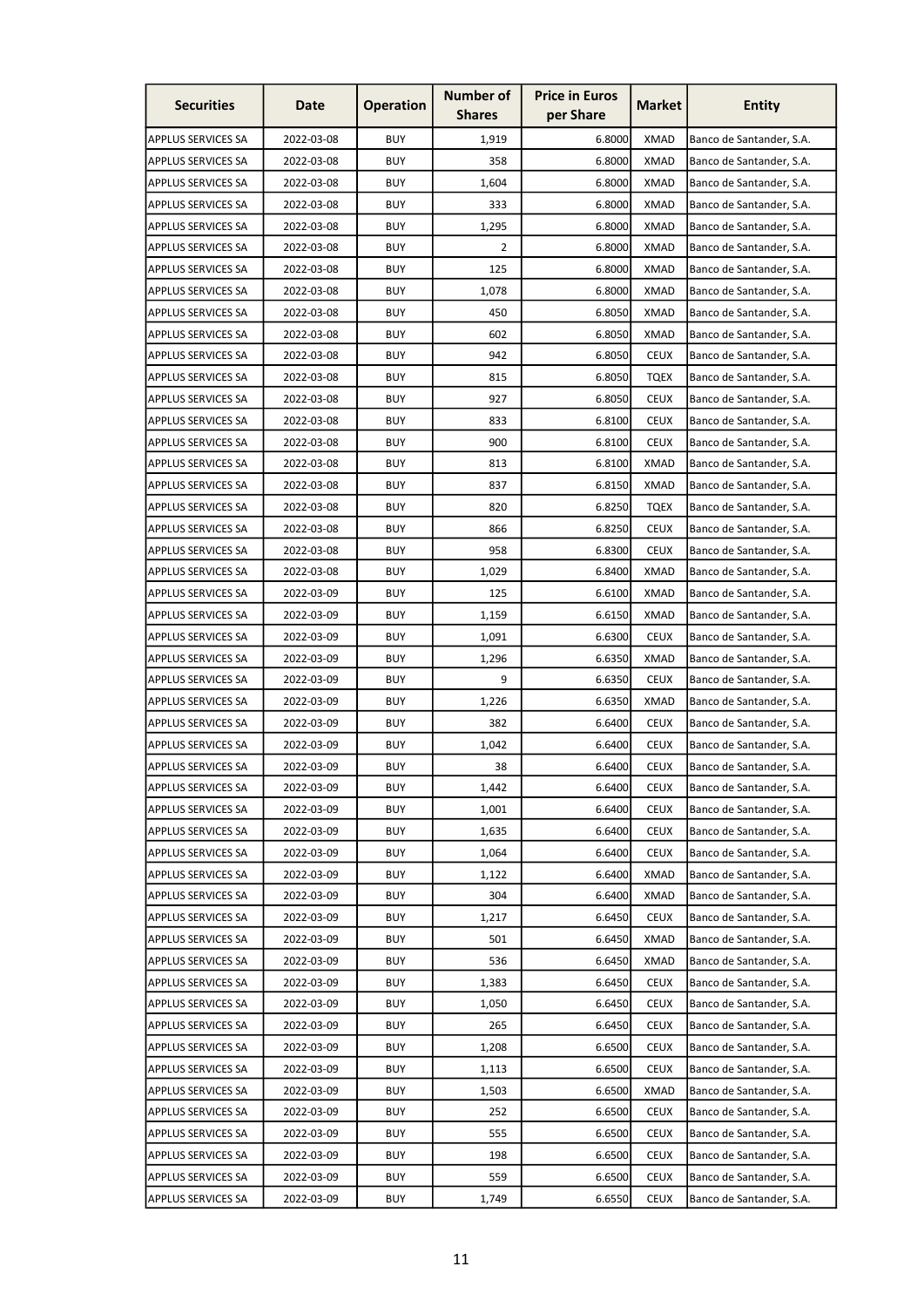| <b>Securities</b>         | Date       | <b>Operation</b> | <b>Number of</b><br><b>Shares</b> | <b>Price in Euros</b><br>per Share | Market      | <b>Entity</b>            |
|---------------------------|------------|------------------|-----------------------------------|------------------------------------|-------------|--------------------------|
| APPLUS SERVICES SA        | 2022-03-09 | <b>BUY</b>       | 1,534                             | 6.6550                             | <b>CEUX</b> | Banco de Santander, S.A. |
| <b>APPLUS SERVICES SA</b> | 2022-03-09 | <b>BUY</b>       | 989                               | 6.6550                             | <b>XMAD</b> | Banco de Santander, S.A. |
| <b>APPLUS SERVICES SA</b> | 2022-03-09 | <b>BUY</b>       | 1,337                             | 6.6550                             | <b>CEUX</b> | Banco de Santander, S.A. |
| <b>APPLUS SERVICES SA</b> | 2022-03-09 | <b>BUY</b>       | 1,200                             | 6.6600                             | <b>TQEX</b> | Banco de Santander, S.A. |
| <b>APPLUS SERVICES SA</b> | 2022-03-09 | <b>BUY</b>       | 800                               | 6.6600                             | <b>TQEX</b> | Banco de Santander, S.A. |
| <b>APPLUS SERVICES SA</b> | 2022-03-09 | <b>BUY</b>       | 63                                | 6.6600                             | <b>TQEX</b> | Banco de Santander, S.A. |
| <b>APPLUS SERVICES SA</b> | 2022-03-09 | <b>BUY</b>       | 899                               | 6.6600                             | <b>TQEX</b> | Banco de Santander, S.A. |
| <b>APPLUS SERVICES SA</b> | 2022-03-09 | <b>BUY</b>       | 1,125                             | 6.6600                             | <b>TQEX</b> | Banco de Santander, S.A. |
| <b>APPLUS SERVICES SA</b> | 2022-03-09 | <b>BUY</b>       | 181                               | 6.6600                             | <b>TQEX</b> | Banco de Santander, S.A. |
| APPLUS SERVICES SA        | 2022-03-09 | <b>BUY</b>       | 114                               | 6.6600                             | <b>CEUX</b> | Banco de Santander, S.A. |
| <b>APPLUS SERVICES SA</b> | 2022-03-09 | <b>BUY</b>       | 114                               | 6.6600                             | <b>CEUX</b> | Banco de Santander, S.A. |
| <b>APPLUS SERVICES SA</b> | 2022-03-09 | <b>BUY</b>       | 1,146                             | 6.6600                             | <b>CEUX</b> | Banco de Santander, S.A. |
| <b>APPLUS SERVICES SA</b> | 2022-03-09 | <b>BUY</b>       | 200                               | 6.6600                             | <b>XMAD</b> | Banco de Santander, S.A. |
| <b>APPLUS SERVICES SA</b> | 2022-03-09 | <b>BUY</b>       | 1,206                             | 6.6600                             | XMAD        | Banco de Santander, S.A. |
| <b>APPLUS SERVICES SA</b> | 2022-03-09 | <b>BUY</b>       | 1,566                             | 6.6600                             | <b>XMAD</b> | Banco de Santander, S.A. |
| <b>APPLUS SERVICES SA</b> | 2022-03-09 | <b>BUY</b>       | 1,047                             | 6.6600                             | <b>XMAD</b> | Banco de Santander, S.A. |
| <b>APPLUS SERVICES SA</b> | 2022-03-09 | <b>BUY</b>       | 688                               | 6.6600                             | <b>XMAD</b> | Banco de Santander, S.A. |
| <b>APPLUS SERVICES SA</b> | 2022-03-09 | <b>BUY</b>       | 393                               | 6.6600                             | <b>XMAD</b> | Banco de Santander, S.A. |
| <b>APPLUS SERVICES SA</b> | 2022-03-09 | <b>BUY</b>       | 552                               | 6.6600                             | XMAD        | Banco de Santander, S.A. |
| <b>APPLUS SERVICES SA</b> | 2022-03-09 | <b>BUY</b>       | 78                                | 6.6600                             | XMAD        | Banco de Santander, S.A. |
| <b>APPLUS SERVICES SA</b> | 2022-03-09 | <b>BUY</b>       | 1,029                             | 6.6650                             | <b>CEUX</b> | Banco de Santander, S.A. |
| APPLUS SERVICES SA        | 2022-03-09 | <b>BUY</b>       | 825                               | 6.6650                             | <b>CEUX</b> | Banco de Santander, S.A. |
| <b>APPLUS SERVICES SA</b> | 2022-03-09 | <b>BUY</b>       | 1,152                             | 6.6650                             | <b>CEUX</b> | Banco de Santander, S.A. |
| <b>APPLUS SERVICES SA</b> | 2022-03-09 | <b>BUY</b>       | 1,061                             | 6.6650                             | <b>CEUX</b> | Banco de Santander, S.A. |
| <b>APPLUS SERVICES SA</b> | 2022-03-09 | <b>BUY</b>       | 93                                | 6.6650                             | <b>CEUX</b> | Banco de Santander, S.A. |
| <b>APPLUS SERVICES SA</b> | 2022-03-09 | <b>BUY</b>       | 1,140                             | 6.6650                             | <b>CEUX</b> | Banco de Santander, S.A. |
| <b>APPLUS SERVICES SA</b> | 2022-03-09 | <b>BUY</b>       | 42                                | 6.6650                             | <b>CEUX</b> | Banco de Santander, S.A. |
| <b>APPLUS SERVICES SA</b> | 2022-03-09 | <b>BUY</b>       | 239                               | 6.6650                             | <b>CEUX</b> | Banco de Santander, S.A. |
| <b>APPLUS SERVICES SA</b> | 2022-03-09 | <b>BUY</b>       | 1,182                             | 6.6650                             | <b>CEUX</b> | Banco de Santander, S.A. |
| <b>APPLUS SERVICES SA</b> | 2022-03-09 | <b>BUY</b>       | 1,025                             | 6.6650                             | <b>CEUX</b> | Banco de Santander, S.A. |
| <b>APPLUS SERVICES SA</b> | 2022-03-09 | <b>BUY</b>       | 803                               | 6.6650                             | <b>XMAD</b> | Banco de Santander, S.A. |
| <b>APPLUS SERVICES SA</b> | 2022-03-09 | <b>BUY</b>       | 900                               | 6.6700                             | <b>CEUX</b> | Banco de Santander, S.A. |
| <b>APPLUS SERVICES SA</b> | 2022-03-09 | <b>BUY</b>       | 1,016                             | 6.6700                             | <b>CEUX</b> | Banco de Santander, S.A. |
| <b>APPLUS SERVICES SA</b> | 2022-03-09 | <b>BUY</b>       | 500                               | 6.6700                             | <b>CEUX</b> | Banco de Santander, S.A. |
| <b>APPLUS SERVICES SA</b> | 2022-03-09 | <b>BUY</b>       | 1,189                             | 6.6700                             | <b>CEUX</b> | Banco de Santander, S.A. |
| <b>APPLUS SERVICES SA</b> | 2022-03-09 | <b>BUY</b>       | 1,104                             | 6.6750                             | <b>CEUX</b> | Banco de Santander, S.A. |
| <b>APPLUS SERVICES SA</b> | 2022-03-09 | <b>BUY</b>       | 1,071                             | 6.6750                             | <b>XMAD</b> | Banco de Santander, S.A. |
| <b>APPLUS SERVICES SA</b> | 2022-03-09 | <b>BUY</b>       | 869                               | 6.6750                             | <b>CEUX</b> | Banco de Santander, S.A. |
| <b>APPLUS SERVICES SA</b> | 2022-03-09 | <b>BUY</b>       | 1,091                             | 6.6750                             | <b>CEUX</b> | Banco de Santander, S.A. |
| <b>APPLUS SERVICES SA</b> | 2022-03-09 | <b>BUY</b>       | 1,372                             | 6.6750                             | <b>CEUX</b> | Banco de Santander, S.A. |
| <b>APPLUS SERVICES SA</b> | 2022-03-09 | <b>BUY</b>       | 513                               | 6.6750                             | <b>CEUX</b> | Banco de Santander, S.A. |
| <b>APPLUS SERVICES SA</b> | 2022-03-09 | <b>BUY</b>       | 1,186                             | 6.6800                             | <b>CEUX</b> | Banco de Santander, S.A. |
| <b>APPLUS SERVICES SA</b> | 2022-03-09 | <b>BUY</b>       | 1,195                             | 6.6800                             | <b>CEUX</b> | Banco de Santander, S.A. |
| <b>APPLUS SERVICES SA</b> | 2022-03-09 | <b>BUY</b>       | 1,131                             | 6.6800                             | <b>XMAD</b> | Banco de Santander, S.A. |
| <b>APPLUS SERVICES SA</b> | 2022-03-09 | <b>BUY</b>       | 442                               | 6.6900                             | <b>CEUX</b> | Banco de Santander, S.A. |
| <b>APPLUS SERVICES SA</b> | 2022-03-09 | <b>BUY</b>       | 374                               | 6.6900                             | <b>CEUX</b> | Banco de Santander, S.A. |
| <b>APPLUS SERVICES SA</b> | 2022-03-09 | <b>BUY</b>       | 320                               | 6.6900                             | <b>CEUX</b> | Banco de Santander, S.A. |
| <b>APPLUS SERVICES SA</b> | 2022-03-09 | <b>BUY</b>       | 1,047                             | 6.6900                             | <b>XMAD</b> | Banco de Santander, S.A. |
| <b>APPLUS SERVICES SA</b> | 2022-03-09 | <b>BUY</b>       | 1,148                             | 6.6950                             | <b>CEUX</b> | Banco de Santander, S.A. |
| APPLUS SERVICES SA        | 2022-03-09 | <b>BUY</b>       | 943                               | 6.6950                             | <b>CEUX</b> | Banco de Santander, S.A. |
|                           |            |                  |                                   |                                    |             |                          |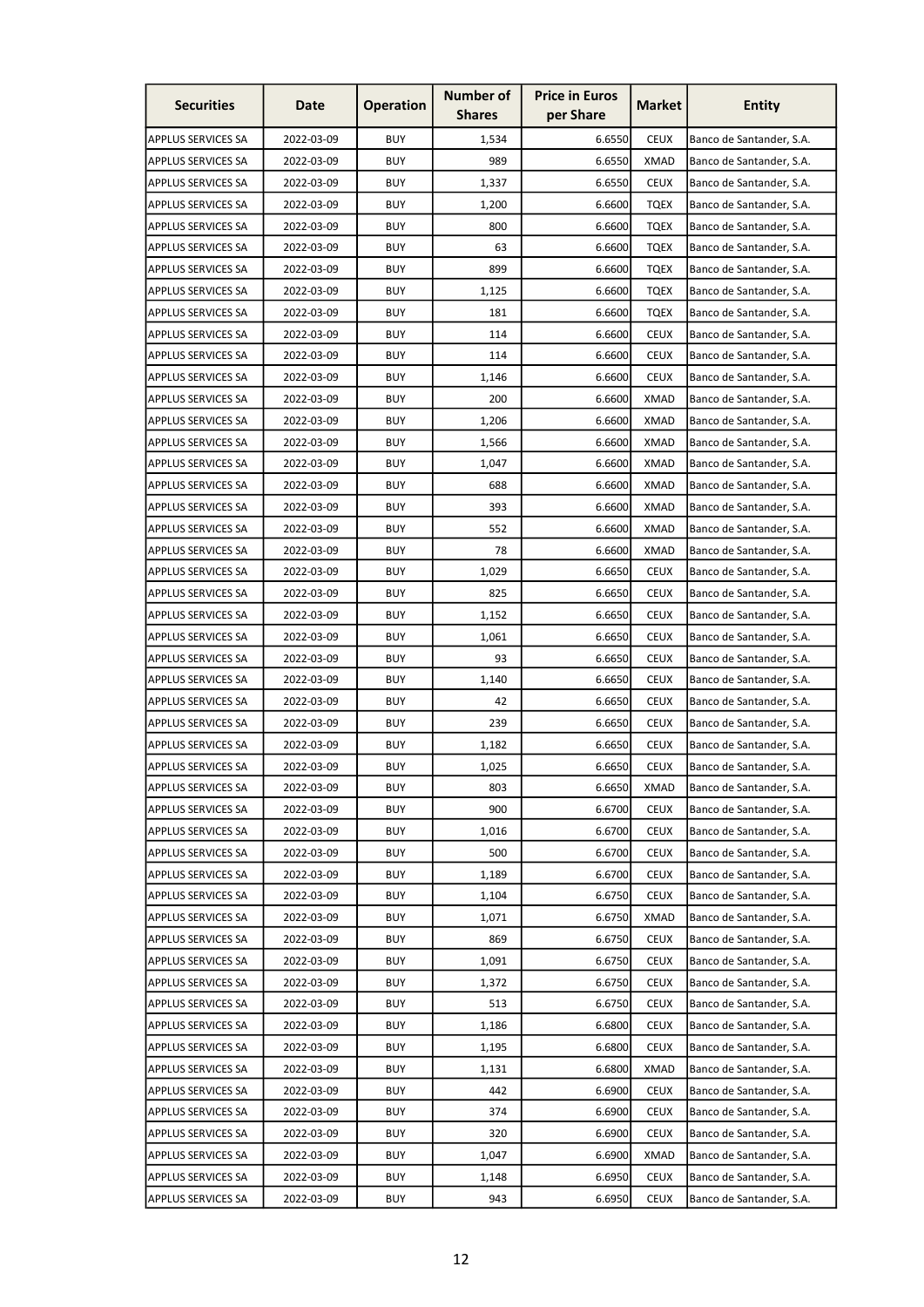| <b>Securities</b>         | Date       | <b>Operation</b> | <b>Number of</b><br><b>Shares</b> | <b>Price in Euros</b><br>per Share | <b>Market</b> | <b>Entity</b>            |
|---------------------------|------------|------------------|-----------------------------------|------------------------------------|---------------|--------------------------|
| <b>APPLUS SERVICES SA</b> | 2022-03-09 | <b>BUY</b>       | 1,088                             | 6.7000                             | <b>XMAD</b>   | Banco de Santander, S.A. |
| <b>APPLUS SERVICES SA</b> | 2022-03-09 | <b>BUY</b>       | 1,370                             | 6.7050                             | <b>XMAD</b>   | Banco de Santander, S.A. |
| <b>APPLUS SERVICES SA</b> | 2022-03-09 | <b>BUY</b>       | 121                               | 6.7050                             | <b>XMAD</b>   | Banco de Santander, S.A. |
| <b>APPLUS SERVICES SA</b> | 2022-03-09 | <b>BUY</b>       | 523                               | 6.7150                             | <b>XMAD</b>   | Banco de Santander, S.A. |
| <b>APPLUS SERVICES SA</b> | 2022-03-09 | <b>BUY</b>       | 841                               | 6.7150                             | <b>XMAD</b>   | Banco de Santander, S.A. |
| <b>APPLUS SERVICES SA</b> | 2022-03-09 | <b>BUY</b>       | 1,231                             | 6.7150                             | <b>CEUX</b>   | Banco de Santander, S.A. |
| <b>APPLUS SERVICES SA</b> | 2022-03-09 | <b>BUY</b>       | 1,260                             | 6.7200                             | <b>CEUX</b>   | Banco de Santander, S.A. |
| <b>APPLUS SERVICES SA</b> | 2022-03-09 | <b>BUY</b>       | 55                                | 6.7250                             | <b>CEUX</b>   | Banco de Santander, S.A. |
| <b>APPLUS SERVICES SA</b> | 2022-03-09 | <b>BUY</b>       | 1,119                             | 6.7250                             | <b>CEUX</b>   | Banco de Santander, S.A. |
| <b>APPLUS SERVICES SA</b> | 2022-03-09 | <b>BUY</b>       | 1,112                             | 6.7250                             | <b>CEUX</b>   | Banco de Santander, S.A. |
| <b>APPLUS SERVICES SA</b> | 2022-03-09 | <b>BUY</b>       | 1,271                             | 6.7250                             | <b>XMAD</b>   | Banco de Santander, S.A. |
| <b>APPLUS SERVICES SA</b> | 2022-03-09 | <b>BUY</b>       | 2,686                             | 6.7300                             | <b>CEUX</b>   | Banco de Santander, S.A. |
| <b>APPLUS SERVICES SA</b> | 2022-03-09 | <b>BUY</b>       | 501                               | 6.7350                             | <b>CEUX</b>   | Banco de Santander, S.A. |
| <b>APPLUS SERVICES SA</b> | 2022-03-09 | <b>BUY</b>       | 194                               | 6.7350                             | <b>XMAD</b>   | Banco de Santander, S.A. |
| <b>APPLUS SERVICES SA</b> | 2022-03-09 | <b>BUY</b>       | 1,164                             | 6.7400                             | <b>CEUX</b>   | Banco de Santander, S.A. |
| APPLUS SERVICES SA        | 2022-03-09 | <b>BUY</b>       | 71                                | 6.7450                             | <b>CEUX</b>   | Banco de Santander, S.A. |
| <b>APPLUS SERVICES SA</b> | 2022-03-09 | <b>BUY</b>       | 900                               | 6.7450                             | <b>TQEX</b>   | Banco de Santander, S.A. |
| <b>APPLUS SERVICES SA</b> | 2022-03-09 | <b>BUY</b>       | 1,196                             | 6.7450                             | <b>XMAD</b>   | Banco de Santander, S.A. |
| <b>APPLUS SERVICES SA</b> | 2022-03-09 | <b>BUY</b>       | 100                               | 6.7450                             | <b>XMAD</b>   | Banco de Santander, S.A. |
| <b>APPLUS SERVICES SA</b> | 2022-03-09 | <b>BUY</b>       | 987                               | 6.7450                             | <b>XMAD</b>   | Banco de Santander, S.A. |
| <b>APPLUS SERVICES SA</b> | 2022-03-09 | <b>BUY</b>       | 1,115                             | 6.7450                             | <b>XMAD</b>   | Banco de Santander, S.A. |
| <b>APPLUS SERVICES SA</b> | 2022-03-09 | <b>BUY</b>       | 2,833                             | 6.7450                             | <b>XMAD</b>   | Banco de Santander, S.A. |
| <b>APPLUS SERVICES SA</b> | 2022-03-09 | <b>BUY</b>       | 824                               | 6.7450                             | <b>XMAD</b>   | Banco de Santander, S.A. |
| <b>APPLUS SERVICES SA</b> | 2022-03-09 | <b>BUY</b>       | 459                               | 6.7500                             | <b>CEUX</b>   | Banco de Santander, S.A. |
| <b>APPLUS SERVICES SA</b> | 2022-03-09 | <b>BUY</b>       | 1,090                             | 6.7500                             | <b>CEUX</b>   | Banco de Santander, S.A. |
| <b>APPLUS SERVICES SA</b> | 2022-03-09 | <b>BUY</b>       | 1,268                             | 6.7500                             | XMAD          | Banco de Santander, S.A. |
| <b>APPLUS SERVICES SA</b> | 2022-03-09 | <b>BUY</b>       | 610                               | 6.7500                             | <b>XMAD</b>   | Banco de Santander, S.A. |
| APPLUS SERVICES SA        | 2022-03-09 | <b>BUY</b>       | 1.657                             | 6.7500                             | <b>XMAD</b>   | Banco de Santander, S.A. |
| <b>APPLUS SERVICES SA</b> | 2022-03-09 | <b>BUY</b>       | 300                               | 6.7500                             | <b>XMAD</b>   | Banco de Santander, S.A. |
| <b>APPLUS SERVICES SA</b> | 2022-03-09 | <b>BUY</b>       | 556                               | 6.7500                             | <b>XMAD</b>   | Banco de Santander, S.A. |
| <b>APPLUS SERVICES SA</b> | 2022-03-09 | <b>BUY</b>       | 948                               | 6.7500                             | <b>XMAD</b>   | Banco de Santander, S.A. |
| <b>APPLUS SERVICES SA</b> | 2022-03-09 | <b>BUY</b>       | 1,045                             | 6.7500                             | <b>XMAD</b>   | Banco de Santander, S.A. |
| <b>APPLUS SERVICES SA</b> | 2022-03-09 | <b>BUY</b>       | 1,842                             | 6.7500                             | <b>XMAD</b>   | Banco de Santander, S.A. |
| <b>APPLUS SERVICES SA</b> | 2022-03-09 | <b>BUY</b>       | 1,886                             | 6.7550                             | <b>TQEX</b>   | Banco de Santander, S.A. |
| <b>APPLUS SERVICES SA</b> | 2022-03-09 | <b>BUY</b>       | 615                               | 6.7550                             | <b>TQEX</b>   | Banco de Santander, S.A. |
| <b>APPLUS SERVICES SA</b> | 2022-03-09 | <b>BUY</b>       | 599                               | 6.7550                             | <b>TQEX</b>   | Banco de Santander, S.A. |
| <b>APPLUS SERVICES SA</b> | 2022-03-09 | <b>BUY</b>       | 497                               | 6.7550                             | <b>CEUX</b>   | Banco de Santander, S.A. |
| <b>APPLUS SERVICES SA</b> | 2022-03-09 | <b>BUY</b>       | 533                               | 6.7550                             | <b>CEUX</b>   | Banco de Santander, S.A. |
| <b>APPLUS SERVICES SA</b> | 2022-03-09 | <b>BUY</b>       | 1,831                             | 6.7550                             | <b>XMAD</b>   | Banco de Santander, S.A. |
| <b>APPLUS SERVICES SA</b> | 2022-03-09 | <b>BUY</b>       | 827                               | 6.7550                             | <b>XMAD</b>   | Banco de Santander, S.A. |
| <b>APPLUS SERVICES SA</b> | 2022-03-09 | <b>BUY</b>       | 190                               | 6.7550                             | <b>XMAD</b>   | Banco de Santander, S.A. |
| <b>APPLUS SERVICES SA</b> | 2022-03-09 | <b>BUY</b>       | 542                               | 6.7600                             | <b>CEUX</b>   | Banco de Santander, S.A. |
| <b>APPLUS SERVICES SA</b> | 2022-03-09 | <b>BUY</b>       | 1,691                             | 6.7650                             | <b>XMAD</b>   | Banco de Santander, S.A. |
| <b>APPLUS SERVICES SA</b> | 2022-03-09 | <b>BUY</b>       | 419                               | 6.7650                             | XMAD          | Banco de Santander, S.A. |
| <b>APPLUS SERVICES SA</b> | 2022-03-09 | <b>BUY</b>       | 1,416                             | 6.7650                             | <b>XMAD</b>   | Banco de Santander, S.A. |
| <b>APPLUS SERVICES SA</b> | 2022-03-09 | <b>BUY</b>       | 1,327                             | 6.7700                             | <b>CEUX</b>   | Banco de Santander, S.A. |
| <b>APPLUS SERVICES SA</b> | 2022-03-09 | <b>BUY</b>       | 1,043                             | 6.7700                             | <b>XMAD</b>   | Banco de Santander, S.A. |
| <b>APPLUS SERVICES SA</b> | 2022-03-09 | <b>BUY</b>       | 705                               | 6.7700                             | <b>XMAD</b>   | Banco de Santander, S.A. |
| <b>APPLUS SERVICES SA</b> | 2022-03-09 | <b>BUY</b>       | 976                               | 6.7700                             | <b>CEUX</b>   | Banco de Santander, S.A. |
| <b>APPLUS SERVICES SA</b> | 2022-03-09 | <b>BUY</b>       | 7,043                             | 6.7700                             | <b>CEUX</b>   | Banco de Santander, S.A. |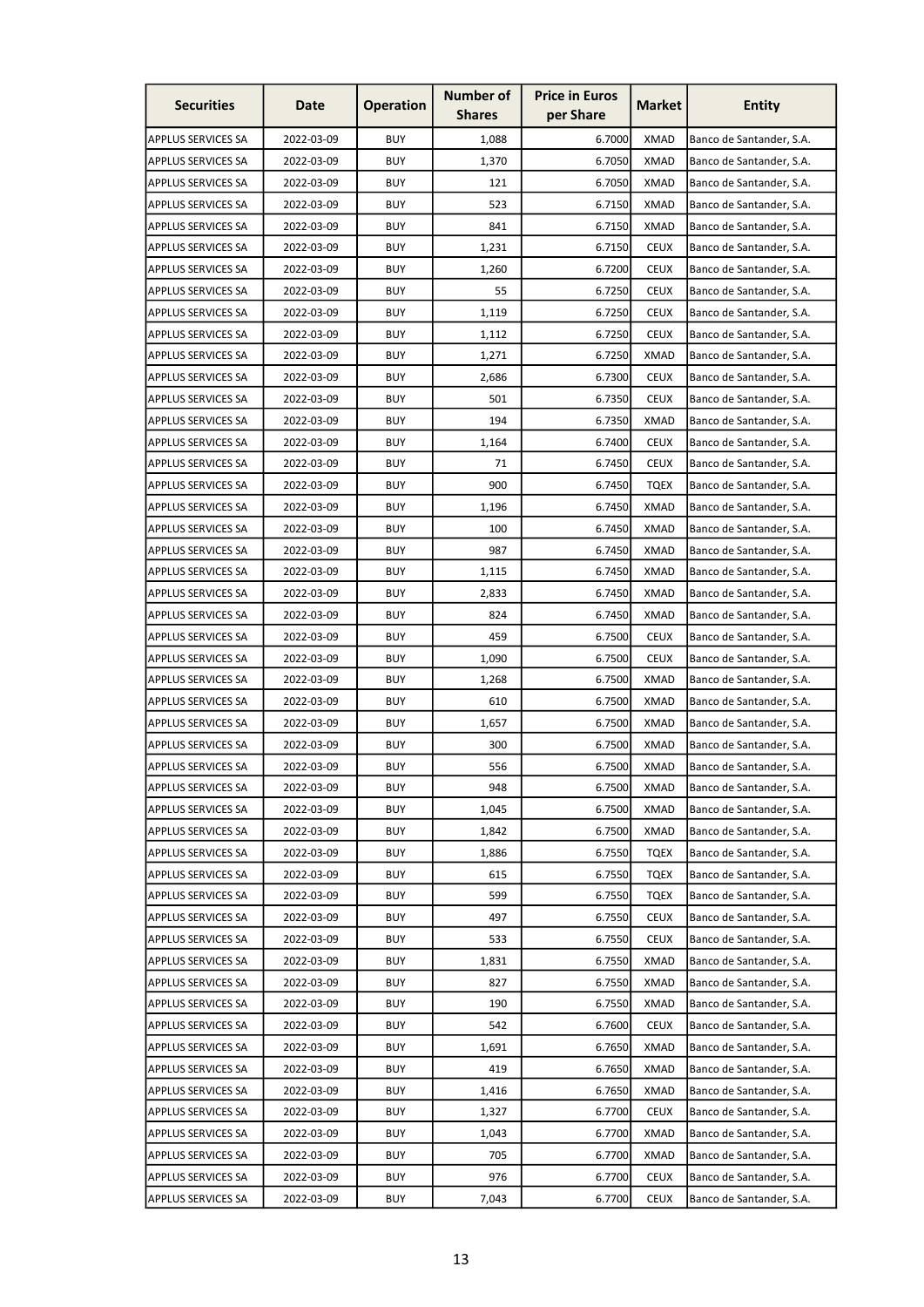| <b>Securities</b>         | Date       | <b>Operation</b> | <b>Number of</b><br><b>Shares</b> | <b>Price in Euros</b><br>per Share | <b>Market</b> | Entity                   |
|---------------------------|------------|------------------|-----------------------------------|------------------------------------|---------------|--------------------------|
| <b>APPLUS SERVICES SA</b> | 2022-03-09 | <b>BUY</b>       | 1,159                             | 6.7700                             | <b>XMAD</b>   | Banco de Santander, S.A. |
| <b>APPLUS SERVICES SA</b> | 2022-03-09 | <b>BUY</b>       | 244                               | 6.7750                             | <b>XMAD</b>   | Banco de Santander, S.A. |
| <b>APPLUS SERVICES SA</b> | 2022-03-09 | <b>BUY</b>       | 159                               | 6.7750                             | <b>XMAD</b>   | Banco de Santander, S.A. |
| <b>APPLUS SERVICES SA</b> | 2022-03-09 | <b>BUY</b>       | 662                               | 6.7750                             | <b>XMAD</b>   | Banco de Santander, S.A. |
| <b>APPLUS SERVICES SA</b> | 2022-03-09 | <b>BUY</b>       | 250                               | 6.7750                             | <b>XMAD</b>   | Banco de Santander, S.A. |
| <b>APPLUS SERVICES SA</b> | 2022-03-09 | <b>BUY</b>       | 1,111                             | 6.7800                             | <b>CEUX</b>   | Banco de Santander, S.A. |
| <b>APPLUS SERVICES SA</b> | 2022-03-09 | BUY              | 1,084                             | 6.7800                             | <b>CEUX</b>   | Banco de Santander, S.A. |
| <b>APPLUS SERVICES SA</b> | 2022-03-09 | <b>BUY</b>       | 1,756                             | 6.7800                             | <b>XMAD</b>   | Banco de Santander, S.A. |
| <b>APPLUS SERVICES SA</b> | 2022-03-09 | <b>BUY</b>       | 289                               | 6.7800                             | <b>XMAD</b>   | Banco de Santander, S.A. |
| <b>APPLUS SERVICES SA</b> | 2022-03-09 | <b>BUY</b>       | 500                               | 6.7800                             | <b>XMAD</b>   | Banco de Santander, S.A. |
| <b>APPLUS SERVICES SA</b> | 2022-03-09 | <b>BUY</b>       | 975                               | 6.7800                             | <b>XMAD</b>   | Banco de Santander, S.A. |
| <b>APPLUS SERVICES SA</b> | 2022-03-09 | <b>BUY</b>       | 74                                | 6.7800                             | <b>XMAD</b>   | Banco de Santander, S.A. |
| <b>APPLUS SERVICES SA</b> | 2022-03-09 | <b>BUY</b>       | 488                               | 6.7800                             | XMAD          | Banco de Santander, S.A. |
| <b>APPLUS SERVICES SA</b> | 2022-03-09 | <b>BUY</b>       | 782                               | 6.7800                             | <b>XMAD</b>   | Banco de Santander, S.A. |
| <b>APPLUS SERVICES SA</b> | 2022-03-09 | <b>BUY</b>       | 181                               | 6.7800                             | <b>XMAD</b>   | Banco de Santander, S.A. |
| <b>APPLUS SERVICES SA</b> | 2022-03-09 | <b>BUY</b>       | 1,045                             | 6.7800                             | <b>XMAD</b>   | Banco de Santander, S.A. |
| <b>APPLUS SERVICES SA</b> | 2022-03-09 | <b>BUY</b>       | 373                               | 6.7800                             | <b>XMAD</b>   | Banco de Santander, S.A. |
| <b>APPLUS SERVICES SA</b> | 2022-03-09 | <b>BUY</b>       | 563                               | 6.7800                             | <b>XMAD</b>   | Banco de Santander, S.A. |
| <b>APPLUS SERVICES SA</b> | 2022-03-09 | <b>BUY</b>       | 1,488                             | 6.7800                             | <b>XMAD</b>   | Banco de Santander, S.A. |
| <b>APPLUS SERVICES SA</b> | 2022-03-09 | <b>BUY</b>       | 531                               | 6.7800                             | <b>XMAD</b>   | Banco de Santander, S.A. |
| <b>APPLUS SERVICES SA</b> | 2022-03-09 | <b>BUY</b>       | 241                               | 6.7800                             | <b>CEUX</b>   | Banco de Santander, S.A. |
| <b>APPLUS SERVICES SA</b> | 2022-03-09 | <b>BUY</b>       | 1,392                             | 6.7800                             | <b>CEUX</b>   | Banco de Santander, S.A. |
| <b>APPLUS SERVICES SA</b> | 2022-03-09 | <b>BUY</b>       | 1,038                             | 6.7800                             | <b>XMAD</b>   | Banco de Santander, S.A. |
| <b>APPLUS SERVICES SA</b> | 2022-03-09 | <b>BUY</b>       | 310                               | 6.7800                             | <b>CEUX</b>   | Banco de Santander, S.A. |
| <b>APPLUS SERVICES SA</b> | 2022-03-09 | <b>BUY</b>       | 250                               | 6.7800                             | <b>CEUX</b>   | Banco de Santander, S.A. |
| <b>APPLUS SERVICES SA</b> | 2022-03-09 | <b>BUY</b>       | 1,465                             | 6.7800                             | XMAD          | Banco de Santander, S.A. |
| <b>APPLUS SERVICES SA</b> | 2022-03-09 | <b>BUY</b>       | 1,099                             | 6.7850                             | <b>XMAD</b>   | Banco de Santander, S.A. |
| <b>APPLUS SERVICES SA</b> | 2022-03-09 | <b>BUY</b>       | 1,124                             | 6.7850                             | <b>XMAD</b>   | Banco de Santander, S.A. |
| <b>APPLUS SERVICES SA</b> | 2022-03-09 | <b>BUY</b>       | 1,567                             | 6.7850                             | <b>XMAD</b>   | Banco de Santander, S.A. |
| <b>APPLUS SERVICES SA</b> | 2022-03-09 | <b>BUY</b>       | 552                               | 6.7850                             | <b>XMAD</b>   | Banco de Santander, S.A. |
| <b>APPLUS SERVICES SA</b> | 2022-03-09 | <b>BUY</b>       | 1,257                             | 6.7850                             | <b>XMAD</b>   | Banco de Santander, S.A. |
| <b>APPLUS SERVICES SA</b> | 2022-03-09 | <b>BUY</b>       | 1,037                             | 6.7850                             | XMAD          | Banco de Santander, S.A. |
| <b>APPLUS SERVICES SA</b> | 2022-03-09 | <b>BUY</b>       | 1,334                             | 6.7900                             | <b>XMAD</b>   | Banco de Santander, S.A. |
| <b>APPLUS SERVICES SA</b> | 2022-03-09 | <b>BUY</b>       | 1,848                             | 6.7900                             | <b>CEUX</b>   | Banco de Santander, S.A. |
| <b>APPLUS SERVICES SA</b> | 2022-03-09 | <b>BUY</b>       | 79                                | 6.7900                             | <b>XMAD</b>   | Banco de Santander, S.A. |
| <b>APPLUS SERVICES SA</b> | 2022-03-09 | <b>BUY</b>       | 1,244                             | 6.7900                             | <b>XMAD</b>   | Banco de Santander, S.A. |
| <b>APPLUS SERVICES SA</b> | 2022-03-09 | <b>BUY</b>       | 573                               | 6.7900                             | <b>XMAD</b>   | Banco de Santander, S.A. |
| <b>APPLUS SERVICES SA</b> | 2022-03-09 | <b>BUY</b>       | 641                               | 6.7900                             | <b>XMAD</b>   | Banco de Santander, S.A. |
| <b>APPLUS SERVICES SA</b> | 2022-03-09 | <b>BUY</b>       | 416                               | 6.7900                             | <b>XMAD</b>   | Banco de Santander, S.A. |
| <b>APPLUS SERVICES SA</b> | 2022-03-09 | <b>BUY</b>       | 500                               | 6.7950                             | <b>CEUX</b>   | Banco de Santander, S.A. |
| <b>APPLUS SERVICES SA</b> | 2022-03-09 | <b>BUY</b>       | 424                               | 6.7950                             | <b>CEUX</b>   | Banco de Santander, S.A. |
| APPLUS SERVICES SA        | 2022-03-09 | <b>BUY</b>       | 76                                | 6.7950                             | <b>CEUX</b>   | Banco de Santander, S.A. |
| <b>APPLUS SERVICES SA</b> | 2022-03-09 | <b>BUY</b>       | 1,446                             | 6.7950                             | <b>XMAD</b>   | Banco de Santander, S.A. |
| <b>APPLUS SERVICES SA</b> | 2022-03-09 | <b>BUY</b>       | 858                               | 6.7950                             | <b>XMAD</b>   | Banco de Santander, S.A. |
| <b>APPLUS SERVICES SA</b> | 2022-03-09 | <b>BUY</b>       | 168                               | 6.7950                             | <b>XMAD</b>   | Banco de Santander, S.A. |
| <b>APPLUS SERVICES SA</b> | 2022-03-09 | <b>BUY</b>       | 719                               | 6.7950                             | <b>XMAD</b>   | Banco de Santander, S.A. |
| <b>APPLUS SERVICES SA</b> | 2022-03-09 | <b>BUY</b>       | 988                               | 6.7950                             | <b>XMAD</b>   | Banco de Santander, S.A. |
| <b>APPLUS SERVICES SA</b> | 2022-03-09 | <b>BUY</b>       | 937                               | 6.7950                             | <b>XMAD</b>   | Banco de Santander, S.A. |
| <b>APPLUS SERVICES SA</b> | 2022-03-09 | <b>BUY</b>       | 671                               | 6.7950                             | <b>XMAD</b>   | Banco de Santander, S.A. |
| <b>APPLUS SERVICES SA</b> | 2022-03-09 | <b>BUY</b>       | 1,039                             | 6.7950                             | <b>XMAD</b>   | Banco de Santander, S.A. |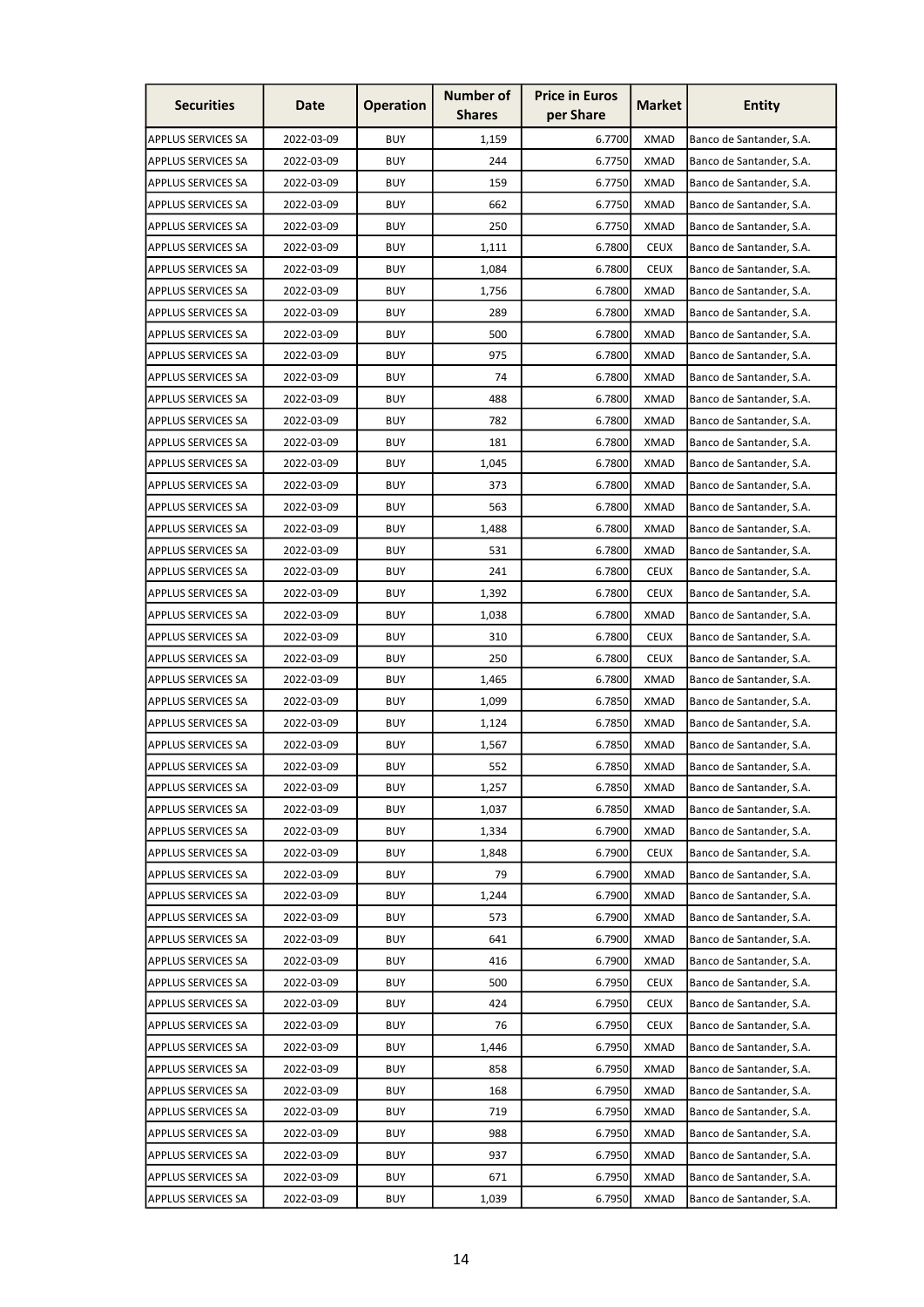| <b>Securities</b>         | Date       | <b>Operation</b> | <b>Number of</b><br><b>Shares</b> | <b>Price in Euros</b><br>per Share | <b>Market</b> | <b>Entity</b>            |
|---------------------------|------------|------------------|-----------------------------------|------------------------------------|---------------|--------------------------|
| <b>APPLUS SERVICES SA</b> | 2022-03-09 | <b>BUY</b>       | 356                               | 6.7950                             | <b>XMAD</b>   | Banco de Santander, S.A. |
| <b>APPLUS SERVICES SA</b> | 2022-03-09 | <b>BUY</b>       | 1,163                             | 6.8000                             | <b>XMAD</b>   | Banco de Santander, S.A. |
| <b>APPLUS SERVICES SA</b> | 2022-03-09 | <b>BUY</b>       | 250                               | 6.8000                             | <b>XMAD</b>   | Banco de Santander, S.A. |
| <b>APPLUS SERVICES SA</b> | 2022-03-09 | <b>BUY</b>       | 471                               | 6.8000                             | <b>XMAD</b>   | Banco de Santander, S.A. |
| <b>APPLUS SERVICES SA</b> | 2022-03-09 | <b>BUY</b>       | 459                               | 6.8000                             | <b>XMAD</b>   | Banco de Santander, S.A. |
| <b>APPLUS SERVICES SA</b> | 2022-03-09 | <b>BUY</b>       | 913                               | 6.8000                             | <b>XMAD</b>   | Banco de Santander, S.A. |
| <b>APPLUS SERVICES SA</b> | 2022-03-09 | <b>BUY</b>       | 250                               | 6.8000                             | XMAD          | Banco de Santander, S.A. |
| <b>APPLUS SERVICES SA</b> | 2022-03-09 | <b>BUY</b>       | 3,779                             | 6.8000                             | <b>XMAD</b>   | Banco de Santander, S.A. |
| <b>APPLUS SERVICES SA</b> | 2022-03-09 | <b>BUY</b>       | 689                               | 6.8050                             | <b>XMAD</b>   | Banco de Santander, S.A. |
| <b>APPLUS SERVICES SA</b> | 2022-03-09 | <b>BUY</b>       | 250                               | 6.8050                             | <b>XMAD</b>   | Banco de Santander, S.A. |
| <b>APPLUS SERVICES SA</b> | 2022-03-09 | <b>BUY</b>       | 966                               | 6.8050                             | <b>XMAD</b>   | Banco de Santander, S.A. |
| <b>APPLUS SERVICES SA</b> | 2022-03-09 | <b>BUY</b>       | 690                               | 6.8050                             | <b>XMAD</b>   | Banco de Santander, S.A. |
| <b>APPLUS SERVICES SA</b> | 2022-03-09 | <b>BUY</b>       | 1,989                             | 6.8050                             | XMAD          | Banco de Santander, S.A. |
| <b>APPLUS SERVICES SA</b> | 2022-03-09 | <b>BUY</b>       | 469                               | 6.8050                             | <b>XMAD</b>   | Banco de Santander, S.A. |
| <b>APPLUS SERVICES SA</b> | 2022-03-09 | <b>BUY</b>       | 714                               | 6.8050                             | <b>XMAD</b>   | Banco de Santander, S.A. |
| <b>APPLUS SERVICES SA</b> | 2022-03-09 | <b>BUY</b>       | 1,816                             | 6.8100                             | <b>XMAD</b>   | Banco de Santander, S.A. |
| <b>APPLUS SERVICES SA</b> | 2022-03-09 | <b>BUY</b>       | 1,324                             | 6.8100                             | <b>XMAD</b>   | Banco de Santander, S.A. |
| <b>APPLUS SERVICES SA</b> | 2022-03-09 | <b>BUY</b>       | 1,245                             | 6.8100                             | <b>XMAD</b>   | Banco de Santander, S.A. |
| <b>APPLUS SERVICES SA</b> | 2022-03-09 | <b>BUY</b>       | 207                               | 6.8100                             | <b>XMAD</b>   | Banco de Santander, S.A. |
| <b>APPLUS SERVICES SA</b> | 2022-03-09 | <b>BUY</b>       | 1,103                             | 6.8100                             | XMAD          | Banco de Santander, S.A. |
| <b>APPLUS SERVICES SA</b> | 2022-03-09 | <b>BUY</b>       | 774                               | 6.8100                             | <b>XMAD</b>   | Banco de Santander, S.A. |
| <b>APPLUS SERVICES SA</b> | 2022-03-09 | <b>BUY</b>       | 3,778                             | 6.8150                             | <b>CEUX</b>   | Banco de Santander, S.A. |
| <b>APPLUS SERVICES SA</b> | 2022-03-09 | <b>BUY</b>       | 56                                | 6.8150                             | <b>CEUX</b>   | Banco de Santander, S.A. |
| <b>APPLUS SERVICES SA</b> | 2022-03-09 | <b>BUY</b>       | 294                               | 6.8150                             | <b>CEUX</b>   | Banco de Santander, S.A. |
| <b>APPLUS SERVICES SA</b> | 2022-03-09 | <b>BUY</b>       | 698                               | 6.8150                             | <b>CEUX</b>   | Banco de Santander, S.A. |
| <b>APPLUS SERVICES SA</b> | 2022-03-09 | <b>BUY</b>       | 1,000                             | 6.8150                             | <b>CEUX</b>   | Banco de Santander, S.A. |
| <b>APPLUS SERVICES SA</b> | 2022-03-09 | <b>BUY</b>       | 500                               | 6.8150                             | <b>CEUX</b>   | Banco de Santander, S.A. |
| <b>APPLUS SERVICES SA</b> | 2022-03-09 | <b>BUY</b>       | 964                               | 6.8150                             | <b>CEUX</b>   | Banco de Santander, S.A. |
| <b>APPLUS SERVICES SA</b> | 2022-03-09 | <b>BUY</b>       | 392                               | 6.8150                             | <b>CEUX</b>   | Banco de Santander, S.A. |
| <b>APPLUS SERVICES SA</b> | 2022-03-09 | <b>BUY</b>       | 108                               | 6.8150                             | <b>CEUX</b>   | Banco de Santander, S.A. |
| APPLUS SERVICES SA        | 2022-03-09 | <b>BUY</b>       | 646                               | 6.8150                             | <b>CEUX</b>   | Banco de Santander, S.A. |
| <b>APPLUS SERVICES SA</b> | 2022-03-09 | <b>BUY</b>       | 1,333                             | 6.8150                             | <b>CEUX</b>   | Banco de Santander, S.A. |
| <b>APPLUS SERVICES SA</b> | 2022-03-09 | <b>BUY</b>       | 1,021                             | 6.8150                             | <b>CEUX</b>   | Banco de Santander, S.A. |
| <b>APPLUS SERVICES SA</b> | 2022-03-09 | <b>BUY</b>       | 13                                | 6.8150                             | <b>CEUX</b>   | Banco de Santander, S.A. |
| <b>APPLUS SERVICES SA</b> | 2022-03-09 | <b>BUY</b>       | 40                                | 6.8150                             | <b>XMAD</b>   | Banco de Santander, S.A. |
| <b>APPLUS SERVICES SA</b> | 2022-03-09 | <b>BUY</b>       | 1,349                             | 6.8150                             | <b>CEUX</b>   | Banco de Santander, S.A. |
| <b>APPLUS SERVICES SA</b> | 2022-03-09 | <b>BUY</b>       | 1,549                             | 6.8150                             | <b>XMAD</b>   | Banco de Santander, S.A. |
| <b>APPLUS SERVICES SA</b> | 2022-03-09 | <b>BUY</b>       | 1,102                             | 6.8200                             | <b>XMAD</b>   | Banco de Santander, S.A. |
| <b>APPLUS SERVICES SA</b> | 2022-03-09 | <b>BUY</b>       | 537                               | 6.8250                             | <b>XMAD</b>   | Banco de Santander, S.A. |
| <b>APPLUS SERVICES SA</b> | 2022-03-10 | <b>BUY</b>       | 1,331                             | 6.6900                             | <b>CEUX</b>   | Banco de Santander, S.A. |
| <b>APPLUS SERVICES SA</b> | 2022-03-10 | <b>BUY</b>       | 1,398                             | 6.6950                             | <b>CEUX</b>   | Banco de Santander, S.A. |
| APPLUS SERVICES SA        | 2022-03-10 | <b>BUY</b>       | 2,085                             | 6.6950                             | <b>CEUX</b>   | Banco de Santander, S.A. |
| <b>APPLUS SERVICES SA</b> | 2022-03-10 | <b>BUY</b>       | 1,808                             | 6.6950                             | <b>XMAD</b>   | Banco de Santander, S.A. |
| <b>APPLUS SERVICES SA</b> | 2022-03-10 | <b>BUY</b>       | 45                                | 6.7000                             | <b>CEUX</b>   | Banco de Santander, S.A. |
| <b>APPLUS SERVICES SA</b> | 2022-03-10 | <b>BUY</b>       | 1,359                             | 6.7050                             | <b>CEUX</b>   | Banco de Santander, S.A. |
| <b>APPLUS SERVICES SA</b> | 2022-03-10 | <b>BUY</b>       | 1,278                             | 6.7050                             | <b>XMAD</b>   | Banco de Santander, S.A. |
| <b>APPLUS SERVICES SA</b> | 2022-03-10 | <b>BUY</b>       | 357                               | 6.7100                             | <b>CEUX</b>   | Banco de Santander, S.A. |
| <b>APPLUS SERVICES SA</b> | 2022-03-10 | <b>BUY</b>       | 70                                | 6.7100                             | <b>CEUX</b>   | Banco de Santander, S.A. |
| <b>APPLUS SERVICES SA</b> | 2022-03-10 | <b>BUY</b>       | 1,510                             | 6.7150                             | <b>CEUX</b>   | Banco de Santander, S.A. |
| <b>APPLUS SERVICES SA</b> | 2022-03-10 | <b>BUY</b>       | 90                                | 6.7150                             | <b>CEUX</b>   | Banco de Santander, S.A. |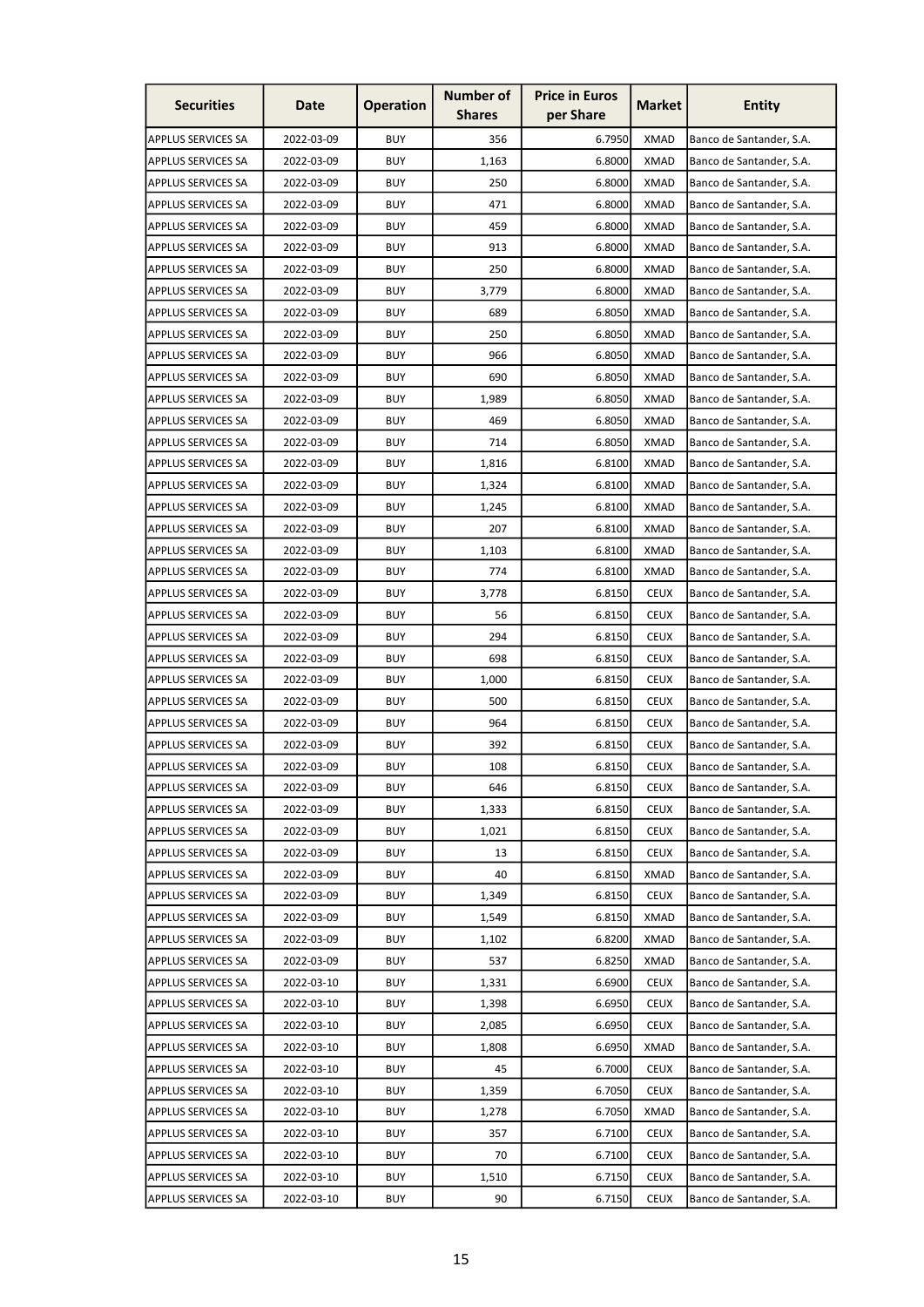| <b>Securities</b>         | Date       | <b>Operation</b> | <b>Number of</b><br><b>Shares</b> | <b>Price in Euros</b><br>per Share | <b>Market</b> | <b>Entity</b>            |
|---------------------------|------------|------------------|-----------------------------------|------------------------------------|---------------|--------------------------|
| <b>APPLUS SERVICES SA</b> | 2022-03-10 | <b>BUY</b>       | 1,025                             | 6.7150                             | <b>CEUX</b>   | Banco de Santander, S.A. |
| <b>APPLUS SERVICES SA</b> | 2022-03-10 | <b>BUY</b>       | 1,189                             | 6.7150                             | <b>XMAD</b>   | Banco de Santander, S.A. |
| <b>APPLUS SERVICES SA</b> | 2022-03-10 | <b>BUY</b>       | 75                                | 6.7200                             | <b>CEUX</b>   | Banco de Santander, S.A. |
| <b>APPLUS SERVICES SA</b> | 2022-03-10 | <b>BUY</b>       | 1,050                             | 6.7200                             | <b>CEUX</b>   | Banco de Santander, S.A. |
| <b>APPLUS SERVICES SA</b> | 2022-03-10 | <b>BUY</b>       | 1,710                             | 6.7200                             | <b>XMAD</b>   | Banco de Santander, S.A. |
| <b>APPLUS SERVICES SA</b> | 2022-03-10 | <b>BUY</b>       | 1,373                             | 6.7400                             | <b>CEUX</b>   | Banco de Santander, S.A. |
| <b>APPLUS SERVICES SA</b> | 2022-03-10 | <b>BUY</b>       | 1,330                             | 6.7400                             | <b>CEUX</b>   | Banco de Santander, S.A. |
| <b>APPLUS SERVICES SA</b> | 2022-03-10 | <b>BUY</b>       | 1,263                             | 6.7400                             | <b>XMAD</b>   | Banco de Santander, S.A. |
| <b>APPLUS SERVICES SA</b> | 2022-03-10 | <b>BUY</b>       | 2,491                             | 6.7400                             | <b>CEUX</b>   | Banco de Santander, S.A. |
| <b>APPLUS SERVICES SA</b> | 2022-03-10 | <b>BUY</b>       | 421                               | 6.7450                             | <b>CEUX</b>   | Banco de Santander, S.A. |
| <b>APPLUS SERVICES SA</b> | 2022-03-10 | <b>BUY</b>       | 1,209                             | 6.7450                             | <b>CEUX</b>   | Banco de Santander, S.A. |
| <b>APPLUS SERVICES SA</b> | 2022-03-10 | <b>BUY</b>       | 1,589                             | 6.7450                             | <b>CEUX</b>   | Banco de Santander, S.A. |
| <b>APPLUS SERVICES SA</b> | 2022-03-10 | <b>BUY</b>       | 1,293                             | 6.7450                             | <b>XMAD</b>   | Banco de Santander, S.A. |
| <b>APPLUS SERVICES SA</b> | 2022-03-10 | <b>BUY</b>       | 490                               | 6.7500                             | <b>CEUX</b>   | Banco de Santander, S.A. |
| <b>APPLUS SERVICES SA</b> | 2022-03-10 | <b>BUY</b>       | 841                               | 6.7550                             | <b>CEUX</b>   | Banco de Santander, S.A. |
| <b>APPLUS SERVICES SA</b> | 2022-03-10 | <b>BUY</b>       | 113                               | 6.7550                             | <b>CEUX</b>   | Banco de Santander, S.A. |
| <b>APPLUS SERVICES SA</b> | 2022-03-10 | <b>BUY</b>       | 1,600                             | 6.7550                             | <b>CEUX</b>   | Banco de Santander, S.A. |
| <b>APPLUS SERVICES SA</b> | 2022-03-10 | <b>BUY</b>       | 1,219                             | 6.7550                             | <b>CEUX</b>   | Banco de Santander, S.A. |
| <b>APPLUS SERVICES SA</b> | 2022-03-10 | <b>BUY</b>       | 545                               | 6.7550                             | <b>CEUX</b>   | Banco de Santander, S.A. |
| <b>APPLUS SERVICES SA</b> | 2022-03-10 | <b>BUY</b>       | 238                               | 6.7550                             | <b>CEUX</b>   | Banco de Santander, S.A. |
| <b>APPLUS SERVICES SA</b> | 2022-03-10 | <b>BUY</b>       | 1,621                             | 6.7550                             | <b>XMAD</b>   | Banco de Santander, S.A. |
| <b>APPLUS SERVICES SA</b> | 2022-03-10 | <b>BUY</b>       | 643                               | 6.7600                             | <b>CEUX</b>   | Banco de Santander, S.A. |
| <b>APPLUS SERVICES SA</b> | 2022-03-10 | <b>BUY</b>       | 334                               | 6.7600                             | <b>CEUX</b>   | Banco de Santander, S.A. |
| <b>APPLUS SERVICES SA</b> | 2022-03-10 | <b>BUY</b>       | 137                               | 6.7600                             | <b>CEUX</b>   | Banco de Santander, S.A. |
| <b>APPLUS SERVICES SA</b> | 2022-03-10 | <b>BUY</b>       | 299                               | 6.7650                             | <b>CEUX</b>   | Banco de Santander, S.A. |
| <b>APPLUS SERVICES SA</b> | 2022-03-10 | <b>BUY</b>       | 1,588                             | 6.7650                             | <b>CEUX</b>   | Banco de Santander, S.A. |
| <b>APPLUS SERVICES SA</b> | 2022-03-10 | <b>BUY</b>       | 6,522                             | 6.7650                             | <b>XMAD</b>   | Banco de Santander, S.A. |
| <b>APPLUS SERVICES SA</b> | 2022-03-10 | <b>BUY</b>       | 1,474                             | 6.7650                             | <b>XMAD</b>   | Banco de Santander, S.A. |
| APPLUS SERVICES SA        | 2022-03-10 | <b>BUY</b>       | 1,212                             | 6.7650                             | <b>CEUX</b>   | Banco de Santander, S.A. |
| <b>APPLUS SERVICES SA</b> | 2022-03-10 | <b>BUY</b>       | 1,126                             | 6.7700                             | <b>CEUX</b>   | Banco de Santander, S.A. |
| <b>APPLUS SERVICES SA</b> | 2022-03-10 | <b>BUY</b>       | 1,079                             | 6.7700                             | <b>CEUX</b>   | Banco de Santander, S.A. |
| <b>APPLUS SERVICES SA</b> | 2022-03-10 | <b>BUY</b>       | 108                               | 6.7700                             | XMAD          | Banco de Santander, S.A. |
| <b>APPLUS SERVICES SA</b> | 2022-03-10 | <b>BUY</b>       | 1,418                             | 6.7700                             | <b>CEUX</b>   | Banco de Santander, S.A. |
| <b>APPLUS SERVICES SA</b> | 2022-03-10 | <b>BUY</b>       | 4,136                             | 6.7700                             | <b>XMAD</b>   | Banco de Santander, S.A. |
| <b>APPLUS SERVICES SA</b> | 2022-03-10 | <b>BUY</b>       | 1,166                             | 6.7700                             | <b>CEUX</b>   | Banco de Santander, S.A. |
| <b>APPLUS SERVICES SA</b> | 2022-03-10 | <b>BUY</b>       | 1,139                             | 6.7700                             | <b>CEUX</b>   | Banco de Santander, S.A. |
| <b>APPLUS SERVICES SA</b> | 2022-03-10 | <b>BUY</b>       | 2,573                             | 6.7700                             | <b>CEUX</b>   | Banco de Santander, S.A. |
| <b>APPLUS SERVICES SA</b> | 2022-03-10 | <b>BUY</b>       | 1,191                             | 6.7700                             | <b>CEUX</b>   | Banco de Santander, S.A. |
| APPLUS SERVICES SA        | 2022-03-10 | <b>BUY</b>       | 149                               | 6.7700                             | <b>CEUX</b>   | Banco de Santander, S.A. |
| <b>APPLUS SERVICES SA</b> | 2022-03-10 | <b>BUY</b>       | 159                               | 6.7700                             | <b>CEUX</b>   | Banco de Santander, S.A. |
| <b>APPLUS SERVICES SA</b> | 2022-03-10 | <b>BUY</b>       | 502                               | 6.7750                             | <b>CEUX</b>   | Banco de Santander, S.A. |
| <b>APPLUS SERVICES SA</b> | 2022-03-10 | <b>BUY</b>       | 884                               | 6.7750                             | <b>XMAD</b>   | Banco de Santander, S.A. |
| <b>APPLUS SERVICES SA</b> | 2022-03-10 | <b>BUY</b>       | 336                               | 6.7750                             | <b>XMAD</b>   | Banco de Santander, S.A. |
| <b>APPLUS SERVICES SA</b> | 2022-03-10 | <b>BUY</b>       | 1,156                             | 6.7750                             | <b>CEUX</b>   | Banco de Santander, S.A. |
| <b>APPLUS SERVICES SA</b> | 2022-03-10 | <b>BUY</b>       | 765                               | 6.7750                             | <b>CEUX</b>   | Banco de Santander, S.A. |
| <b>APPLUS SERVICES SA</b> | 2022-03-10 | <b>BUY</b>       | 649                               | 6.7750                             | <b>CEUX</b>   | Banco de Santander, S.A. |
| <b>APPLUS SERVICES SA</b> | 2022-03-10 | <b>BUY</b>       | 1,075                             | 6.7750                             | <b>CEUX</b>   | Banco de Santander, S.A. |
| APPLUS SERVICES SA        | 2022-03-10 | <b>BUY</b>       | 11                                | 6.7800                             | <b>XMAD</b>   | Banco de Santander, S.A. |
| APPLUS SERVICES SA        | 2022-03-10 | <b>BUY</b>       | 1,351                             | 6.7800                             | <b>XMAD</b>   | Banco de Santander, S.A. |
| APPLUS SERVICES SA        | 2022-03-10 | <b>BUY</b>       | 1,073                             | 6.7800                             | <b>CEUX</b>   | Banco de Santander, S.A. |
|                           |            |                  |                                   |                                    |               |                          |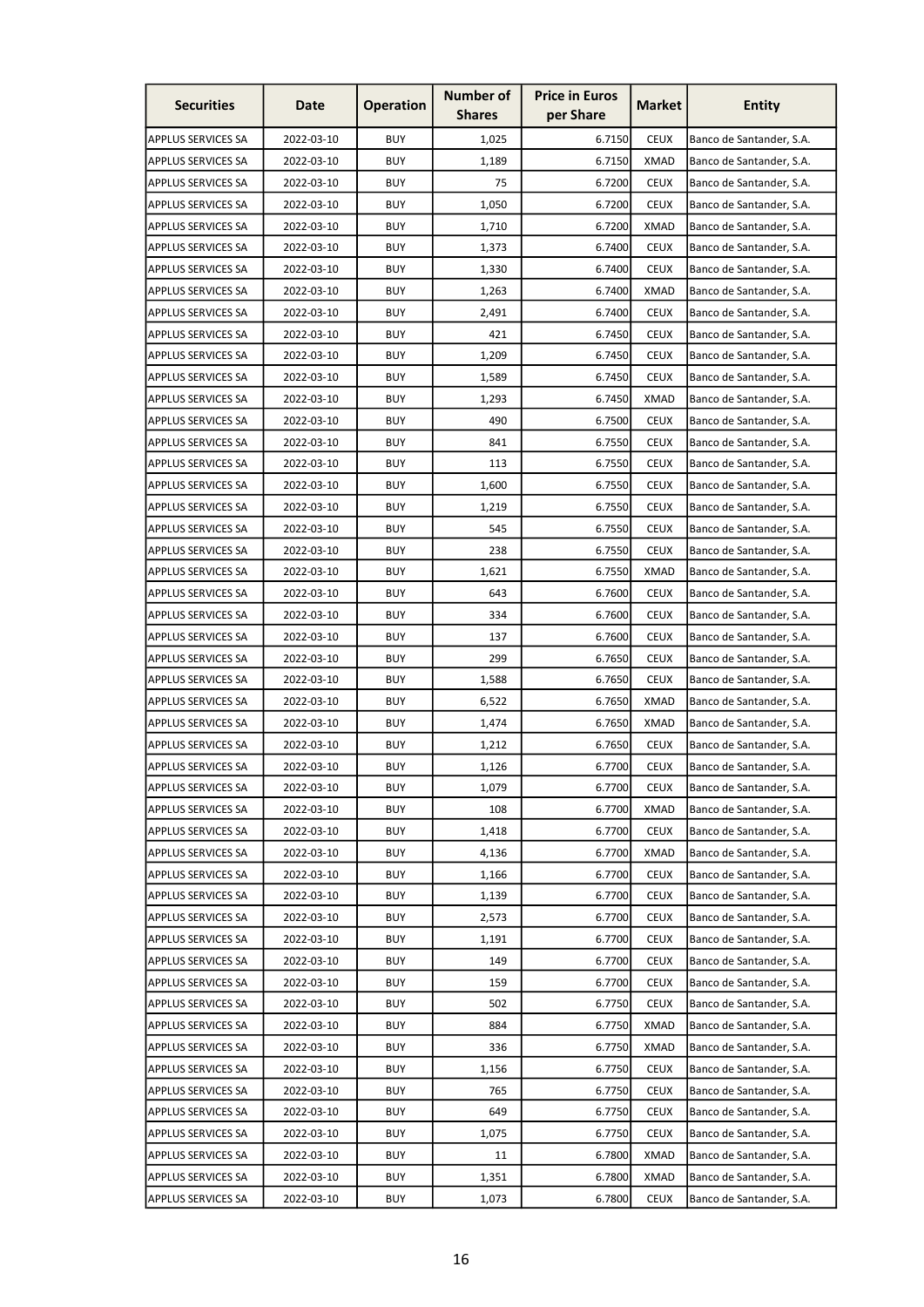| <b>Securities</b>         | Date       | <b>Operation</b> | <b>Number of</b><br><b>Shares</b> | <b>Price in Euros</b><br>per Share | <b>Market</b> | <b>Entity</b>            |
|---------------------------|------------|------------------|-----------------------------------|------------------------------------|---------------|--------------------------|
| <b>APPLUS SERVICES SA</b> | 2022-03-10 | <b>BUY</b>       | 20                                | 6.7800                             | <b>CEUX</b>   | Banco de Santander, S.A. |
| <b>APPLUS SERVICES SA</b> | 2022-03-10 | <b>BUY</b>       | 841                               | 6.7800                             | <b>CEUX</b>   | Banco de Santander, S.A. |
| <b>APPLUS SERVICES SA</b> | 2022-03-10 | <b>BUY</b>       | 1,036                             | 6.7800                             | <b>CEUX</b>   | Banco de Santander, S.A. |
| <b>APPLUS SERVICES SA</b> | 2022-03-10 | <b>BUY</b>       | 557                               | 6.7850                             | <b>CEUX</b>   | Banco de Santander, S.A. |
| <b>APPLUS SERVICES SA</b> | 2022-03-10 | <b>BUY</b>       | 542                               | 6.7850                             | <b>CEUX</b>   | Banco de Santander, S.A. |
| <b>APPLUS SERVICES SA</b> | 2022-03-10 | <b>BUY</b>       | 1,195                             | 6.7850                             | <b>XMAD</b>   | Banco de Santander, S.A. |
| APPLUS SERVICES SA        | 2022-03-10 | <b>BUY</b>       | 514                               | 6.7850                             | XMAD          | Banco de Santander, S.A. |
| <b>APPLUS SERVICES SA</b> | 2022-03-10 | <b>BUY</b>       | 2,034                             | 6.7850                             | <b>XMAD</b>   | Banco de Santander, S.A. |
| <b>APPLUS SERVICES SA</b> | 2022-03-10 | <b>BUY</b>       | 177                               | 6.7850                             | <b>XMAD</b>   | Banco de Santander, S.A. |
| <b>APPLUS SERVICES SA</b> | 2022-03-10 | <b>BUY</b>       | 289                               | 6.7850                             | <b>XMAD</b>   | Banco de Santander, S.A. |
| <b>APPLUS SERVICES SA</b> | 2022-03-10 | <b>BUY</b>       | 1,250                             | 6.7850                             | <b>XMAD</b>   | Banco de Santander, S.A. |
| <b>APPLUS SERVICES SA</b> | 2022-03-10 | <b>BUY</b>       | 901                               | 6.7850                             | XMAD          | Banco de Santander, S.A. |
| <b>APPLUS SERVICES SA</b> | 2022-03-10 | <b>BUY</b>       | 3,485                             | 6.7850                             | <b>XMAD</b>   | Banco de Santander, S.A. |
| <b>APPLUS SERVICES SA</b> | 2022-03-10 | <b>BUY</b>       | 1,021                             | 6.7850                             | XMAD          | Banco de Santander, S.A. |
| <b>APPLUS SERVICES SA</b> | 2022-03-10 | <b>BUY</b>       | 843                               | 6.7850                             | <b>XMAD</b>   | Banco de Santander, S.A. |
| <b>APPLUS SERVICES SA</b> | 2022-03-10 | <b>BUY</b>       | 120                               | 6.7850                             | <b>XMAD</b>   | Banco de Santander, S.A. |
| <b>APPLUS SERVICES SA</b> | 2022-03-10 | <b>BUY</b>       | 380                               | 6.7850                             | <b>XMAD</b>   | Banco de Santander, S.A. |
| <b>APPLUS SERVICES SA</b> | 2022-03-10 | <b>BUY</b>       | 336                               | 6.7850                             | <b>XMAD</b>   | Banco de Santander, S.A. |
| <b>APPLUS SERVICES SA</b> | 2022-03-10 | <b>BUY</b>       | 828                               | 6.7850                             | XMAD          | Banco de Santander, S.A. |
| <b>APPLUS SERVICES SA</b> | 2022-03-10 | <b>BUY</b>       | 336                               | 6.7850                             | XMAD          | Banco de Santander, S.A. |
| <b>APPLUS SERVICES SA</b> | 2022-03-10 | <b>BUY</b>       | 1,037                             | 6.7850                             | <b>XMAD</b>   | Banco de Santander, S.A. |
| <b>APPLUS SERVICES SA</b> | 2022-03-10 | <b>BUY</b>       | 470                               | 6.7850                             | <b>XMAD</b>   | Banco de Santander, S.A. |
| <b>APPLUS SERVICES SA</b> | 2022-03-10 | <b>BUY</b>       | 3,179                             | 6.7850                             | <b>XMAD</b>   | Banco de Santander, S.A. |
| <b>APPLUS SERVICES SA</b> | 2022-03-10 | <b>BUY</b>       | 3,314                             | 6.7850                             | <b>XMAD</b>   | Banco de Santander, S.A. |
| <b>APPLUS SERVICES SA</b> | 2022-03-10 | <b>BUY</b>       | 1,125                             | 6.7850                             | <b>XMAD</b>   | Banco de Santander, S.A. |
| <b>APPLUS SERVICES SA</b> | 2022-03-10 | <b>BUY</b>       | 1,198                             | 6.7850                             | <b>CEUX</b>   | Banco de Santander, S.A. |
| <b>APPLUS SERVICES SA</b> | 2022-03-10 | <b>BUY</b>       | 2,122                             | 6.7850                             | <b>CEUX</b>   | Banco de Santander, S.A. |
| <b>APPLUS SERVICES SA</b> | 2022-03-10 | <b>BUY</b>       | 1,078                             | 6.7900                             | <b>CEUX</b>   | Banco de Santander, S.A. |
| APPLUS SERVICES SA        | 2022-03-10 | <b>BUY</b>       | 500                               | 6.7900                             | <b>TQEX</b>   | Banco de Santander, S.A. |
| <b>APPLUS SERVICES SA</b> | 2022-03-10 | <b>BUY</b>       | 546                               | 6.7900                             | <b>TQEX</b>   | Banco de Santander, S.A. |
| <b>APPLUS SERVICES SA</b> | 2022-03-10 | <b>BUY</b>       | 965                               | 6.7900                             | <b>TQEX</b>   | Banco de Santander, S.A. |
| <b>APPLUS SERVICES SA</b> | 2022-03-10 | <b>BUY</b>       | 35                                | 6.7900                             | <b>TQEX</b>   | Banco de Santander, S.A. |
| <b>APPLUS SERVICES SA</b> | 2022-03-10 | <b>BUY</b>       | 1,055                             | 6.7900                             | <b>TQEX</b>   | Banco de Santander, S.A. |
| <b>APPLUS SERVICES SA</b> | 2022-03-10 | <b>BUY</b>       | 368                               | 6.7900                             | <b>TQEX</b>   | Banco de Santander, S.A. |
| <b>APPLUS SERVICES SA</b> | 2022-03-10 | <b>BUY</b>       | 516                               | 6.7900                             | <b>TQEX</b>   | Banco de Santander, S.A. |
| <b>APPLUS SERVICES SA</b> | 2022-03-10 | <b>BUY</b>       | 1,070                             | 6.7900                             | <b>CEUX</b>   | Banco de Santander, S.A. |
| <b>APPLUS SERVICES SA</b> | 2022-03-10 | <b>BUY</b>       | 15                                | 6.7900                             | <b>TQEX</b>   | Banco de Santander, S.A. |
| <b>APPLUS SERVICES SA</b> | 2022-03-10 | <b>BUY</b>       | 1,050                             | 6.7900                             | <b>XMAD</b>   | Banco de Santander, S.A. |
| APPLUS SERVICES SA        | 2022-03-10 | <b>BUY</b>       | 1,087                             | 6.7900                             | <b>XMAD</b>   | Banco de Santander, S.A. |
| <b>APPLUS SERVICES SA</b> | 2022-03-10 | <b>BUY</b>       | 417                               | 6.7900                             | <b>CEUX</b>   | Banco de Santander, S.A. |
| <b>APPLUS SERVICES SA</b> | 2022-03-10 | <b>BUY</b>       | 861                               | 6.7900                             | <b>CEUX</b>   | Banco de Santander, S.A. |
| <b>APPLUS SERVICES SA</b> | 2022-03-10 | <b>BUY</b>       | 1,080                             | 6.7900                             | <b>CEUX</b>   | Banco de Santander, S.A. |
| <b>APPLUS SERVICES SA</b> | 2022-03-10 | <b>BUY</b>       | 1,569                             | 6.7900                             | <b>XMAD</b>   | Banco de Santander, S.A. |
| <b>APPLUS SERVICES SA</b> | 2022-03-10 | <b>BUY</b>       | 1,229                             | 6.7900                             | <b>CEUX</b>   | Banco de Santander, S.A. |
| <b>APPLUS SERVICES SA</b> | 2022-03-10 | <b>BUY</b>       | 1,098                             | 6.7950                             | <b>CEUX</b>   | Banco de Santander, S.A. |
| <b>APPLUS SERVICES SA</b> | 2022-03-10 | <b>BUY</b>       | 5                                 | 6.7950                             | <b>CEUX</b>   | Banco de Santander, S.A. |
| <b>APPLUS SERVICES SA</b> | 2022-03-10 | <b>BUY</b>       | 1,113                             | 6.7950                             | <b>CEUX</b>   | Banco de Santander, S.A. |
| APPLUS SERVICES SA        | 2022-03-10 | <b>BUY</b>       | 1,210                             | 6.7950                             | <b>CEUX</b>   | Banco de Santander, S.A. |
| APPLUS SERVICES SA        | 2022-03-10 | <b>BUY</b>       | 1,126                             | 6.7950                             | <b>CEUX</b>   | Banco de Santander, S.A. |
| <b>APPLUS SERVICES SA</b> | 2022-03-10 | <b>BUY</b>       | 1,101                             | 6.7950                             | <b>XMAD</b>   | Banco de Santander, S.A. |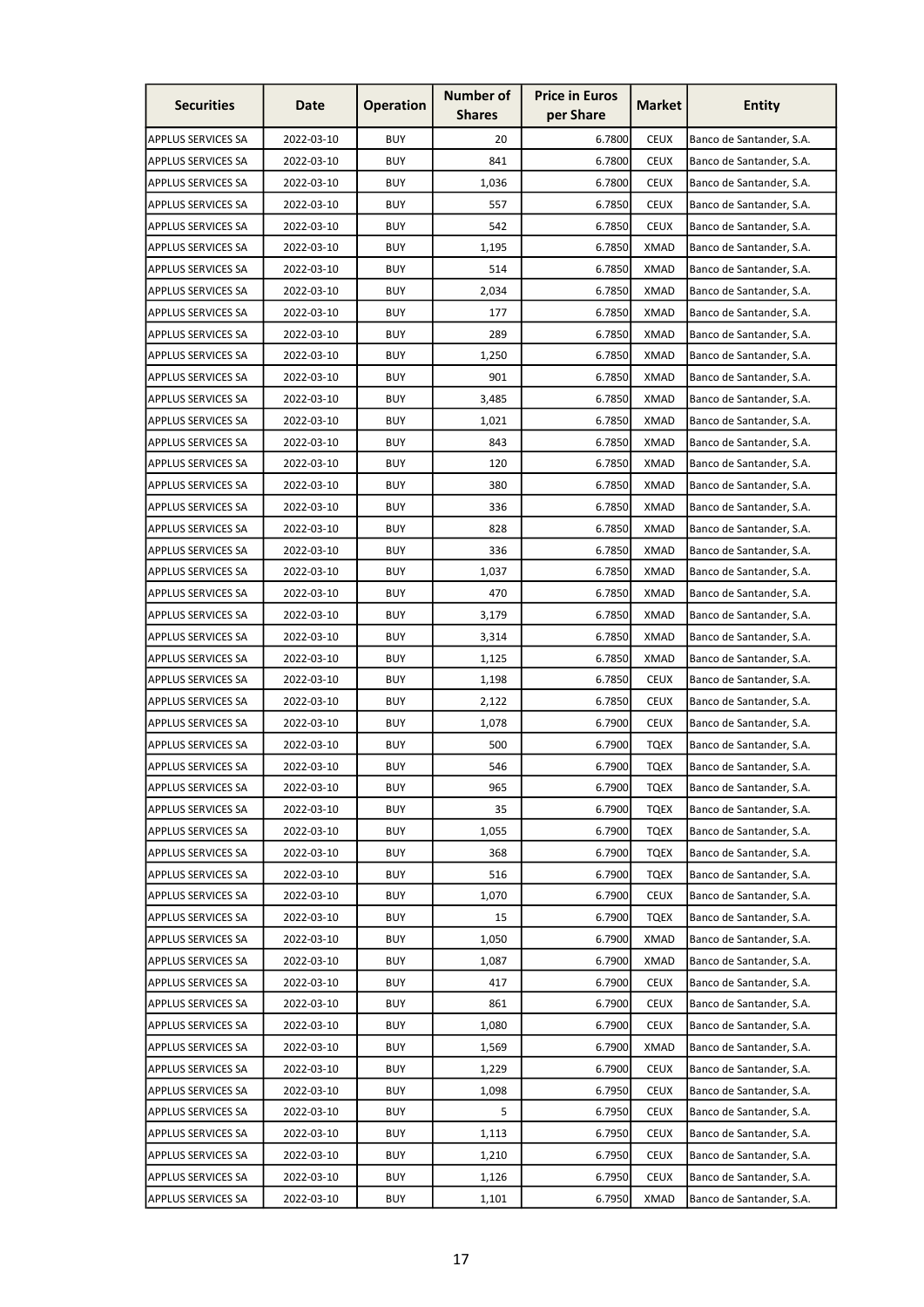| <b>Securities</b>         | Date       | <b>Operation</b>         | <b>Number of</b><br><b>Shares</b> | <b>Price in Euros</b><br>per Share | <b>Market</b> | <b>Entity</b>            |
|---------------------------|------------|--------------------------|-----------------------------------|------------------------------------|---------------|--------------------------|
| <b>APPLUS SERVICES SA</b> | 2022-03-10 | <b>BUY</b>               | 1,094                             | 6.7950                             | <b>CEUX</b>   | Banco de Santander, S.A. |
| <b>APPLUS SERVICES SA</b> | 2022-03-10 | <b>BUY</b>               | 1,141                             | 6.7950                             | <b>CEUX</b>   | Banco de Santander, S.A. |
| <b>APPLUS SERVICES SA</b> | 2022-03-10 | <b>BUY</b>               | 1,170                             | 6.8000                             | <b>CEUX</b>   | Banco de Santander, S.A. |
| <b>APPLUS SERVICES SA</b> | 2022-03-10 | <b>BUY</b>               | 855                               | 6.8000                             | <b>CEUX</b>   | Banco de Santander, S.A. |
| <b>APPLUS SERVICES SA</b> | 2022-03-10 | <b>BUY</b>               | 765                               | 6.8000                             | <b>XMAD</b>   | Banco de Santander, S.A. |
| <b>APPLUS SERVICES SA</b> | 2022-03-10 | <b>BUY</b>               | 1,127                             | 6.8000                             | <b>CEUX</b>   | Banco de Santander, S.A. |
| <b>APPLUS SERVICES SA</b> | 2022-03-10 | <b>BUY</b>               | 368                               | 6.8000                             | <b>CEUX</b>   | Banco de Santander, S.A. |
| <b>APPLUS SERVICES SA</b> | 2022-03-10 | <b>BUY</b>               | 1,450                             | 6.8000                             | <b>XMAD</b>   | Banco de Santander, S.A. |
| <b>APPLUS SERVICES SA</b> | 2022-03-10 | <b>BUY</b>               | 107                               | 6.8000                             | <b>CEUX</b>   | Banco de Santander, S.A. |
| <b>APPLUS SERVICES SA</b> | 2022-03-10 | <b>BUY</b>               | 1,077                             | 6.8000                             | <b>XMAD</b>   | Banco de Santander, S.A. |
| <b>APPLUS SERVICES SA</b> | 2022-03-10 | <b>BUY</b>               | 1,061                             | 6.8000                             | <b>CEUX</b>   | Banco de Santander, S.A. |
| <b>APPLUS SERVICES SA</b> | 2022-03-10 | <b>BUY</b>               | 330                               | 6.8000                             | <b>XMAD</b>   | Banco de Santander, S.A. |
| <b>APPLUS SERVICES SA</b> | 2022-03-10 | <b>BUY</b>               | 708                               | 6.8000                             | <b>XMAD</b>   | Banco de Santander, S.A. |
| <b>APPLUS SERVICES SA</b> | 2022-03-10 | <b>BUY</b>               | 57                                | 6.8000                             | XMAD          | Banco de Santander, S.A. |
| <b>APPLUS SERVICES SA</b> | 2022-03-10 | <b>BUY</b>               | 1,361                             | 6.8000                             | <b>CEUX</b>   | Banco de Santander, S.A. |
| <b>APPLUS SERVICES SA</b> | 2022-03-10 | <b>BUY</b>               | 1,129                             | 6.8000                             | <b>CEUX</b>   | Banco de Santander, S.A. |
| <b>APPLUS SERVICES SA</b> | 2022-03-10 | <b>BUY</b>               | 1,232                             | 6.8050                             | <b>CEUX</b>   | Banco de Santander, S.A. |
| <b>APPLUS SERVICES SA</b> | 2022-03-10 | <b>BUY</b>               | 1,301                             | 6.8050                             | <b>CEUX</b>   | Banco de Santander, S.A. |
| <b>APPLUS SERVICES SA</b> | 2022-03-10 | <b>BUY</b>               | 1,150                             | 6.8050                             | <b>CEUX</b>   | Banco de Santander, S.A. |
| <b>APPLUS SERVICES SA</b> | 2022-03-10 | <b>BUY</b>               | 1,107                             | 6.8050                             | <b>CEUX</b>   | Banco de Santander, S.A. |
| <b>APPLUS SERVICES SA</b> | 2022-03-10 | <b>BUY</b>               |                                   |                                    | <b>CEUX</b>   |                          |
|                           |            | <b>BUY</b>               | 1,314                             | 6.8050                             | <b>CEUX</b>   | Banco de Santander, S.A. |
| <b>APPLUS SERVICES SA</b> | 2022-03-10 |                          | 1,171                             | 6.8050                             |               | Banco de Santander, S.A. |
| <b>APPLUS SERVICES SA</b> | 2022-03-10 | <b>BUY</b><br><b>BUY</b> | 2,072                             | 6.8050                             | <b>XMAD</b>   | Banco de Santander, S.A. |
| <b>APPLUS SERVICES SA</b> | 2022-03-10 |                          | 1,227                             | 6.8050                             | <b>CEUX</b>   | Banco de Santander, S.A. |
| <b>APPLUS SERVICES SA</b> | 2022-03-10 | <b>BUY</b>               | 1,131                             | 6.8050                             | <b>CEUX</b>   | Banco de Santander, S.A. |
| <b>APPLUS SERVICES SA</b> | 2022-03-10 | <b>BUY</b>               | 1,151                             | 6.8100                             | <b>CEUX</b>   | Banco de Santander, S.A. |
| <b>APPLUS SERVICES SA</b> | 2022-03-10 | <b>BUY</b>               | 2,650                             | 6.8100                             | <b>CEUX</b>   | Banco de Santander, S.A. |
| <b>APPLUS SERVICES SA</b> | 2022-03-10 | <b>BUY</b>               | 1,121                             | 6.8100                             | <b>CEUX</b>   | Banco de Santander, S.A. |
| APPLUS SERVICES SA        | 2022-03-10 | <b>BUY</b>               | 1,172                             | 6.8100                             | <b>XMAD</b>   | Banco de Santander, S.A. |
| <b>APPLUS SERVICES SA</b> | 2022-03-10 | <b>BUY</b>               | 1,066                             | 6.8100                             | <b>CEUX</b>   | Banco de Santander, S.A. |
| <b>APPLUS SERVICES SA</b> | 2022-03-10 | <b>BUY</b>               | 612                               | 6.8150                             | <b>XMAD</b>   | Banco de Santander, S.A. |
| <b>APPLUS SERVICES SA</b> | 2022-03-10 | <b>BUY</b>               | 494                               | 6.8150                             | <b>XMAD</b>   | Banco de Santander, S.A. |
| <b>APPLUS SERVICES SA</b> | 2022-03-10 | <b>BUY</b>               | 380                               | 6.8150                             | <b>CEUX</b>   | Banco de Santander, S.A. |
| <b>APPLUS SERVICES SA</b> | 2022-03-10 | <b>BUY</b>               | 1,183                             | 6.8150                             | <b>CEUX</b>   | Banco de Santander, S.A. |
| <b>APPLUS SERVICES SA</b> | 2022-03-10 | <b>BUY</b>               | 1,201                             | 6.8200                             | <b>CEUX</b>   | Banco de Santander, S.A. |
| <b>APPLUS SERVICES SA</b> | 2022-03-10 | <b>BUY</b>               | 1,203                             | 6.8200                             | <b>XMAD</b>   | Banco de Santander, S.A. |
| <b>APPLUS SERVICES SA</b> | 2022-03-10 | <b>BUY</b>               | 1,152                             | 6.8250                             | <b>CEUX</b>   | Banco de Santander, S.A. |
| <b>APPLUS SERVICES SA</b> | 2022-03-10 | <b>BUY</b>               | 199                               | 6.8250                             | <b>CEUX</b>   | Banco de Santander, S.A. |
| <b>APPLUS SERVICES SA</b> | 2022-03-10 | <b>BUY</b>               | 1,187                             | 6.8250                             | <b>CEUX</b>   | Banco de Santander, S.A. |
| <b>APPLUS SERVICES SA</b> | 2022-03-10 | <b>BUY</b>               | 1,291                             | 6.8250                             | <b>XMAD</b>   | Banco de Santander, S.A. |
| <b>APPLUS SERVICES SA</b> | 2022-03-10 | <b>BUY</b>               | 481                               | 6.8250                             | <b>CEUX</b>   | Banco de Santander, S.A. |
| <b>APPLUS SERVICES SA</b> | 2022-03-10 | <b>BUY</b>               | 1,253                             | 6.8250                             | <b>CEUX</b>   | Banco de Santander, S.A. |
| <b>APPLUS SERVICES SA</b> | 2022-03-10 | <b>BUY</b>               | 1,403                             | 6.8250                             | <b>CEUX</b>   | Banco de Santander, S.A. |
| <b>APPLUS SERVICES SA</b> | 2022-03-10 | <b>BUY</b>               | 1,396                             | 6.8250                             | <b>XMAD</b>   | Banco de Santander, S.A. |
| <b>APPLUS SERVICES SA</b> | 2022-03-10 | <b>BUY</b>               | 1,247                             | 6.8250                             | <b>XMAD</b>   | Banco de Santander, S.A. |
| <b>APPLUS SERVICES SA</b> | 2022-03-10 | <b>BUY</b>               | 1,374                             | 6.8250                             | <b>CEUX</b>   | Banco de Santander, S.A. |
| <b>APPLUS SERVICES SA</b> | 2022-03-10 | <b>BUY</b>               | 1,250                             | 6.8300                             | <b>CEUX</b>   | Banco de Santander, S.A. |
| APPLUS SERVICES SA        | 2022-03-10 | <b>BUY</b>               | 1,231                             | 6.8300                             | <b>XMAD</b>   | Banco de Santander, S.A. |
| APPLUS SERVICES SA        | 2022-03-10 | <b>BUY</b>               | 400                               | 6.8350                             | <b>TQEX</b>   | Banco de Santander, S.A. |
| <b>APPLUS SERVICES SA</b> | 2022-03-10 | <b>BUY</b>               | 400                               | 6.8350                             | <b>TQEX</b>   | Banco de Santander, S.A. |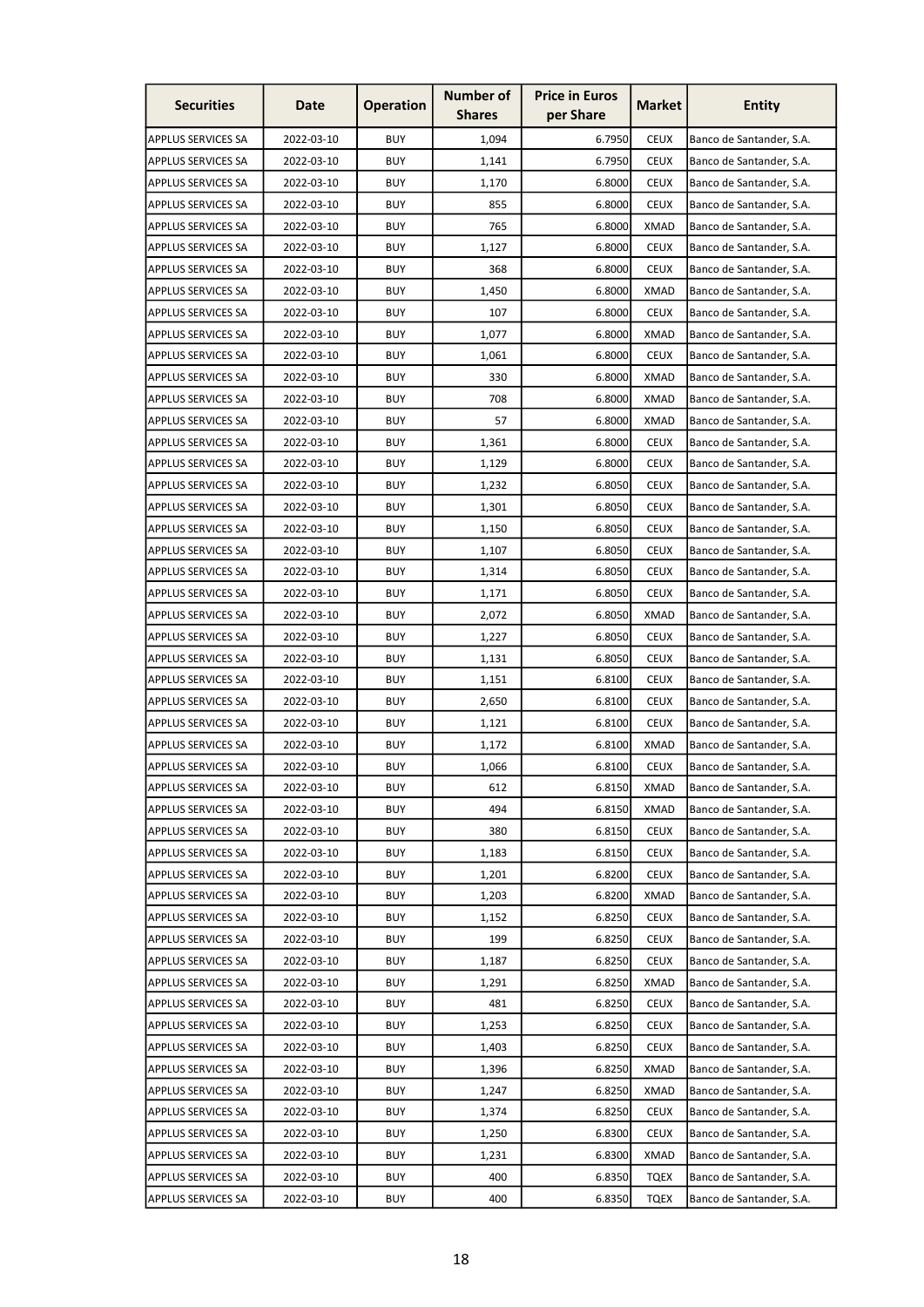| <b>Securities</b>         | Date       | <b>Operation</b> | <b>Number of</b><br><b>Shares</b> | <b>Price in Euros</b><br>per Share | <b>Market</b> | <b>Entity</b>            |
|---------------------------|------------|------------------|-----------------------------------|------------------------------------|---------------|--------------------------|
| <b>APPLUS SERVICES SA</b> | 2022-03-10 | <b>BUY</b>       | 400                               | 6.8350                             | <b>TQEX</b>   | Banco de Santander, S.A. |
| <b>APPLUS SERVICES SA</b> | 2022-03-10 | <b>BUY</b>       | 400                               | 6.8350                             | <b>TQEX</b>   | Banco de Santander, S.A. |
| <b>APPLUS SERVICES SA</b> | 2022-03-10 | <b>BUY</b>       | 65                                | 6.8350                             | <b>TOEX</b>   | Banco de Santander, S.A. |
| <b>APPLUS SERVICES SA</b> | 2022-03-10 | <b>BUY</b>       | 41                                | 6.8350                             | TQEX          | Banco de Santander, S.A. |
| <b>APPLUS SERVICES SA</b> | 2022-03-10 | <b>BUY</b>       | 294                               | 6.8350                             | <b>TQEX</b>   | Banco de Santander, S.A. |
| <b>APPLUS SERVICES SA</b> | 2022-03-10 | <b>BUY</b>       | 366                               | 6.8350                             | <b>TQEX</b>   | Banco de Santander, S.A. |
| <b>APPLUS SERVICES SA</b> | 2022-03-10 | <b>BUY</b>       | 1,274                             | 6.8350                             | TQEX          | Banco de Santander, S.A. |
| <b>APPLUS SERVICES SA</b> | 2022-03-10 | <b>BUY</b>       | 724                               | 6.8350                             | <b>TQEX</b>   | Banco de Santander, S.A. |
| <b>APPLUS SERVICES SA</b> | 2022-03-10 | <b>BUY</b>       | 1,880                             | 6.8350                             | <b>XMAD</b>   | Banco de Santander, S.A. |
| <b>APPLUS SERVICES SA</b> | 2022-03-10 | <b>BUY</b>       | 1,173                             | 6.8350                             | <b>XMAD</b>   | Banco de Santander, S.A. |
| <b>APPLUS SERVICES SA</b> | 2022-03-10 | <b>BUY</b>       | 1,270                             | 6.8400                             | <b>CEUX</b>   | Banco de Santander, S.A. |
| <b>APPLUS SERVICES SA</b> | 2022-03-10 | <b>BUY</b>       | 1,302                             | 6.8400                             | <b>CEUX</b>   | Banco de Santander, S.A. |
| <b>APPLUS SERVICES SA</b> | 2022-03-10 | <b>BUY</b>       | 1,848                             | 6.8400                             | <b>CEUX</b>   | Banco de Santander, S.A. |
| <b>APPLUS SERVICES SA</b> | 2022-03-10 | <b>BUY</b>       | 727                               | 6.8400                             | <b>CEUX</b>   | Banco de Santander, S.A. |
| <b>APPLUS SERVICES SA</b> | 2022-03-10 | <b>BUY</b>       | 772                               | 6.8400                             | <b>XMAD</b>   | Banco de Santander, S.A. |
| <b>APPLUS SERVICES SA</b> | 2022-03-10 | <b>BUY</b>       | 562                               | 6.8400                             | <b>CEUX</b>   | Banco de Santander, S.A. |
| <b>APPLUS SERVICES SA</b> | 2022-03-10 | <b>BUY</b>       | 534                               | 6.8400                             | <b>CEUX</b>   | Banco de Santander, S.A. |
| <b>APPLUS SERVICES SA</b> | 2022-03-10 | <b>BUY</b>       | 901                               | 6.8450                             | <b>XMAD</b>   | Banco de Santander, S.A. |
| <b>APPLUS SERVICES SA</b> | 2022-03-10 | <b>BUY</b>       | 212                               | 6.8450                             | XMAD          | Banco de Santander, S.A. |
| <b>APPLUS SERVICES SA</b> | 2022-03-10 | <b>BUY</b>       | 1,077                             | 6.8500                             | <b>CEUX</b>   | Banco de Santander, S.A. |
| <b>APPLUS SERVICES SA</b> | 2022-03-10 | <b>BUY</b>       | 1,089                             | 6.8500                             | <b>CEUX</b>   | Banco de Santander, S.A. |
| <b>APPLUS SERVICES SA</b> | 2022-03-10 | <b>BUY</b>       | 1,144                             | 6.8600                             | <b>CEUX</b>   | Banco de Santander, S.A. |
| <b>APPLUS SERVICES SA</b> | 2022-03-10 | <b>BUY</b>       | 1,167                             | 6.8650                             | <b>XMAD</b>   | Banco de Santander, S.A. |
| <b>APPLUS SERVICES SA</b> | 2022-03-10 | <b>BUY</b>       | 1,246                             | 6.8650                             | <b>XMAD</b>   | Banco de Santander, S.A. |
| <b>APPLUS SERVICES SA</b> | 2022-03-10 | <b>BUY</b>       | 250                               | 6.8700                             | <b>XMAD</b>   | Banco de Santander, S.A. |
| <b>APPLUS SERVICES SA</b> | 2022-03-10 | <b>BUY</b>       | 1,109                             | 6.8700                             | XMAD          | Banco de Santander, S.A. |
| <b>APPLUS SERVICES SA</b> | 2022-03-10 | <b>BUY</b>       | 1,362                             | 6.8700                             | <b>XMAD</b>   | Banco de Santander, S.A. |
| <b>APPLUS SERVICES SA</b> | 2022-03-10 | <b>BUY</b>       | 553                               | 6.8700                             | <b>CEUX</b>   | Banco de Santander, S.A. |
| APPLUS SERVICES SA        | 2022-03-10 | <b>BUY</b>       | 849                               | 6.8700                             | <b>CEUX</b>   | Banco de Santander, S.A. |
| <b>APPLUS SERVICES SA</b> | 2022-03-10 | <b>BUY</b>       | 913                               | 6.8750                             | <b>XMAD</b>   | Banco de Santander, S.A. |
| <b>APPLUS SERVICES SA</b> | 2022-03-10 | <b>BUY</b>       | 1,197                             | 6.8750                             | <b>CEUX</b>   | Banco de Santander, S.A. |
| <b>APPLUS SERVICES SA</b> | 2022-03-10 | <b>BUY</b>       | 1,454                             | 6.8750                             | <b>CEUX</b>   | Banco de Santander, S.A. |
| <b>APPLUS SERVICES SA</b> | 2022-03-10 | <b>BUY</b>       | 1,067                             | 6.8800                             | <b>CEUX</b>   | Banco de Santander, S.A. |
| <b>APPLUS SERVICES SA</b> | 2022-03-10 | <b>BUY</b>       | 88                                | 6.8900                             | <b>XMAD</b>   | Banco de Santander, S.A. |
| <b>APPLUS SERVICES SA</b> | 2022-03-10 | <b>BUY</b>       | 599                               | 6.8900                             | <b>XMAD</b>   | Banco de Santander, S.A. |
| <b>APPLUS SERVICES SA</b> | 2022-03-10 | <b>BUY</b>       | 574                               | 6.8900                             | <b>XMAD</b>   | Banco de Santander, S.A. |
| <b>APPLUS SERVICES SA</b> | 2022-03-11 | <b>BUY</b>       | 619                               | 6.7400                             | <b>XMAD</b>   | Banco de Santander, S.A. |
| <b>APPLUS SERVICES SA</b> | 2022-03-11 | <b>BUY</b>       | 949                               | 6.7400                             | <b>XMAD</b>   | Banco de Santander, S.A. |
| APPLUS SERVICES SA        | 2022-03-11 | <b>BUY</b>       | 177                               | 6.7400                             | <b>XMAD</b>   | Banco de Santander, S.A. |
| <b>APPLUS SERVICES SA</b> | 2022-03-11 | <b>BUY</b>       | 371                               | 6.7400                             | <b>XMAD</b>   | Banco de Santander, S.A. |
| <b>APPLUS SERVICES SA</b> | 2022-03-11 | <b>BUY</b>       | 384                               | 6.7400                             | <b>XMAD</b>   | Banco de Santander, S.A. |
| <b>APPLUS SERVICES SA</b> | 2022-03-11 | <b>BUY</b>       | 687                               | 6.7400                             | <b>XMAD</b>   | Banco de Santander, S.A. |
| <b>APPLUS SERVICES SA</b> | 2022-03-11 | <b>BUY</b>       | 79                                | 6.7400                             | <b>XMAD</b>   | Banco de Santander, S.A. |
| <b>APPLUS SERVICES SA</b> | 2022-03-11 | <b>BUY</b>       | 125                               | 6.7400                             | <b>XMAD</b>   | Banco de Santander, S.A. |
| <b>APPLUS SERVICES SA</b> | 2022-03-11 | <b>BUY</b>       | 194                               | 6.7400                             | <b>XMAD</b>   | Banco de Santander, S.A. |
| <b>APPLUS SERVICES SA</b> | 2022-03-11 | <b>BUY</b>       | 371                               | 6.7400                             | <b>XMAD</b>   | Banco de Santander, S.A. |
| <b>APPLUS SERVICES SA</b> | 2022-03-11 | <b>BUY</b>       | 1,222                             | 6.7450                             | <b>CEUX</b>   | Banco de Santander, S.A. |
| APPLUS SERVICES SA        | 2022-03-11 | <b>BUY</b>       | 227                               | 6.7550                             | <b>XMAD</b>   | Banco de Santander, S.A. |
| APPLUS SERVICES SA        | 2022-03-11 | <b>BUY</b>       | 1,414                             | 6.7550                             | <b>CEUX</b>   | Banco de Santander, S.A. |
| <b>APPLUS SERVICES SA</b> | 2022-03-11 | <b>BUY</b>       | 1,391                             | 6.7550                             | <b>XMAD</b>   | Banco de Santander, S.A. |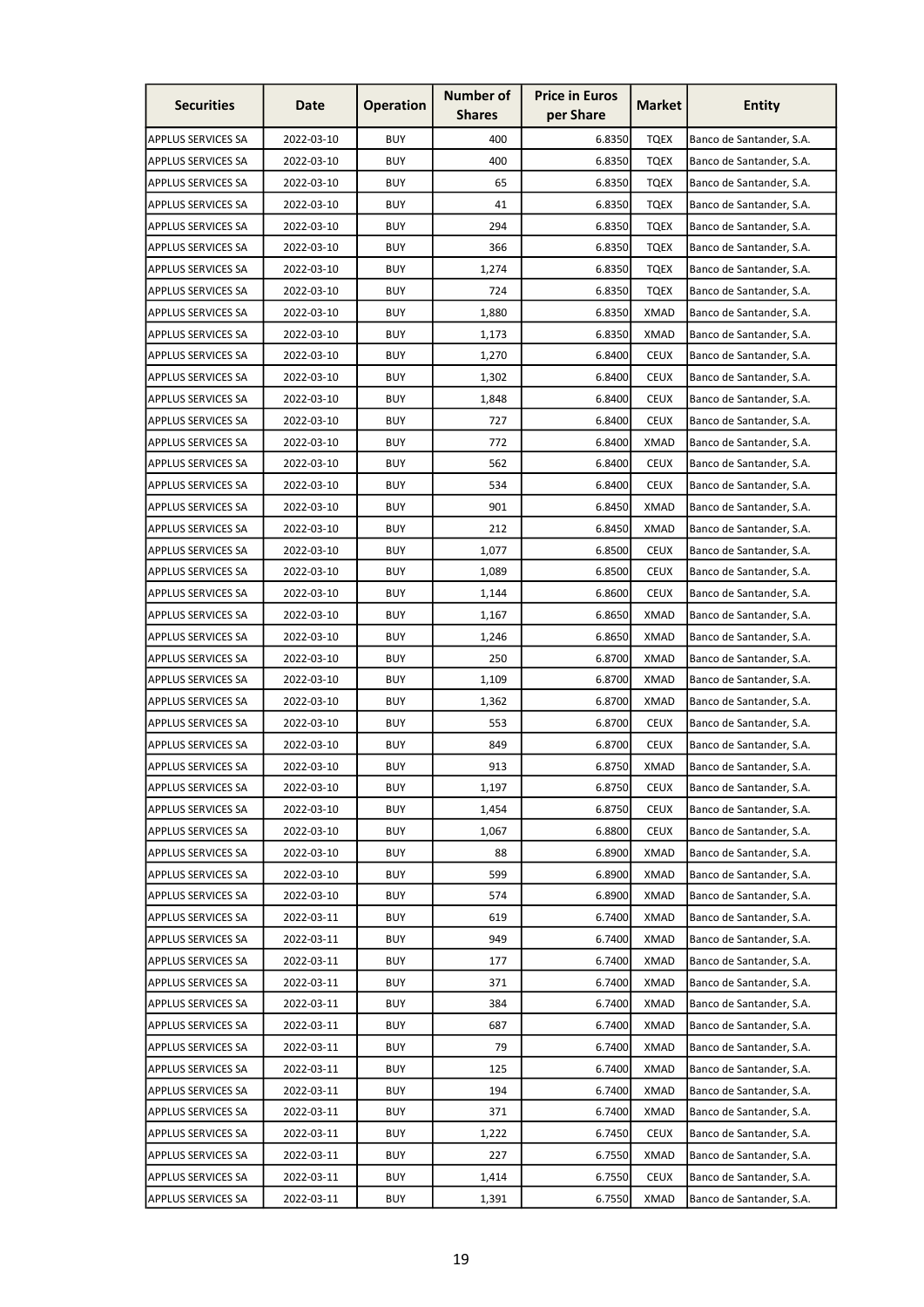| <b>Securities</b>         | Date       | <b>Operation</b> | <b>Number of</b><br><b>Shares</b> | <b>Price in Euros</b><br>per Share | <b>Market</b> | <b>Entity</b>            |
|---------------------------|------------|------------------|-----------------------------------|------------------------------------|---------------|--------------------------|
| <b>APPLUS SERVICES SA</b> | 2022-03-11 | <b>BUY</b>       | 250                               | 6.7600                             | <b>XMAD</b>   | Banco de Santander, S.A. |
| <b>APPLUS SERVICES SA</b> | 2022-03-11 | <b>BUY</b>       | 1,293                             | 6.7600                             | <b>XMAD</b>   | Banco de Santander, S.A. |
| <b>APPLUS SERVICES SA</b> | 2022-03-11 | <b>BUY</b>       | 1,578                             | 6.7700                             | <b>XMAD</b>   | Banco de Santander, S.A. |
| <b>APPLUS SERVICES SA</b> | 2022-03-11 | <b>BUY</b>       | 1,201                             | 6.7700                             | <b>XMAD</b>   | Banco de Santander, S.A. |
| <b>APPLUS SERVICES SA</b> | 2022-03-11 | <b>BUY</b>       | 1,231                             | 6.7700                             | <b>CEUX</b>   | Banco de Santander, S.A. |
| <b>APPLUS SERVICES SA</b> | 2022-03-11 | <b>BUY</b>       | 1,299                             | 6.7700                             | <b>CEUX</b>   | Banco de Santander, S.A. |
| <b>APPLUS SERVICES SA</b> | 2022-03-11 | <b>BUY</b>       | 1,547                             | 6.7750                             | <b>XMAD</b>   | Banco de Santander, S.A. |
| <b>APPLUS SERVICES SA</b> | 2022-03-11 | <b>BUY</b>       | 509                               | 6.7750                             | <b>CEUX</b>   | Banco de Santander, S.A. |
| <b>APPLUS SERVICES SA</b> | 2022-03-11 | <b>BUY</b>       | 983                               | 6.7800                             | <b>CEUX</b>   | Banco de Santander, S.A. |
| <b>APPLUS SERVICES SA</b> | 2022-03-11 | <b>BUY</b>       | 693                               | 6.7800                             | <b>CEUX</b>   | Banco de Santander, S.A. |
| <b>APPLUS SERVICES SA</b> | 2022-03-11 | <b>BUY</b>       | 743                               | 6.7800                             | <b>CEUX</b>   | Banco de Santander, S.A. |
| <b>APPLUS SERVICES SA</b> | 2022-03-11 | <b>BUY</b>       | 369                               | 6.7800                             | <b>CEUX</b>   | Banco de Santander, S.A. |
| <b>APPLUS SERVICES SA</b> | 2022-03-11 | <b>BUY</b>       | 941                               | 6.7800                             | <b>CEUX</b>   | Banco de Santander, S.A. |
| <b>APPLUS SERVICES SA</b> | 2022-03-11 | <b>BUY</b>       | 100                               | 6.7850                             | <b>XMAD</b>   | Banco de Santander, S.A. |
| <b>APPLUS SERVICES SA</b> | 2022-03-11 | <b>BUY</b>       | 1,220                             | 6.7850                             | <b>XMAD</b>   | Banco de Santander, S.A. |
| <b>APPLUS SERVICES SA</b> | 2022-03-11 | <b>BUY</b>       | 265                               | 6.7850                             | <b>CEUX</b>   | Banco de Santander, S.A. |
| <b>APPLUS SERVICES SA</b> | 2022-03-11 | <b>BUY</b>       | 135                               | 6.7850                             | <b>XMAD</b>   | Banco de Santander, S.A. |
| <b>APPLUS SERVICES SA</b> | 2022-03-11 | <b>BUY</b>       | 58                                | 6.7850                             | <b>XMAD</b>   | Banco de Santander, S.A. |
| <b>APPLUS SERVICES SA</b> | 2022-03-11 | <b>BUY</b>       | 969                               | 6.7850                             | <b>CEUX</b>   | Banco de Santander, S.A. |
| <b>APPLUS SERVICES SA</b> | 2022-03-11 | <b>BUY</b>       | 1,281                             | 6.7850                             | XMAD          | Banco de Santander, S.A. |
| <b>APPLUS SERVICES SA</b> | 2022-03-11 | <b>BUY</b>       | 480                               | 6.8000                             | <b>XMAD</b>   | Banco de Santander, S.A. |
| <b>APPLUS SERVICES SA</b> | 2022-03-11 | <b>BUY</b>       | 18                                | 6.8000                             | <b>XMAD</b>   | Banco de Santander, S.A. |
| <b>APPLUS SERVICES SA</b> | 2022-03-11 | <b>BUY</b>       | 16                                | 6.8000                             | <b>XMAD</b>   | Banco de Santander, S.A. |
| <b>APPLUS SERVICES SA</b> | 2022-03-11 | <b>BUY</b>       | 695                               | 6.8050                             | <b>CEUX</b>   | Banco de Santander, S.A. |
| <b>APPLUS SERVICES SA</b> | 2022-03-11 | <b>BUY</b>       | 784                               | 6.8050                             | <b>CEUX</b>   | Banco de Santander, S.A. |
| <b>APPLUS SERVICES SA</b> | 2022-03-11 | <b>BUY</b>       | 1,550                             | 6.8100                             | <b>CEUX</b>   | Banco de Santander, S.A. |
| <b>APPLUS SERVICES SA</b> | 2022-03-11 | <b>BUY</b>       | 578                               | 6.8150                             | <b>XMAD</b>   | Banco de Santander, S.A. |
| <b>APPLUS SERVICES SA</b> | 2022-03-11 | <b>BUY</b>       | 1,463                             | 6.8250                             | <b>CEUX</b>   | Banco de Santander, S.A. |
| <b>APPLUS SERVICES SA</b> | 2022-03-11 | <b>BUY</b>       | 1,373                             | 6.8250                             | <b>CEUX</b>   | Banco de Santander, S.A. |
| <b>APPLUS SERVICES SA</b> | 2022-03-11 | <b>BUY</b>       | 366                               | 6.8250                             | <b>CEUX</b>   | Banco de Santander, S.A. |
| APPLUS SERVICES SA        | 2022-03-11 | <b>BUY</b>       | 294                               | 6.8300                             | <b>TQEX</b>   | Banco de Santander, S.A. |
| <b>APPLUS SERVICES SA</b> | 2022-03-11 | <b>BUY</b>       | 1,567                             | 6.8300                             | <b>TQEX</b>   | Banco de Santander, S.A. |
| <b>APPLUS SERVICES SA</b> | 2022-03-11 | <b>BUY</b>       | 1,232                             | 6.8300                             | <b>CEUX</b>   | Banco de Santander, S.A. |
| <b>APPLUS SERVICES SA</b> | 2022-03-11 | <b>BUY</b>       | 1,407                             | 6.8350                             | <b>CEUX</b>   | Banco de Santander, S.A. |
| <b>APPLUS SERVICES SA</b> | 2022-03-11 | <b>BUY</b>       | 35                                | 6.8400                             | <b>CEUX</b>   | Banco de Santander, S.A. |
| <b>APPLUS SERVICES SA</b> | 2022-03-11 | <b>BUY</b>       | 1,290                             | 6.8400                             | <b>CEUX</b>   | Banco de Santander, S.A. |
| <b>APPLUS SERVICES SA</b> | 2022-03-11 | <b>BUY</b>       | 1,209                             | 6.8400                             | <b>XMAD</b>   | Banco de Santander, S.A. |
| <b>APPLUS SERVICES SA</b> | 2022-03-11 | <b>BUY</b>       | 10                                | 6.8400                             | <b>XMAD</b>   | Banco de Santander, S.A. |
| <b>APPLUS SERVICES SA</b> | 2022-03-11 | <b>BUY</b>       | 553                               | 6.8400                             | <b>XMAD</b>   | Banco de Santander, S.A. |
| <b>APPLUS SERVICES SA</b> | 2022-03-11 | <b>BUY</b>       | 827                               | 6.8400                             | <b>XMAD</b>   | Banco de Santander, S.A. |
| <b>APPLUS SERVICES SA</b> | 2022-03-11 | <b>BUY</b>       | 738                               | 6.8400                             | <b>XMAD</b>   | Banco de Santander, S.A. |
| APPLUS SERVICES SA        | 2022-03-11 | <b>BUY</b>       | 450                               | 6.8400                             | <b>CEUX</b>   | Banco de Santander, S.A. |
| <b>APPLUS SERVICES SA</b> | 2022-03-11 | <b>BUY</b>       | 250                               | 6.8450                             | <b>XMAD</b>   | Banco de Santander, S.A. |
| <b>APPLUS SERVICES SA</b> | 2022-03-11 | <b>BUY</b>       | 1,101                             | 6.8450                             | <b>XMAD</b>   | Banco de Santander, S.A. |
| <b>APPLUS SERVICES SA</b> | 2022-03-11 | <b>BUY</b>       | 23                                | 6.8450                             | <b>CEUX</b>   | Banco de Santander, S.A. |
| <b>APPLUS SERVICES SA</b> | 2022-03-11 | <b>BUY</b>       | 1,303                             | 6.8450                             | <b>CEUX</b>   | Banco de Santander, S.A. |
| <b>APPLUS SERVICES SA</b> | 2022-03-11 | <b>BUY</b>       | 1,279                             | 6.8450                             | <b>XMAD</b>   | Banco de Santander, S.A. |
| <b>APPLUS SERVICES SA</b> | 2022-03-11 | <b>BUY</b>       | 2,470                             | 6.8500                             | <b>XMAD</b>   | Banco de Santander, S.A. |
| <b>APPLUS SERVICES SA</b> | 2022-03-11 | <b>BUY</b>       | 1,510                             | 6.8500                             | <b>CEUX</b>   | Banco de Santander, S.A. |
| <b>APPLUS SERVICES SA</b> | 2022-03-11 | <b>BUY</b>       | 338                               | 6.8500                             | <b>TQEX</b>   | Banco de Santander, S.A. |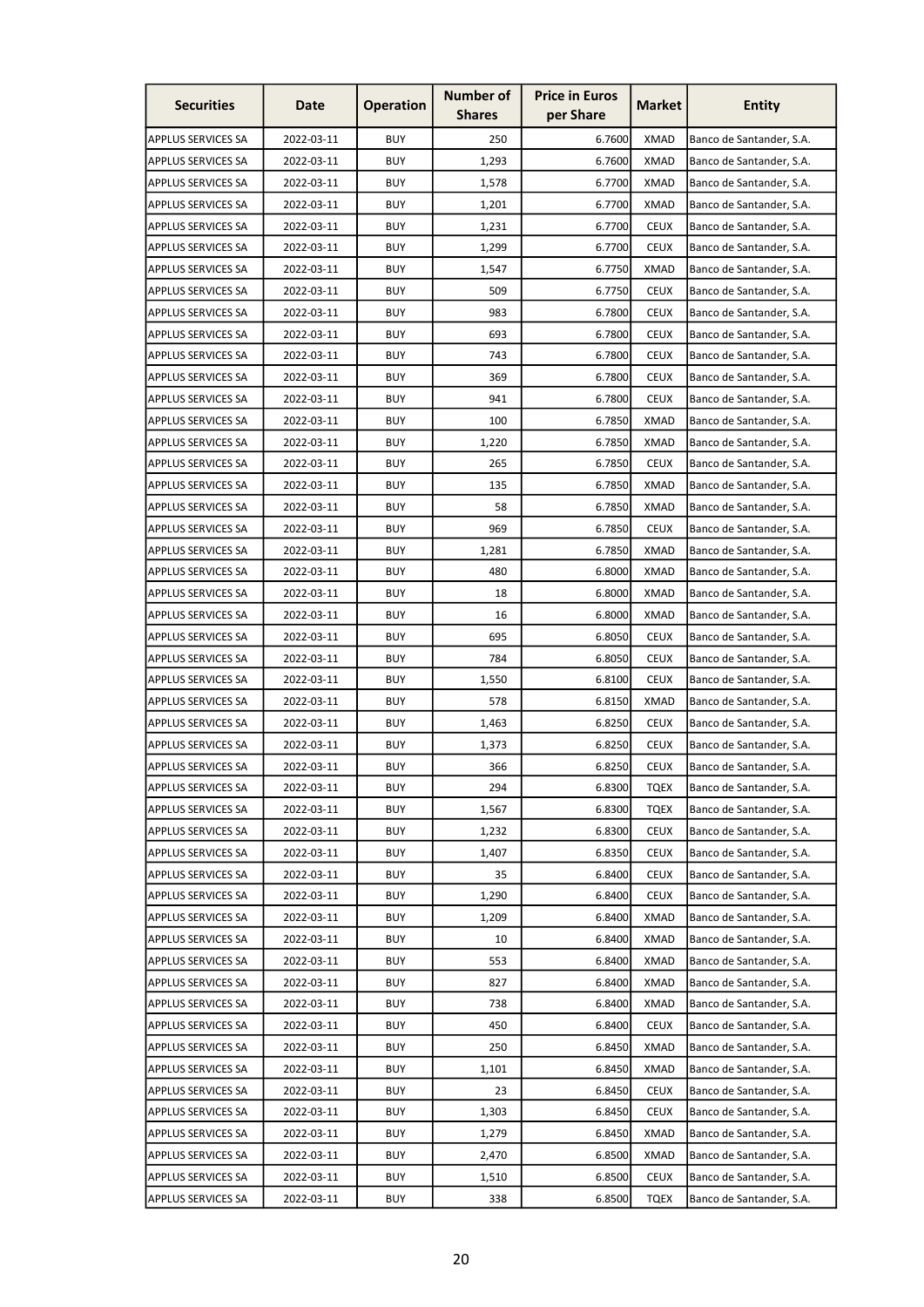| <b>Securities</b>         | Date       | <b>Operation</b> | <b>Number of</b><br><b>Shares</b> | <b>Price in Euros</b><br>per Share | <b>Market</b> | <b>Entity</b>            |
|---------------------------|------------|------------------|-----------------------------------|------------------------------------|---------------|--------------------------|
| <b>APPLUS SERVICES SA</b> | 2022-03-11 | <b>BUY</b>       | 609                               | 6.8500                             | <b>TQEX</b>   | Banco de Santander, S.A. |
| <b>APPLUS SERVICES SA</b> | 2022-03-11 | <b>BUY</b>       | 1,662                             | 6.8500                             | <b>TQEX</b>   | Banco de Santander, S.A. |
| <b>APPLUS SERVICES SA</b> | 2022-03-11 | <b>BUY</b>       | 872                               | 6.8500                             | <b>CEUX</b>   | Banco de Santander, S.A. |
| <b>APPLUS SERVICES SA</b> | 2022-03-11 | <b>BUY</b>       | 907                               | 6.8500                             | <b>CEUX</b>   | Banco de Santander, S.A. |
| <b>APPLUS SERVICES SA</b> | 2022-03-11 | <b>BUY</b>       | 1,316                             | 6.8500                             | <b>CEUX</b>   | Banco de Santander, S.A. |
| <b>APPLUS SERVICES SA</b> | 2022-03-11 | <b>BUY</b>       | 468                               | 6.8500                             | <b>XMAD</b>   | Banco de Santander, S.A. |
| <b>APPLUS SERVICES SA</b> | 2022-03-11 | <b>BUY</b>       | 76                                | 6.8550                             | XMAD          | Banco de Santander, S.A. |
| <b>APPLUS SERVICES SA</b> | 2022-03-11 | <b>BUY</b>       | 2,062                             | 6.8550                             | <b>XMAD</b>   | Banco de Santander, S.A. |
| <b>APPLUS SERVICES SA</b> | 2022-03-11 | <b>BUY</b>       | 953                               | 6.8550                             | <b>CEUX</b>   | Banco de Santander, S.A. |
| <b>APPLUS SERVICES SA</b> | 2022-03-11 | <b>BUY</b>       | 1,321                             | 6.8600                             | <b>CEUX</b>   | Banco de Santander, S.A. |
| <b>APPLUS SERVICES SA</b> | 2022-03-11 | <b>BUY</b>       | 380                               | 6.8750                             | <b>XMAD</b>   | Banco de Santander, S.A. |
| <b>APPLUS SERVICES SA</b> | 2022-03-11 | <b>BUY</b>       | 946                               | 6.8750                             | XMAD          | Banco de Santander, S.A. |
| <b>APPLUS SERVICES SA</b> | 2022-03-11 | <b>BUY</b>       | 13                                | 6.8750                             | <b>XMAD</b>   | Banco de Santander, S.A. |
| <b>APPLUS SERVICES SA</b> | 2022-03-11 | <b>BUY</b>       | 401                               | 6.8750                             | XMAD          | Banco de Santander, S.A. |
| <b>APPLUS SERVICES SA</b> | 2022-03-11 | <b>BUY</b>       | 608                               | 6.8800                             | <b>CEUX</b>   | Banco de Santander, S.A. |
| <b>APPLUS SERVICES SA</b> | 2022-03-11 | <b>BUY</b>       | 3,393                             | 6.8800                             | <b>XMAD</b>   | Banco de Santander, S.A. |
| <b>APPLUS SERVICES SA</b> | 2022-03-11 | <b>BUY</b>       | 1,282                             | 6.8850                             | <b>CEUX</b>   | Banco de Santander, S.A. |
| <b>APPLUS SERVICES SA</b> | 2022-03-11 | <b>BUY</b>       | 1,447                             | 6.9050                             | <b>CEUX</b>   | Banco de Santander, S.A. |
| <b>APPLUS SERVICES SA</b> | 2022-03-11 | <b>BUY</b>       | 104                               | 6.9050                             | XMAD          | Banco de Santander, S.A. |
| <b>APPLUS SERVICES SA</b> | 2022-03-11 | <b>BUY</b>       | 532                               | 6.9050                             | XMAD          | Banco de Santander, S.A. |
| <b>APPLUS SERVICES SA</b> | 2022-03-11 | <b>BUY</b>       | 2,364                             | 6.9100                             | <b>CEUX</b>   | Banco de Santander, S.A. |
| <b>APPLUS SERVICES SA</b> | 2022-03-11 | <b>BUY</b>       | 1,387                             | 6.9100                             | <b>XMAD</b>   | Banco de Santander, S.A. |
| <b>APPLUS SERVICES SA</b> | 2022-03-11 | <b>BUY</b>       | 1,282                             | 6.9100                             | <b>CEUX</b>   | Banco de Santander, S.A. |
| <b>APPLUS SERVICES SA</b> | 2022-03-11 | <b>BUY</b>       | 970                               | 6.9100                             | <b>XMAD</b>   | Banco de Santander, S.A. |
| <b>APPLUS SERVICES SA</b> | 2022-03-11 | <b>BUY</b>       | 291                               | 6.9100                             | <b>XMAD</b>   | Banco de Santander, S.A. |
| <b>APPLUS SERVICES SA</b> | 2022-03-11 | <b>BUY</b>       | 484                               | 6.9100                             | XMAD          | Banco de Santander, S.A. |
| <b>APPLUS SERVICES SA</b> | 2022-03-11 | <b>BUY</b>       | 500                               | 6.9200                             | <b>TQEX</b>   | Banco de Santander, S.A. |
| <b>APPLUS SERVICES SA</b> | 2022-03-11 | <b>BUY</b>       | 518                               | 6.9200                             | <b>XMAD</b>   | Banco de Santander, S.A. |
| APPLUS SERVICES SA        | 2022-03-11 | <b>BUY</b>       | 73                                | 6.9250                             | <b>XMAD</b>   | Banco de Santander, S.A. |
| <b>APPLUS SERVICES SA</b> | 2022-03-11 | <b>BUY</b>       | 394                               | 6.9250                             | <b>XMAD</b>   | Banco de Santander, S.A. |
| <b>APPLUS SERVICES SA</b> | 2022-03-11 | <b>BUY</b>       | 282                               | 6.9250                             | <b>XMAD</b>   | Banco de Santander, S.A. |
| <b>APPLUS SERVICES SA</b> | 2022-03-11 | <b>BUY</b>       | 73                                | 6.9250                             | <b>XMAD</b>   | Banco de Santander, S.A. |
| <b>APPLUS SERVICES SA</b> | 2022-03-11 | <b>BUY</b>       | 192                               | 6.9250                             | <b>XMAD</b>   | Banco de Santander, S.A. |
| <b>APPLUS SERVICES SA</b> | 2022-03-11 | <b>BUY</b>       | 1,223                             | 6.9300                             | <b>CEUX</b>   | Banco de Santander, S.A. |
| <b>APPLUS SERVICES SA</b> | 2022-03-11 | <b>BUY</b>       | 1,174                             | 6.9300                             | <b>TQEX</b>   | Banco de Santander, S.A. |
| <b>APPLUS SERVICES SA</b> | 2022-03-11 | <b>BUY</b>       | 500                               | 6.9300                             | <b>TQEX</b>   | Banco de Santander, S.A. |
| <b>APPLUS SERVICES SA</b> | 2022-03-11 | <b>BUY</b>       | 1,826                             | 6.9300                             | <b>TQEX</b>   | Banco de Santander, S.A. |
| <b>APPLUS SERVICES SA</b> | 2022-03-11 | <b>BUY</b>       | 6                                 | 6.9300                             | <b>CEUX</b>   | Banco de Santander, S.A. |
| <b>APPLUS SERVICES SA</b> | 2022-03-11 | <b>BUY</b>       | 660                               | 6.9300                             | XMAD          | Banco de Santander, S.A. |
| <b>APPLUS SERVICES SA</b> | 2022-03-11 | <b>BUY</b>       | 631                               | 6.9300                             | <b>XMAD</b>   | Banco de Santander, S.A. |
| <b>APPLUS SERVICES SA</b> | 2022-03-11 | <b>BUY</b>       | 249                               | 6.9350                             | <b>CEUX</b>   | Banco de Santander, S.A. |
| <b>APPLUS SERVICES SA</b> | 2022-03-11 | <b>BUY</b>       | 1,376                             | 6.9350                             | <b>XMAD</b>   | Banco de Santander, S.A. |
| <b>APPLUS SERVICES SA</b> | 2022-03-11 | <b>BUY</b>       | 342                               | 6.9350                             | <b>XMAD</b>   | Banco de Santander, S.A. |
| <b>APPLUS SERVICES SA</b> | 2022-03-11 | <b>BUY</b>       | 669                               | 6.9400                             | <b>XMAD</b>   | Banco de Santander, S.A. |
| <b>APPLUS SERVICES SA</b> | 2022-03-11 | <b>BUY</b>       | 1,304                             | 6.9400                             | <b>XMAD</b>   | Banco de Santander, S.A. |
| <b>APPLUS SERVICES SA</b> | 2022-03-11 | <b>BUY</b>       | 3                                 | 6.9400                             | <b>CEUX</b>   | Banco de Santander, S.A. |
| <b>APPLUS SERVICES SA</b> | 2022-03-11 | <b>BUY</b>       | 2,527                             | 6.9400                             | <b>XMAD</b>   | Banco de Santander, S.A. |
| <b>APPLUS SERVICES SA</b> | 2022-03-11 | <b>BUY</b>       | 73                                | 6.9400                             | <b>XMAD</b>   | Banco de Santander, S.A. |
| APPLUS SERVICES SA        | 2022-03-11 | <b>BUY</b>       | 11                                | 6.9400                             | <b>XMAD</b>   | Banco de Santander, S.A. |
| <b>APPLUS SERVICES SA</b> | 2022-03-11 | <b>BUY</b>       | 131                               | 6.9400                             | <b>XMAD</b>   | Banco de Santander, S.A. |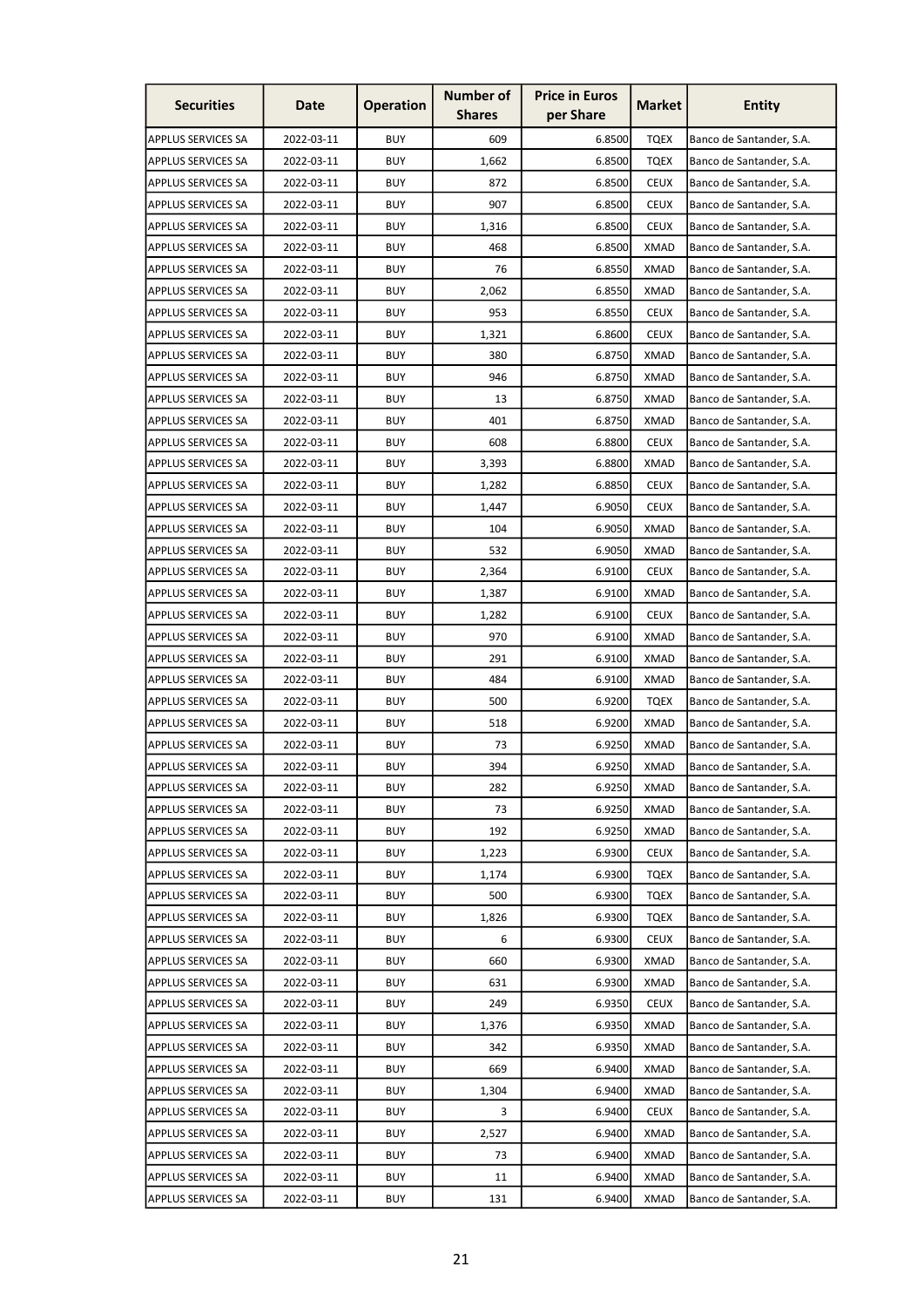| <b>Securities</b>         | Date       | <b>Operation</b> | <b>Number of</b><br><b>Shares</b> | <b>Price in Euros</b><br>per Share | <b>Market</b> | <b>Entity</b>            |
|---------------------------|------------|------------------|-----------------------------------|------------------------------------|---------------|--------------------------|
| <b>APPLUS SERVICES SA</b> | 2022-03-11 | <b>BUY</b>       | 132                               | 6.9450                             | <b>CEUX</b>   | Banco de Santander, S.A. |
| <b>APPLUS SERVICES SA</b> | 2022-03-11 | <b>BUY</b>       | 413                               | 6.9450                             | <b>CEUX</b>   | Banco de Santander, S.A. |
| <b>APPLUS SERVICES SA</b> | 2022-03-11 | <b>BUY</b>       | 61                                | 6.9450                             | <b>CEUX</b>   | Banco de Santander, S.A. |
| <b>APPLUS SERVICES SA</b> | 2022-03-11 | <b>BUY</b>       | 1,329                             | 6.9450                             | <b>XMAD</b>   | Banco de Santander, S.A. |
| <b>APPLUS SERVICES SA</b> | 2022-03-11 | <b>BUY</b>       | 2                                 | 6.9450                             | <b>CEUX</b>   | Banco de Santander, S.A. |
| <b>APPLUS SERVICES SA</b> | 2022-03-11 | <b>BUY</b>       | 1,347                             | 6.9450                             | <b>CEUX</b>   | Banco de Santander, S.A. |
| <b>APPLUS SERVICES SA</b> | 2022-03-11 | <b>BUY</b>       | 158                               | 6.9450                             | XMAD          | Banco de Santander, S.A. |
| <b>APPLUS SERVICES SA</b> | 2022-03-11 | <b>BUY</b>       | 1,095                             | 6.9450                             | <b>XMAD</b>   | Banco de Santander, S.A. |
| <b>APPLUS SERVICES SA</b> | 2022-03-11 | <b>BUY</b>       | 233                               | 6.9450                             | <b>XMAD</b>   | Banco de Santander, S.A. |
| <b>APPLUS SERVICES SA</b> | 2022-03-11 | <b>BUY</b>       | 913                               | 6.9450                             | <b>XMAD</b>   | Banco de Santander, S.A. |
| <b>APPLUS SERVICES SA</b> | 2022-03-11 | <b>BUY</b>       | 3,417                             | 6.9500                             | <b>XMAD</b>   | Banco de Santander, S.A. |
| <b>APPLUS SERVICES SA</b> | 2022-03-11 | <b>BUY</b>       | 850                               | 6.9500                             | XMAD          | Banco de Santander, S.A. |
| <b>APPLUS SERVICES SA</b> | 2022-03-11 | <b>BUY</b>       | 1,324                             | 6.9500                             | <b>CEUX</b>   | Banco de Santander, S.A. |
| <b>APPLUS SERVICES SA</b> | 2022-03-11 | <b>BUY</b>       | 101                               | 6.9500                             | <b>XMAD</b>   | Banco de Santander, S.A. |
| <b>APPLUS SERVICES SA</b> | 2022-03-11 | <b>BUY</b>       | 523                               | 6.9500                             | <b>CEUX</b>   | Banco de Santander, S.A. |
| <b>APPLUS SERVICES SA</b> | 2022-03-11 | <b>BUY</b>       | 887                               | 6.9500                             | <b>CEUX</b>   | Banco de Santander, S.A. |
| <b>APPLUS SERVICES SA</b> | 2022-03-11 | <b>BUY</b>       | 357                               | 6.9500                             | <b>CEUX</b>   | Banco de Santander, S.A. |
| <b>APPLUS SERVICES SA</b> | 2022-03-11 | <b>BUY</b>       | 859                               | 6.9500                             | <b>CEUX</b>   | Banco de Santander, S.A. |
| <b>APPLUS SERVICES SA</b> | 2022-03-11 | <b>BUY</b>       | 1,391                             | 6.9500                             | <b>CEUX</b>   | Banco de Santander, S.A. |
| <b>APPLUS SERVICES SA</b> | 2022-03-11 | <b>BUY</b>       | 46                                | 6.9500                             | <b>CEUX</b>   | Banco de Santander, S.A. |
| <b>APPLUS SERVICES SA</b> | 2022-03-11 | <b>BUY</b>       | 483                               | 6.9500                             | <b>CEUX</b>   | Banco de Santander, S.A. |
| <b>APPLUS SERVICES SA</b> | 2022-03-11 | <b>BUY</b>       | 271                               | 6.9500                             | <b>CEUX</b>   | Banco de Santander, S.A. |
| <b>APPLUS SERVICES SA</b> | 2022-03-11 | <b>BUY</b>       | 599                               | 6.9500                             | <b>CEUX</b>   | Banco de Santander, S.A. |
| <b>APPLUS SERVICES SA</b> | 2022-03-11 | <b>BUY</b>       | 360                               | 6.9500                             | <b>CEUX</b>   | Banco de Santander, S.A. |
| <b>APPLUS SERVICES SA</b> | 2022-03-11 | <b>BUY</b>       | 579                               | 6.9500                             | <b>CEUX</b>   | Banco de Santander, S.A. |
| <b>APPLUS SERVICES SA</b> | 2022-03-11 | <b>BUY</b>       | 175                               | 6.9500                             | <b>CEUX</b>   | Banco de Santander, S.A. |
| <b>APPLUS SERVICES SA</b> | 2022-03-11 | <b>BUY</b>       | 225                               | 6.9500                             | <b>CEUX</b>   | Banco de Santander, S.A. |
| <b>APPLUS SERVICES SA</b> | 2022-03-11 | <b>BUY</b>       | 1,084                             | 6.9500                             | <b>CEUX</b>   | Banco de Santander, S.A. |
| APPLUS SERVICES SA        | 2022-03-11 | <b>BUY</b>       | 2,919                             | 6.9500                             | <b>CEUX</b>   | Banco de Santander, S.A. |
| <b>APPLUS SERVICES SA</b> | 2022-03-11 | <b>BUY</b>       | 872                               | 6.9500                             | <b>CEUX</b>   | Banco de Santander, S.A. |
| <b>APPLUS SERVICES SA</b> | 2022-03-11 | <b>BUY</b>       | 40                                | 6.9500                             | <b>CEUX</b>   | Banco de Santander, S.A. |
| <b>APPLUS SERVICES SA</b> | 2022-03-11 | <b>BUY</b>       | 294                               | 6.9500                             | <b>CEUX</b>   | Banco de Santander, S.A. |
| <b>APPLUS SERVICES SA</b> | 2022-03-11 | <b>BUY</b>       | 106                               | 6.9500                             | <b>CEUX</b>   | Banco de Santander, S.A. |
| <b>APPLUS SERVICES SA</b> | 2022-03-11 | <b>BUY</b>       | 400                               | 6.9500                             | <b>CEUX</b>   | Banco de Santander, S.A. |
| <b>APPLUS SERVICES SA</b> | 2022-03-11 | <b>BUY</b>       | 555                               | 6.9500                             | <b>CEUX</b>   | Banco de Santander, S.A. |
| <b>APPLUS SERVICES SA</b> | 2022-03-11 | <b>BUY</b>       | 400                               | 6.9500                             | <b>CEUX</b>   | Banco de Santander, S.A. |
| <b>APPLUS SERVICES SA</b> | 2022-03-11 | <b>BUY</b>       | 400                               | 6.9500                             | <b>CEUX</b>   | Banco de Santander, S.A. |
| <b>APPLUS SERVICES SA</b> | 2022-03-11 | <b>BUY</b>       | 57                                | 6.9500                             | <b>CEUX</b>   | Banco de Santander, S.A. |
| <b>APPLUS SERVICES SA</b> | 2022-03-11 | <b>BUY</b>       | 667                               | 6.9500                             | <b>CEUX</b>   | Banco de Santander, S.A. |
| <b>APPLUS SERVICES SA</b> | 2022-03-11 | <b>BUY</b>       | 21                                | 6.9500                             | <b>CEUX</b>   | Banco de Santander, S.A. |
| <b>APPLUS SERVICES SA</b> | 2022-03-11 | <b>BUY</b>       | 360                               | 6.9500                             | <b>CEUX</b>   | Banco de Santander, S.A. |
| <b>APPLUS SERVICES SA</b> | 2022-03-11 | <b>BUY</b>       | 378                               | 6.9500                             | <b>CEUX</b>   | Banco de Santander, S.A. |
| <b>APPLUS SERVICES SA</b> | 2022-03-11 | <b>BUY</b>       | 869                               | 6.9500                             | <b>CEUX</b>   | Banco de Santander, S.A. |
| <b>APPLUS SERVICES SA</b> | 2022-03-11 | <b>BUY</b>       | 693                               | 6.9500                             | <b>XMAD</b>   | Banco de Santander, S.A. |
| <b>APPLUS SERVICES SA</b> | 2022-03-11 | <b>BUY</b>       | 42                                | 6.9500                             | XMAD          | Banco de Santander, S.A. |
| <b>APPLUS SERVICES SA</b> | 2022-03-11 | <b>BUY</b>       | 578                               | 6.9500                             | <b>XMAD</b>   | Banco de Santander, S.A. |
| <b>APPLUS SERVICES SA</b> | 2022-03-11 | <b>BUY</b>       | 684                               | 6.9550                             | <b>CEUX</b>   | Banco de Santander, S.A. |
| APPLUS SERVICES SA        | 2022-03-11 | <b>BUY</b>       | 1,787                             | 6.9550                             | <b>XMAD</b>   | Banco de Santander, S.A. |
| <b>APPLUS SERVICES SA</b> | 2022-03-11 | <b>BUY</b>       | 28                                | 6.9550                             | <b>CEUX</b>   | Banco de Santander, S.A. |
| <b>APPLUS SERVICES SA</b> | 2022-03-11 | <b>BUY</b>       | 239                               | 6.9550                             | <b>CEUX</b>   | Banco de Santander, S.A. |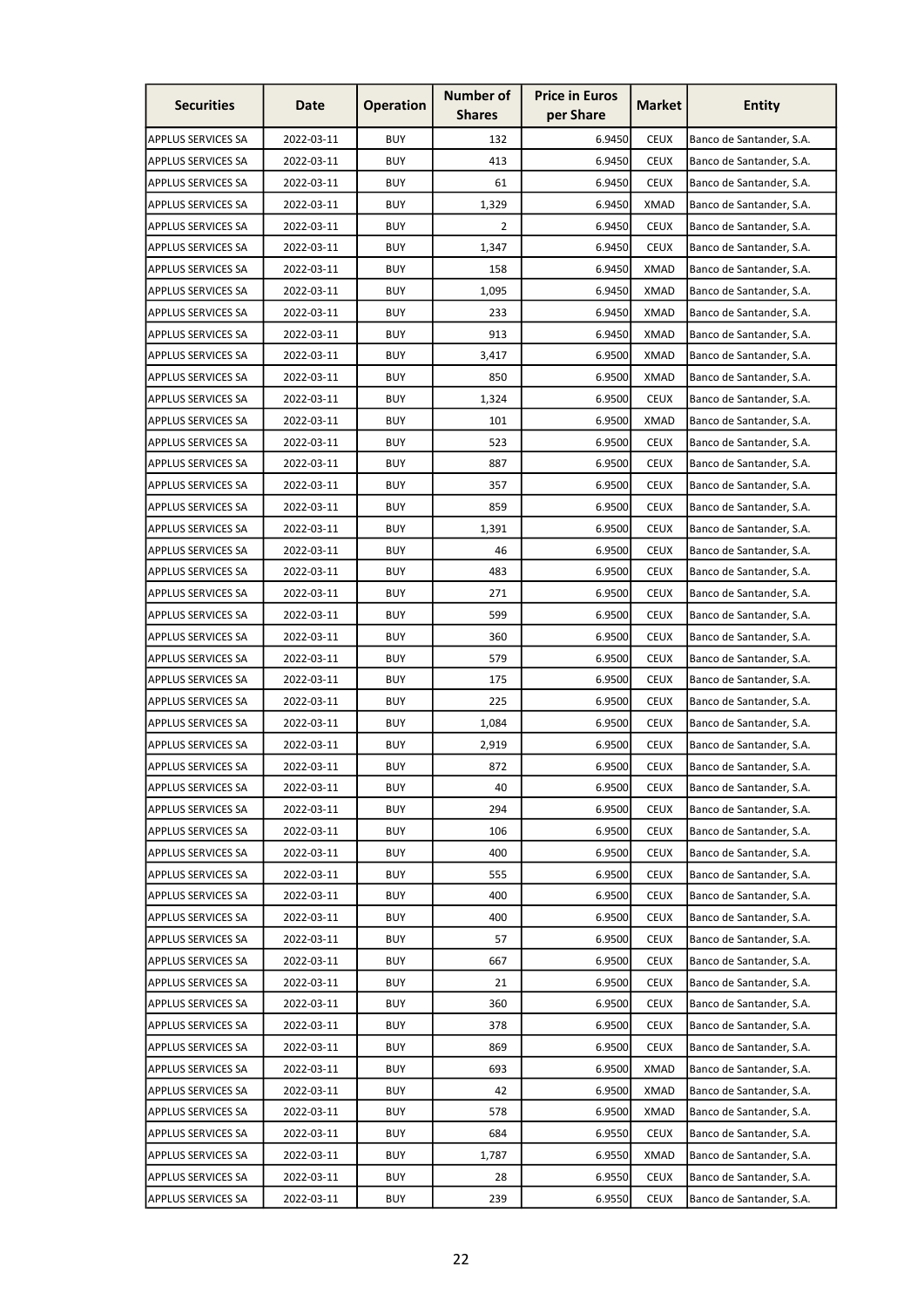| <b>Securities</b>         | Date       | <b>Operation</b> | <b>Number of</b><br><b>Shares</b> | <b>Price in Euros</b><br>per Share | <b>Market</b> | <b>Entity</b>            |
|---------------------------|------------|------------------|-----------------------------------|------------------------------------|---------------|--------------------------|
| <b>APPLUS SERVICES SA</b> | 2022-03-11 | <b>BUY</b>       | 57                                | 6.9550                             | <b>CEUX</b>   | Banco de Santander, S.A. |
| <b>APPLUS SERVICES SA</b> | 2022-03-11 | <b>BUY</b>       | 72                                | 6.9550                             | <b>XMAD</b>   | Banco de Santander, S.A. |
| <b>APPLUS SERVICES SA</b> | 2022-03-11 | <b>BUY</b>       | 127                               | 6.9550                             | <b>XMAD</b>   | Banco de Santander, S.A. |
| <b>APPLUS SERVICES SA</b> | 2022-03-11 | <b>BUY</b>       | 815                               | 6.9550                             | <b>XMAD</b>   | Banco de Santander, S.A. |
| <b>APPLUS SERVICES SA</b> | 2022-03-11 | <b>BUY</b>       | 1,128                             | 6.9550                             | <b>XMAD</b>   | Banco de Santander, S.A. |
| <b>APPLUS SERVICES SA</b> | 2022-03-11 | <b>BUY</b>       | 583                               | 6.9550                             | <b>CEUX</b>   | Banco de Santander, S.A. |
| <b>APPLUS SERVICES SA</b> | 2022-03-11 | <b>BUY</b>       | 107                               | 6.9550                             | <b>CEUX</b>   | Banco de Santander, S.A. |
| <b>APPLUS SERVICES SA</b> | 2022-03-11 | <b>BUY</b>       | 321                               | 6.9550                             | <b>CEUX</b>   | Banco de Santander, S.A. |
| <b>APPLUS SERVICES SA</b> | 2022-03-11 | <b>BUY</b>       | 529                               | 6.9550                             | <b>CEUX</b>   | Banco de Santander, S.A. |
| <b>APPLUS SERVICES SA</b> | 2022-03-11 | <b>BUY</b>       | 652                               | 6.9550                             | <b>CEUX</b>   | Banco de Santander, S.A. |
| <b>APPLUS SERVICES SA</b> | 2022-03-11 | <b>BUY</b>       | 103                               | 6.9600                             | <b>XMAD</b>   | Banco de Santander, S.A. |
| <b>APPLUS SERVICES SA</b> | 2022-03-11 | <b>BUY</b>       | 242                               | 6.9600                             | XMAD          | Banco de Santander, S.A. |
| <b>APPLUS SERVICES SA</b> | 2022-03-11 | <b>BUY</b>       | 250                               | 6.9600                             | <b>XMAD</b>   | Banco de Santander, S.A. |
| <b>APPLUS SERVICES SA</b> | 2022-03-11 | <b>BUY</b>       | 349                               | 6.9600                             | <b>CEUX</b>   | Banco de Santander, S.A. |
| <b>APPLUS SERVICES SA</b> | 2022-03-11 | <b>BUY</b>       | 1,037                             | 6.9600                             | <b>CEUX</b>   | Banco de Santander, S.A. |
| <b>APPLUS SERVICES SA</b> | 2022-03-11 | <b>BUY</b>       | 1,140                             | 6.9600                             | <b>CEUX</b>   | Banco de Santander, S.A. |
| <b>APPLUS SERVICES SA</b> | 2022-03-11 | <b>BUY</b>       | 3,143                             | 6.9600                             | <b>XMAD</b>   | Banco de Santander, S.A. |
| <b>APPLUS SERVICES SA</b> | 2022-03-11 | <b>BUY</b>       | 15                                | 6.9600                             | <b>XMAD</b>   | Banco de Santander, S.A. |
| <b>APPLUS SERVICES SA</b> | 2022-03-11 | <b>BUY</b>       | 1,525                             | 6.9600                             | XMAD          | Banco de Santander, S.A. |
| <b>APPLUS SERVICES SA</b> | 2022-03-11 | <b>BUY</b>       | 40                                | 6.9600                             | XMAD          | Banco de Santander, S.A. |
| <b>APPLUS SERVICES SA</b> | 2022-03-11 | <b>BUY</b>       | 139                               | 6.9600                             | <b>XMAD</b>   | Banco de Santander, S.A. |
| <b>APPLUS SERVICES SA</b> | 2022-03-11 | <b>BUY</b>       | 72                                | 6.9600                             | <b>XMAD</b>   | Banco de Santander, S.A. |
| <b>APPLUS SERVICES SA</b> | 2022-03-11 | <b>BUY</b>       | 121                               | 6.9600                             | <b>XMAD</b>   | Banco de Santander, S.A. |
| <b>APPLUS SERVICES SA</b> | 2022-03-11 | <b>BUY</b>       | 210                               | 6.9600                             | <b>XMAD</b>   | Banco de Santander, S.A. |
| <b>APPLUS SERVICES SA</b> | 2022-03-11 | <b>BUY</b>       | 1,244                             | 6.9650                             | <b>CEUX</b>   | Banco de Santander, S.A. |
| <b>APPLUS SERVICES SA</b> | 2022-03-11 | <b>BUY</b>       | 192                               | 6.9650                             | <b>CEUX</b>   | Banco de Santander, S.A. |
| <b>APPLUS SERVICES SA</b> | 2022-03-11 | <b>BUY</b>       | 309                               | 6.9650                             | <b>CEUX</b>   | Banco de Santander, S.A. |
| <b>APPLUS SERVICES SA</b> | 2022-03-11 | <b>BUY</b>       | 3,330                             | 6.9650                             | <b>XMAD</b>   | Banco de Santander, S.A. |
| APPLUS SERVICES SA        | 2022-03-11 | <b>BUY</b>       | 1,209                             | 6.9650                             | <b>XMAD</b>   | Banco de Santander, S.A. |
| <b>APPLUS SERVICES SA</b> | 2022-03-11 | <b>BUY</b>       | 580                               | 6.9650                             | <b>CEUX</b>   | Banco de Santander, S.A. |
| <b>APPLUS SERVICES SA</b> | 2022-03-11 | <b>BUY</b>       | 1,003                             | 6.9650                             | <b>CEUX</b>   | Banco de Santander, S.A. |
| <b>APPLUS SERVICES SA</b> | 2022-03-11 | <b>BUY</b>       | 588                               | 6.9700                             | <b>CEUX</b>   | Banco de Santander, S.A. |
| <b>APPLUS SERVICES SA</b> | 2022-03-11 | <b>BUY</b>       | 612                               | 6.9700                             | <b>CEUX</b>   | Banco de Santander, S.A. |
| <b>APPLUS SERVICES SA</b> | 2022-03-11 | <b>BUY</b>       | 295                               | 6.9700                             | <b>XMAD</b>   | Banco de Santander, S.A. |
| <b>APPLUS SERVICES SA</b> | 2022-03-11 | <b>BUY</b>       | 500                               | 6.9700                             | <b>XMAD</b>   | Banco de Santander, S.A. |
| <b>APPLUS SERVICES SA</b> | 2022-03-11 | <b>BUY</b>       | 265                               | 6.9750                             | <b>CEUX</b>   | Banco de Santander, S.A. |
| <b>APPLUS SERVICES SA</b> | 2022-03-11 | <b>BUY</b>       | 342                               | 6.9750                             | <b>XMAD</b>   | Banco de Santander, S.A. |
| <b>APPLUS SERVICES SA</b> | 2022-03-11 | <b>BUY</b>       | 1,558                             | 6.9750                             | <b>XMAD</b>   | Banco de Santander, S.A. |
| APPLUS SERVICES SA        | 2022-03-11 | <b>BUY</b>       | 800                               | 6.9750                             | <b>CEUX</b>   | Banco de Santander, S.A. |
| <b>APPLUS SERVICES SA</b> | 2022-03-11 | <b>BUY</b>       | 1,340                             | 6.9750                             | <b>CEUX</b>   | Banco de Santander, S.A. |
| <b>APPLUS SERVICES SA</b> | 2022-03-11 | <b>BUY</b>       | 400                               | 6.9750                             | <b>CEUX</b>   | Banco de Santander, S.A. |
| <b>APPLUS SERVICES SA</b> | 2022-03-11 | <b>BUY</b>       | 43                                | 6.9750                             | <b>CEUX</b>   | Banco de Santander, S.A. |
| <b>APPLUS SERVICES SA</b> | 2022-03-11 | <b>BUY</b>       | 668                               | 6.9750                             | <b>CEUX</b>   | Banco de Santander, S.A. |
| <b>APPLUS SERVICES SA</b> | 2022-03-11 | <b>BUY</b>       | 36                                | 6.9750                             | <b>CEUX</b>   | Banco de Santander, S.A. |
| <b>APPLUS SERVICES SA</b> | 2022-03-11 | <b>BUY</b>       | 792                               | 6.9750                             | <b>CEUX</b>   | Banco de Santander, S.A. |
| <b>APPLUS SERVICES SA</b> | 2022-03-11 | <b>BUY</b>       | 254                               | 6.9750                             | <b>CEUX</b>   | Banco de Santander, S.A. |
| <b>APPLUS SERVICES SA</b> | 2022-03-11 | <b>BUY</b>       | 294                               | 6.9750                             | <b>CEUX</b>   | Banco de Santander, S.A. |
| APPLUS SERVICES SA        | 2022-03-11 | <b>BUY</b>       | 430                               | 6.9750                             | <b>CEUX</b>   | Banco de Santander, S.A. |
| APPLUS SERVICES SA        | 2022-03-11 | <b>BUY</b>       | 1,964                             | 6.9750                             | <b>CEUX</b>   | Banco de Santander, S.A. |
| <b>APPLUS SERVICES SA</b> | 2022-03-11 | <b>BUY</b>       | 1,094                             | 6.9750                             | <b>CEUX</b>   | Banco de Santander, S.A. |